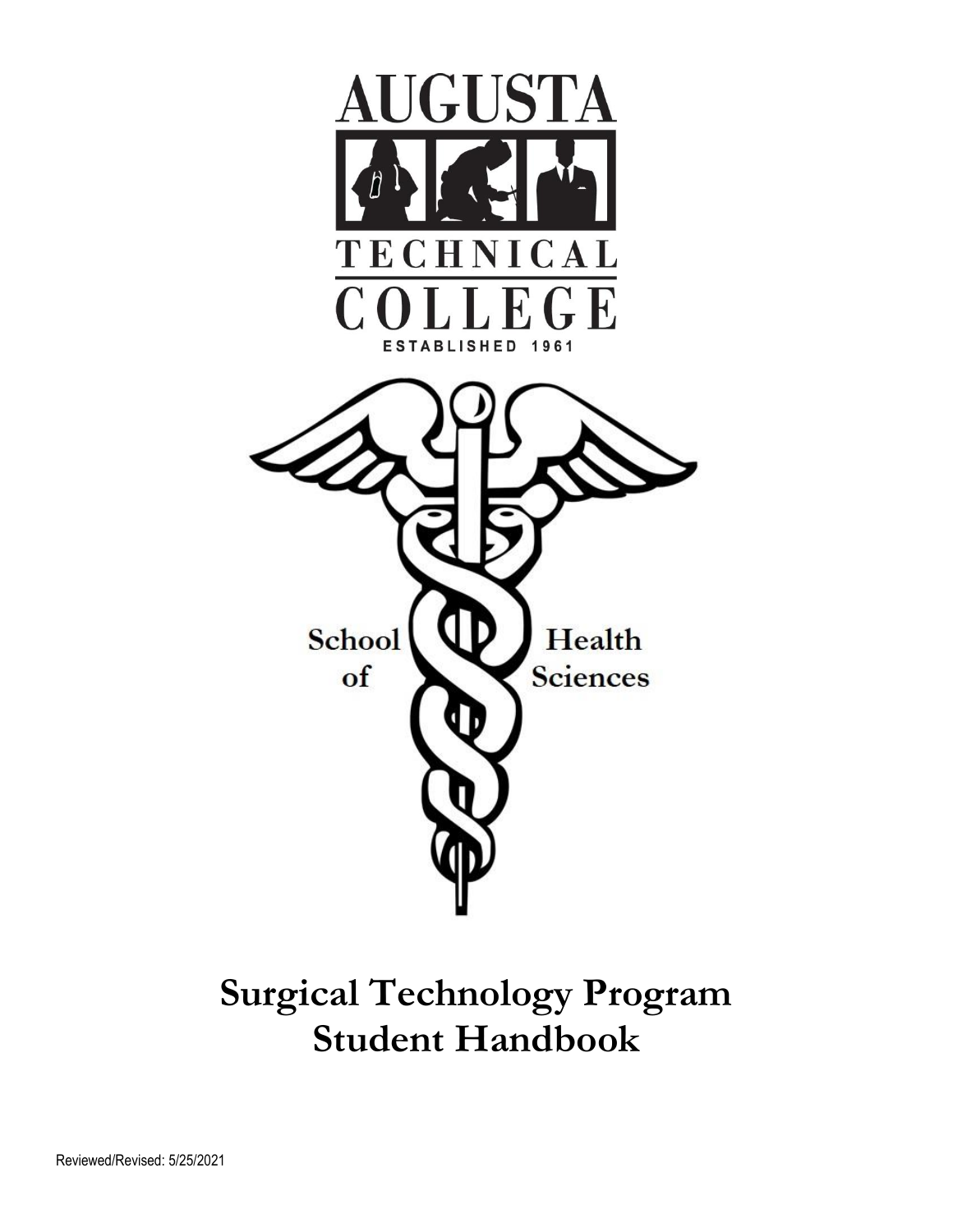| <b>Content/Policy</b>                                   | Page   |  |
|---------------------------------------------------------|--------|--|
| Letter from Program Director                            | 4<br>5 |  |
| <b>Telephone Directory</b>                              |        |  |
| <b>Institutional and Academic Policies</b>              |        |  |
| <b>College Accreditation</b>                            | 8      |  |
| <b>College Vision Statement</b>                         | 8      |  |
| <b>College Mission Statement</b>                        | 8      |  |
| <b>Equal Opportunity Statement</b>                      | 8      |  |
| <b>Statement on Sexual Misconduct</b>                   | 8      |  |
| Special Learning Needs/ADA                              | 9      |  |
| <b>Financial Aid</b>                                    | 9      |  |
| <b>Career Services/Job Placement</b>                    | 9      |  |
| <b>College Attendance Policy</b>                        | 9      |  |
| <b>Emergency Closing's</b>                              | 9      |  |
| <b>Work Ethics Program</b>                              | 10     |  |
| <b>College Grading Scale</b>                            | 11     |  |
| College Honor Code                                      | 12     |  |
| <b>College Academic Dishonesty Policy</b>               | 12     |  |
| College Grievance Procedure/Policy                      | 12     |  |
| <b>College Graduate Warranty</b>                        | 13     |  |
| <b>Graduation Information</b>                           | 13     |  |
| College Withdrawal Policy                               | 13     |  |
| <b>Program Policies</b>                                 |        |  |
| <b>Program Accreditation</b>                            | 16     |  |
| <b>Program Description</b>                              | 16     |  |
| <b>Program Mission Statement</b>                        | 17     |  |
| <b>Technical Standards for Surgical Technology</b>      | 17     |  |
| <b>AST Code Of Ethics for Surgical Technology</b>       | 17     |  |
| Program Student Files/Personal Information              | 18     |  |
| Program Advisement                                      | 18     |  |
| <b>Criminal Convictions</b>                             | 18     |  |
| Program Sequence                                        | 18     |  |
| Program Work Policy/Student Employment                  | 19     |  |
| <b>Student Required Purchase List</b>                   | 20     |  |
| Program Attendance Policy                               | 20     |  |
| <b>Jury Duty/Court Summons</b>                          | 21     |  |
| Leave of Absence Policy                                 | 22     |  |
| Program Withdrawal Policy                               | 22     |  |
| Personal Medical Emergencies and Incomplete Course Work | 22     |  |
| <b>Readmission Policy</b>                               | 22     |  |
| <b>Classroom and Lab Accessibility</b>                  | 23     |  |
| <b>Electronic Devices</b>                               | 23     |  |
| Use of Calculators                                      | 24     |  |
| Late Assignments                                        | 24     |  |
| Program Lab Management Plan                             | 24     |  |
| <b>Professional Conduct</b>                             | 28     |  |
| <b>Program Safety/Emergency Procedures</b>              | 29     |  |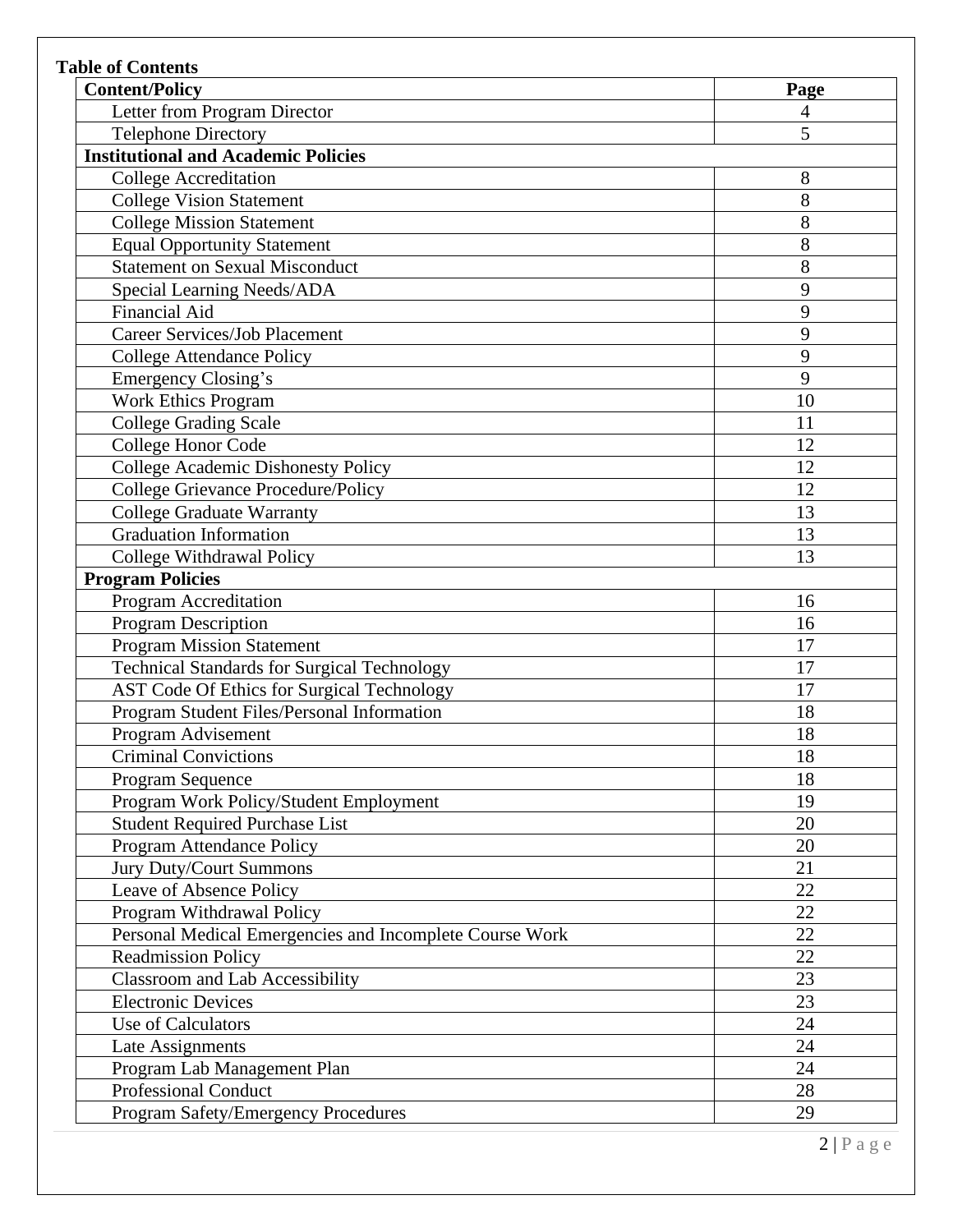| Program Policy on Communicable Diseases<br>30<br>Program-Specific Graduation Requirements<br>31<br>32<br>Insubordination/Inappropriate Behavior<br>Disruptive Behavior<br>32<br>33<br>Program Approved Clinical Sites<br>Program Requirements to Attend Clinical<br>33<br>34<br><b>HIPPA</b><br>34<br><b>Hepatitis B Vaccine Policy</b><br>34<br><b>CPR</b> Certifications<br>Uniform Requirements, Restrictions, and Grooming Standards<br>35<br>35<br><b>Student Uniform Regulations</b><br><b>Travel Requirements</b><br>36<br>Conduct While in Clinical<br>36<br>37<br><b>Clinical Area Responsibilities</b><br><b>Clinical Rotation Assignments</b><br>37<br><b>Student Supervision</b><br>38<br><b>Clinical Requirements of Case Completion</b><br>38<br><b>Clinical Logs</b><br>40<br>Leaving Assigned Clinical Rotation Areas<br>40<br>Clinical Warnings<br>40<br><b>Incomplete Clinical Courses</b><br>41<br>41<br>Pregnancy and Voluntary Disclosure<br><b>Hospital Equipment and Supplies</b><br>43<br><b>Helpful Internet Websites</b><br>43<br>Helpful Downloadable Apps for Your Smartphone<br>43<br><b>Program Forms</b><br><b>Voluntary Declaration of Pregnancy</b><br>45<br>Withdrawal of Declaration of Pregnancy<br>46<br><b>Student Application for Re-Admission</b><br>47<br>Clinical Time Make Up Form<br>48<br><b>Student Withdrawal or Dismissal Form</b><br>49<br>50<br>Student Handbook Acknowledgement Form |                                      |    |
|-----------------------------------------------------------------------------------------------------------------------------------------------------------------------------------------------------------------------------------------------------------------------------------------------------------------------------------------------------------------------------------------------------------------------------------------------------------------------------------------------------------------------------------------------------------------------------------------------------------------------------------------------------------------------------------------------------------------------------------------------------------------------------------------------------------------------------------------------------------------------------------------------------------------------------------------------------------------------------------------------------------------------------------------------------------------------------------------------------------------------------------------------------------------------------------------------------------------------------------------------------------------------------------------------------------------------------------------------------------------------------------------------------------------------------------------|--------------------------------------|----|
|                                                                                                                                                                                                                                                                                                                                                                                                                                                                                                                                                                                                                                                                                                                                                                                                                                                                                                                                                                                                                                                                                                                                                                                                                                                                                                                                                                                                                                         | Program Policy on Drug/Alcohol Usage | 29 |
|                                                                                                                                                                                                                                                                                                                                                                                                                                                                                                                                                                                                                                                                                                                                                                                                                                                                                                                                                                                                                                                                                                                                                                                                                                                                                                                                                                                                                                         |                                      |    |
|                                                                                                                                                                                                                                                                                                                                                                                                                                                                                                                                                                                                                                                                                                                                                                                                                                                                                                                                                                                                                                                                                                                                                                                                                                                                                                                                                                                                                                         |                                      |    |
|                                                                                                                                                                                                                                                                                                                                                                                                                                                                                                                                                                                                                                                                                                                                                                                                                                                                                                                                                                                                                                                                                                                                                                                                                                                                                                                                                                                                                                         |                                      |    |
|                                                                                                                                                                                                                                                                                                                                                                                                                                                                                                                                                                                                                                                                                                                                                                                                                                                                                                                                                                                                                                                                                                                                                                                                                                                                                                                                                                                                                                         |                                      |    |
|                                                                                                                                                                                                                                                                                                                                                                                                                                                                                                                                                                                                                                                                                                                                                                                                                                                                                                                                                                                                                                                                                                                                                                                                                                                                                                                                                                                                                                         |                                      |    |
|                                                                                                                                                                                                                                                                                                                                                                                                                                                                                                                                                                                                                                                                                                                                                                                                                                                                                                                                                                                                                                                                                                                                                                                                                                                                                                                                                                                                                                         |                                      |    |
|                                                                                                                                                                                                                                                                                                                                                                                                                                                                                                                                                                                                                                                                                                                                                                                                                                                                                                                                                                                                                                                                                                                                                                                                                                                                                                                                                                                                                                         |                                      |    |
|                                                                                                                                                                                                                                                                                                                                                                                                                                                                                                                                                                                                                                                                                                                                                                                                                                                                                                                                                                                                                                                                                                                                                                                                                                                                                                                                                                                                                                         |                                      |    |
|                                                                                                                                                                                                                                                                                                                                                                                                                                                                                                                                                                                                                                                                                                                                                                                                                                                                                                                                                                                                                                                                                                                                                                                                                                                                                                                                                                                                                                         |                                      |    |
|                                                                                                                                                                                                                                                                                                                                                                                                                                                                                                                                                                                                                                                                                                                                                                                                                                                                                                                                                                                                                                                                                                                                                                                                                                                                                                                                                                                                                                         |                                      |    |
|                                                                                                                                                                                                                                                                                                                                                                                                                                                                                                                                                                                                                                                                                                                                                                                                                                                                                                                                                                                                                                                                                                                                                                                                                                                                                                                                                                                                                                         |                                      |    |
|                                                                                                                                                                                                                                                                                                                                                                                                                                                                                                                                                                                                                                                                                                                                                                                                                                                                                                                                                                                                                                                                                                                                                                                                                                                                                                                                                                                                                                         |                                      |    |
|                                                                                                                                                                                                                                                                                                                                                                                                                                                                                                                                                                                                                                                                                                                                                                                                                                                                                                                                                                                                                                                                                                                                                                                                                                                                                                                                                                                                                                         |                                      |    |
|                                                                                                                                                                                                                                                                                                                                                                                                                                                                                                                                                                                                                                                                                                                                                                                                                                                                                                                                                                                                                                                                                                                                                                                                                                                                                                                                                                                                                                         |                                      |    |
|                                                                                                                                                                                                                                                                                                                                                                                                                                                                                                                                                                                                                                                                                                                                                                                                                                                                                                                                                                                                                                                                                                                                                                                                                                                                                                                                                                                                                                         |                                      |    |
|                                                                                                                                                                                                                                                                                                                                                                                                                                                                                                                                                                                                                                                                                                                                                                                                                                                                                                                                                                                                                                                                                                                                                                                                                                                                                                                                                                                                                                         |                                      |    |
|                                                                                                                                                                                                                                                                                                                                                                                                                                                                                                                                                                                                                                                                                                                                                                                                                                                                                                                                                                                                                                                                                                                                                                                                                                                                                                                                                                                                                                         |                                      |    |
|                                                                                                                                                                                                                                                                                                                                                                                                                                                                                                                                                                                                                                                                                                                                                                                                                                                                                                                                                                                                                                                                                                                                                                                                                                                                                                                                                                                                                                         |                                      |    |
|                                                                                                                                                                                                                                                                                                                                                                                                                                                                                                                                                                                                                                                                                                                                                                                                                                                                                                                                                                                                                                                                                                                                                                                                                                                                                                                                                                                                                                         |                                      |    |
|                                                                                                                                                                                                                                                                                                                                                                                                                                                                                                                                                                                                                                                                                                                                                                                                                                                                                                                                                                                                                                                                                                                                                                                                                                                                                                                                                                                                                                         |                                      |    |
|                                                                                                                                                                                                                                                                                                                                                                                                                                                                                                                                                                                                                                                                                                                                                                                                                                                                                                                                                                                                                                                                                                                                                                                                                                                                                                                                                                                                                                         |                                      |    |
|                                                                                                                                                                                                                                                                                                                                                                                                                                                                                                                                                                                                                                                                                                                                                                                                                                                                                                                                                                                                                                                                                                                                                                                                                                                                                                                                                                                                                                         |                                      |    |
|                                                                                                                                                                                                                                                                                                                                                                                                                                                                                                                                                                                                                                                                                                                                                                                                                                                                                                                                                                                                                                                                                                                                                                                                                                                                                                                                                                                                                                         |                                      |    |
|                                                                                                                                                                                                                                                                                                                                                                                                                                                                                                                                                                                                                                                                                                                                                                                                                                                                                                                                                                                                                                                                                                                                                                                                                                                                                                                                                                                                                                         |                                      |    |
|                                                                                                                                                                                                                                                                                                                                                                                                                                                                                                                                                                                                                                                                                                                                                                                                                                                                                                                                                                                                                                                                                                                                                                                                                                                                                                                                                                                                                                         |                                      |    |
|                                                                                                                                                                                                                                                                                                                                                                                                                                                                                                                                                                                                                                                                                                                                                                                                                                                                                                                                                                                                                                                                                                                                                                                                                                                                                                                                                                                                                                         |                                      |    |
|                                                                                                                                                                                                                                                                                                                                                                                                                                                                                                                                                                                                                                                                                                                                                                                                                                                                                                                                                                                                                                                                                                                                                                                                                                                                                                                                                                                                                                         |                                      |    |
|                                                                                                                                                                                                                                                                                                                                                                                                                                                                                                                                                                                                                                                                                                                                                                                                                                                                                                                                                                                                                                                                                                                                                                                                                                                                                                                                                                                                                                         |                                      |    |
|                                                                                                                                                                                                                                                                                                                                                                                                                                                                                                                                                                                                                                                                                                                                                                                                                                                                                                                                                                                                                                                                                                                                                                                                                                                                                                                                                                                                                                         |                                      |    |
|                                                                                                                                                                                                                                                                                                                                                                                                                                                                                                                                                                                                                                                                                                                                                                                                                                                                                                                                                                                                                                                                                                                                                                                                                                                                                                                                                                                                                                         |                                      |    |
|                                                                                                                                                                                                                                                                                                                                                                                                                                                                                                                                                                                                                                                                                                                                                                                                                                                                                                                                                                                                                                                                                                                                                                                                                                                                                                                                                                                                                                         |                                      |    |
|                                                                                                                                                                                                                                                                                                                                                                                                                                                                                                                                                                                                                                                                                                                                                                                                                                                                                                                                                                                                                                                                                                                                                                                                                                                                                                                                                                                                                                         |                                      |    |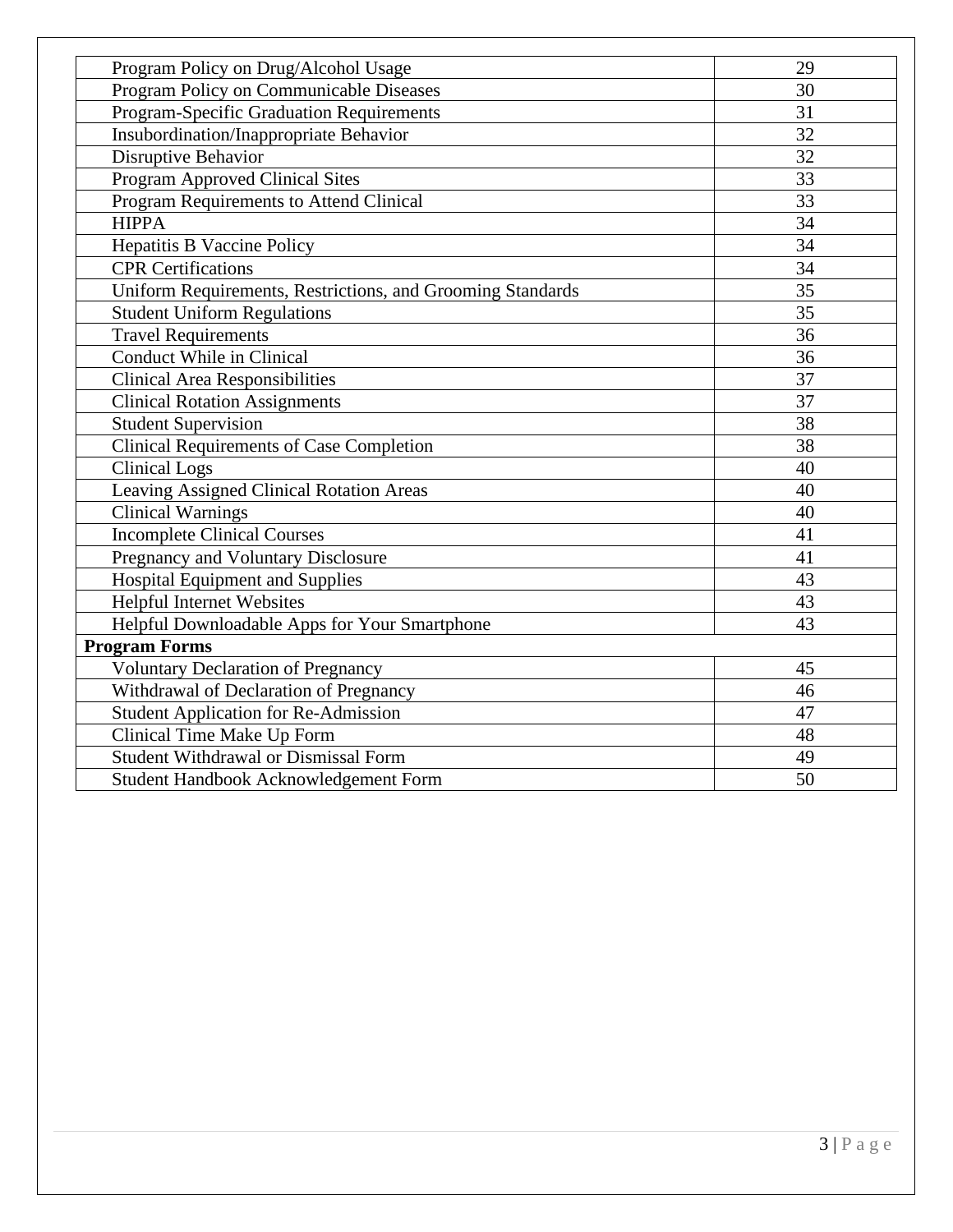

### **Letter from the Director of Surgical Technology**

I would like to welcome you to the Surgical Technology Program at Augusta Technical College. The purpose of our school is to provide theoretical instruction and practical application in job skill fundamentals and give meaning to education by relating training to the specific occupational goals of job placement or advancement in present employment.

As your instructor, I plan to guide and instruct you in attaining your goals of acquiring more knowledge, greater skills and becoming an asset to the Surgical Technology Profession. By working as a part of this instructor/student team, you will have the opportunity to enjoy and profit from your training here. It will not be an easy road; but we will travel this road together, learning every step of the way.

The purpose of this Student Handbook is to acquaint you with the policies and procedures of the Surgical Technology Program. Remember this document is in addition to the policies and procedures of Augusta Technical College. You must become thoroughly familiar with the contents of both documents as these policies and procedures will apply to you, not only as a beginning student but also throughout your entire period at Augusta Technical College.

You have now become part of a large job-training college with an average enrollment of over 3,000 students. My door is always open for questions and for someone with the desire for higher learning.

If you would like to know more about our prestigious profession please go to *www.ast.org or www.nbstsa.org*.

Sincerely,

DSwike

L. Gene Burke, CST, FAST, AAS Director of Surgical Technology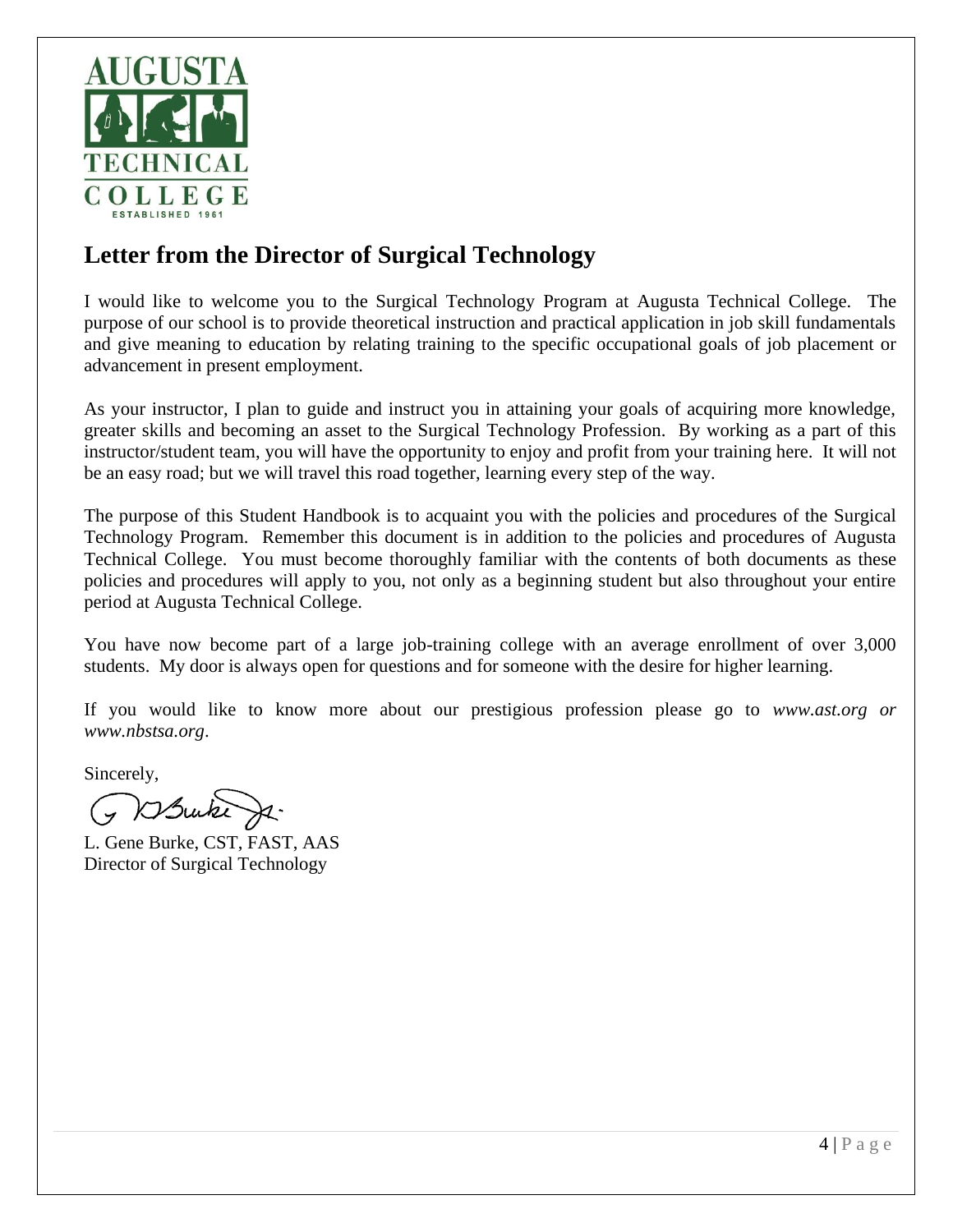#### **Augusta Technical College Telephone Directory**

| <b>Department</b>                                                          | Area Code (706) |
|----------------------------------------------------------------------------|-----------------|
| General Information                                                        | 771-4000        |
| Academic Advising/Navigation                                               | 771-4824        |
| Admissions                                                                 | 771-4028        |
| <b>American Heart Association Training Center</b>                          | 771-5702        |
| <b>Bookstore</b>                                                           | 771-4119        |
| <b>Business Office /Administrative Services</b>                            | 771-4011        |
| <b>Campus Security</b>                                                     | 771-4021        |
| <b>Career Services</b>                                                     | 771-4146        |
| Continuing Education                                                       | 771-4090        |
| <b>Counseling Center</b>                                                   | 771-4854        |
| Disability Services to include<br><b>Classroom Accommodations</b>          | 771-4067        |
| <b>Distance Education</b>                                                  | 771-5700        |
| <b>Financial Aid</b>                                                       | 771-4149        |
| IT/Computer Technology                                                     | 771-4864        |
| Library                                                                    | 771-4164        |
| <b>School of Health Sciences</b><br>Office of the Administrative Assistant | 771-4175        |
| <b>Special Populations Coordinator</b>                                     | 771-4031        |
| <b>Student Accounts</b>                                                    | 771-4030        |
| <b>Student Activities</b>                                                  | 771-4019        |
| <b>Student Success Center</b>                                              | 771-4062        |
| Surgical Technology Program Fax                                            | 771-4181        |
| <b>Surgical Technology Program Director</b>                                | 771-4191        |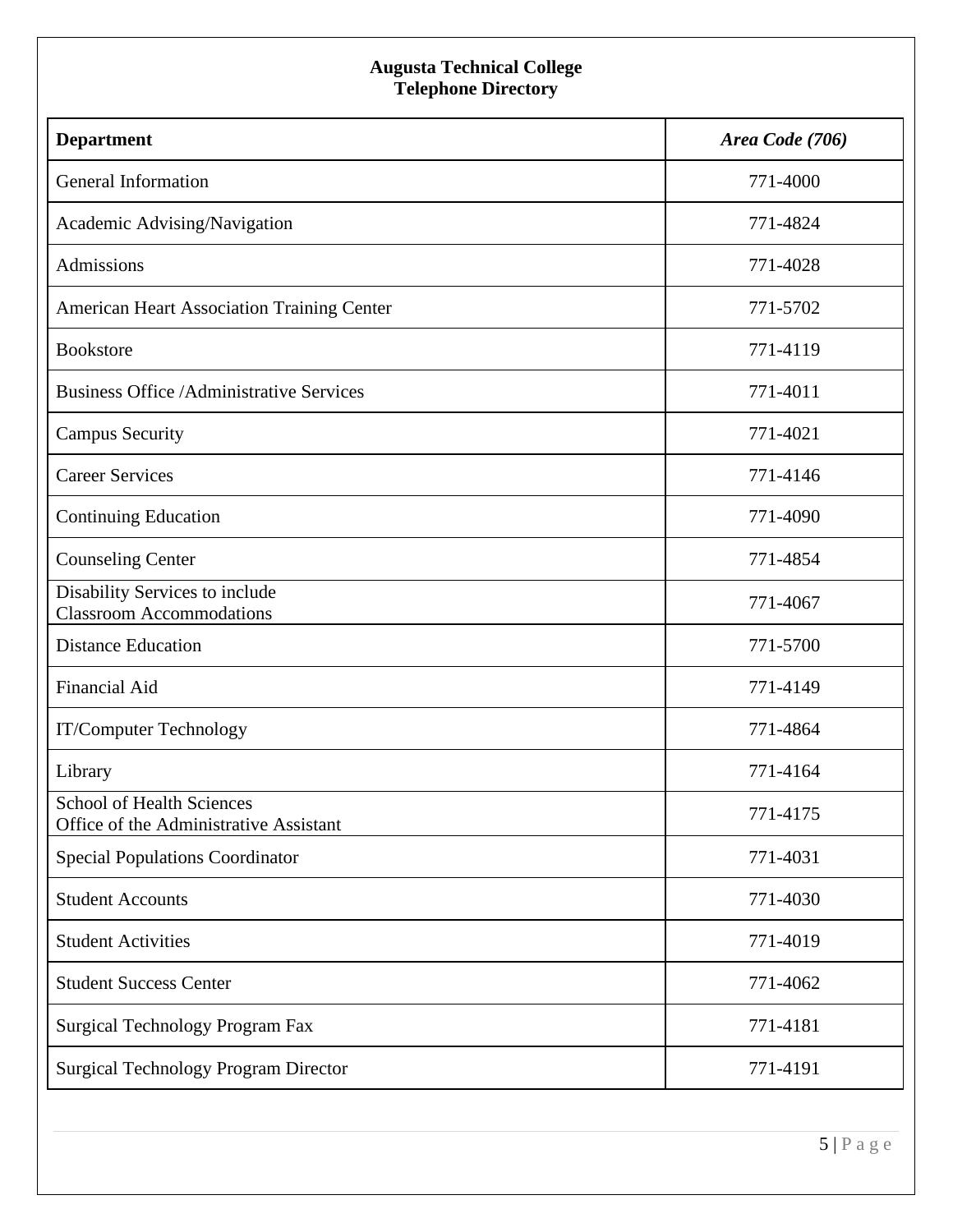| <b>Surgical Technology Clinical Coordinator</b> | 771-4757 |
|-------------------------------------------------|----------|
| <b>Testing Services</b>                         | 771-4153 |
| Title IX Coordinator for Students               | 771-5730 |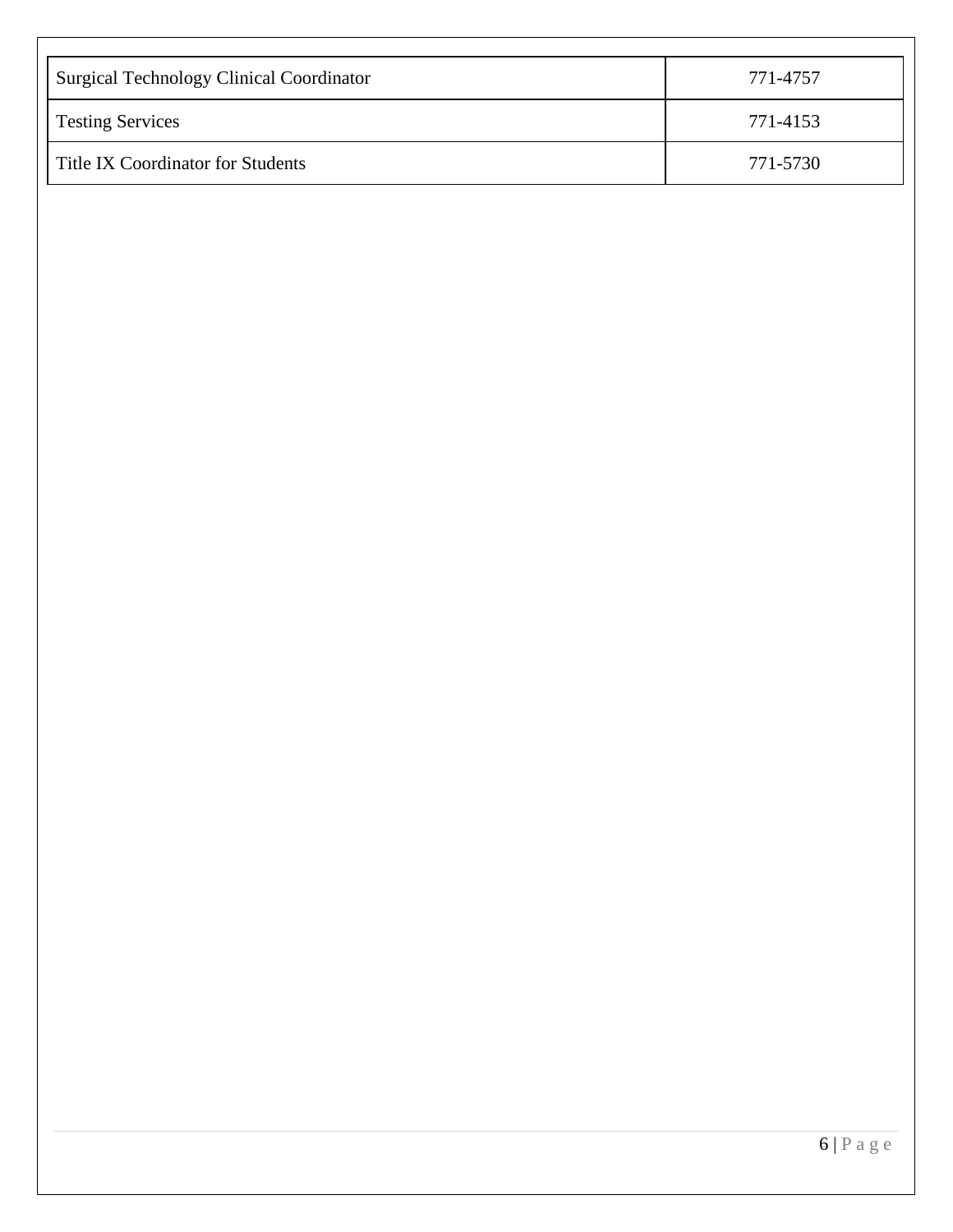## Institutional And Academic Policies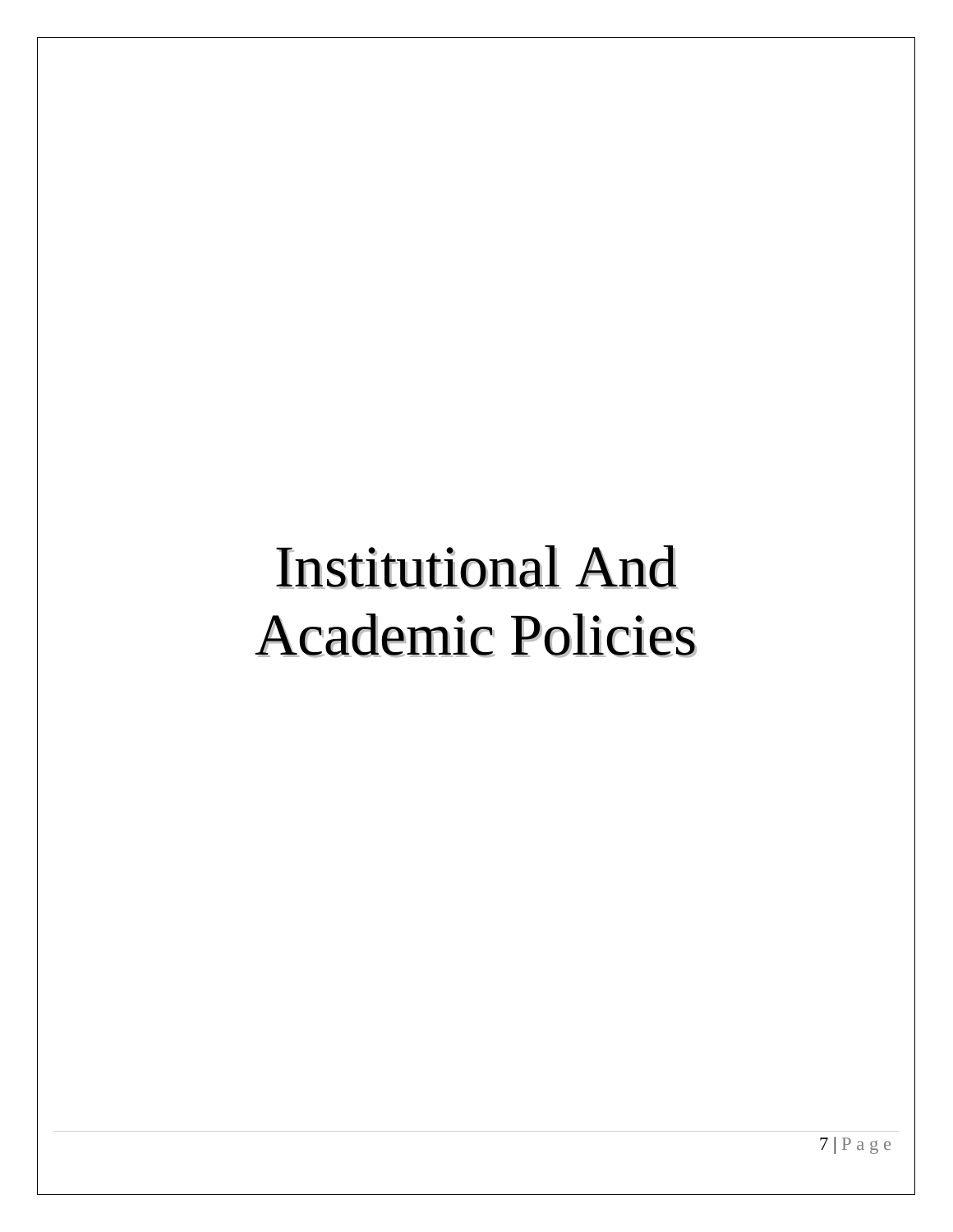#### **College Accreditation**

Augusta Technical College is accredited by the Southern Association of Colleges and Schools Commission on Colleges (SACSCOC) to award Associate of Science Degrees, Associate of Applied Science Degrees, Diplomas, and Technical Certificates of Credit. Contact the Commission on Colleges at 1866 Southern Lane, Decatur, Georgia 30033-4097 or call 404-679-4500 for questions about the accreditation of Augusta Technical College.

#### **College Vision Statement**

Augusta Technical College will be a nationally recognized academic institution that transforms lives, organizations and communities through excellence, innovation, and partnerships.

#### **College Mission Statement**

Augusta Technical College, a unit of the Technical College System of Georgia, is a public postsecondary academic institution that builds a skilled workforce and economically stronger communities through high-quality, innovative, and affordable career-advancing credentials.

*\*\*\*Reviewed by Augusta Technical College Board of Directors, April 2021. Approved by Technical College System of Georgia State Board, May 2021.*

#### **Equal Opportunity Statement**

The Technical College System of Georgia and its Constituent Technical Colleges do not discriminate on the basis of Race, Color, Creed, National or Ethnic Origin, Sex, Religion, Disability, Age, Political Affiliation or Belief, Genetic Information, Disabled Veteran, Veteran of The Vietnam Era, Spouse of Military Member or Citizenship Status (Except in Those Special Circumstances Permitted or Mandated by Law). This nondiscrimination policy encompasses the operation of all Technical College-Administered Programs, Programs Financed by the Federal Government including any Workforce Innovation and Opportunity Act (WIOA) Title I Financed Programs, Educational Programs and Activities to include Admissions, Scholarships and Loans, Student Life, and Athletics. It also encompasses the Recruitment and Employment of Personnel and Contracting for Goods and Services.

The Technical College System and Technical Colleges shall promote the Realization of Equal Opportunity through a positive continuing program of specific practices designed to ensure the full realization of equal opportunity. The following people have been designated to handle inquiries regarding the nondiscrimination policies:

For information on *Title IX* contact (since this is a Student Handbook and the program is only offered on the Augusta Campus, only the student contact is listed, for a full list of all contacts see the Augusta Technical College website):

• Migdaliz Berrios, Title IX/Equity Coordinator (Students), Augusta Campus-Building 1300- Records/Career Services office, (706) 771-5730, migdaliz.berrios@augustatech.edu

#### **Statement on Sexual Misconduct**

Our college is committed to fostering a safe, productive learning environment. Title IX and our college policy prohibits discrimination on the basis of sex. Sexual misconduct — including harassment, domestic and dating violence, sexual assault, and stalking — is also prohibited at our college. Our college encourages anyone experiencing sexual misconduct to talk to someone about what happened, so he/she can get the support he/she needs, and our college can respond appropriate. If you wish to speak confidentially about an incident of sexual misconduct, want more information about filing a report, or have questions about college policies and procedures, please contact our Title IX Coordinator(s) which are listed above as well as on our college's website. Our college is legally obligated to investigate reports of sexual misconduct, and therefore the college cannot guarantee the confidentiality of a report, but it will consider a request for confidentiality and respect it to the extent possible. As an instructor, I am also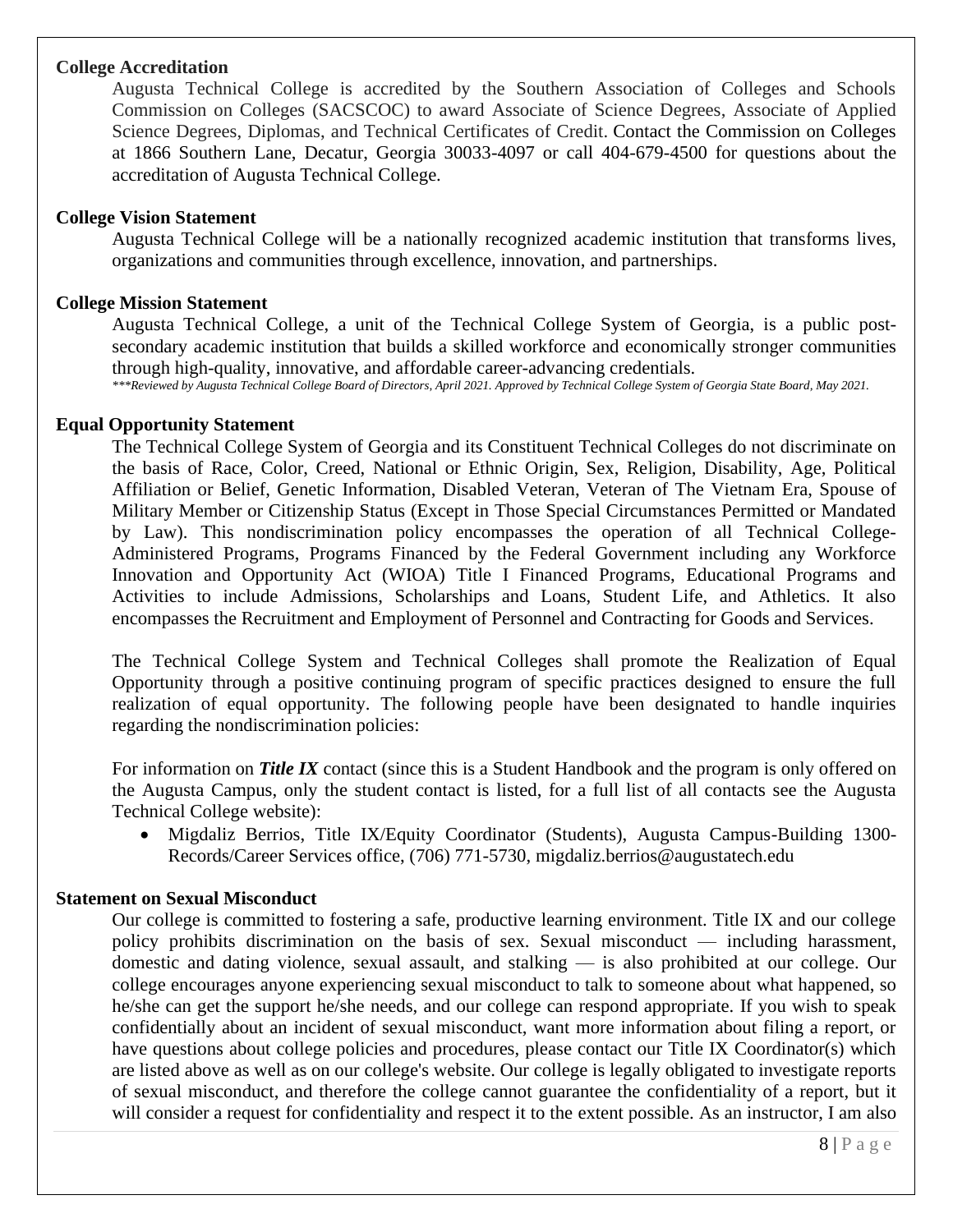required by our college to report incidents of sexual misconduct and thus cannot guarantee confidentiality. I must provide our Title IX coordinator(s) with relevant details such as the names of those involved in the incident.

#### **Special Learning Needs/ADA**

If a student starts experiencing difficulty in learning the material assigned in class, has a need for nonstandard note taking, test taking, or other course modifications, it is the responsibility of that student to notify the course instructor, in private. The instructor will work with students individually to help overcome any obstacles that may impede the learning process. However, the instructor will request that the student makes an appointment with the Disability Coordinator for approval of accommodations.

For information on *ADA/504/Classroom Accommodations*, contact:

• Karissa D. Wright, ADA/504 Coordinator, (706) 771-4067, Augusta Campus Counseling Center-Building 1300, kdavis@augustatech.edu.

#### **Financial Aid**

The office of Financial Aid provides information pertaining to grants, loans, and work-study programs to those students who otherwise would be unable to attend college. The Financial Aid office can be reached by emailing finaid@augustatech.edu or calling 706-771-4149.

#### **Career Services/Job Placement**

Augusta Technical College provides career placement assistance for graduates through a team effort built on the involvement of the faculty and coordinated through the Office of Career Placement. Students are encouraged to contact the Office of Career Placement at the beginning of their last semester of enrollment.

The goal of the Career Services Office is to provide services that enable students to meet their employment goals while in school and upon graduation. Career Services is considered a team effort at Augusta Technical College and involves program instructors, deans and directors, and counselors. The office processes full-time and part-time job order requests directly to the College website. Therefore, students may view the job openings from off-campus locations and in the library or career center. Other services offered by the office include mock interviewing, resume' and cover letter critiques, resume' referral to employers, career fairs, and workshops. The Career Services office can be reached by emailing careerservices@augustatech.edu or calling 706-771-4146.

#### **College Attendance Policy**

Students must establish enrollment and course participation each semester before financial aid funds is disbursed. Student attendance will be monitored for the first seven calendar days of each semester for financial aid purposes.

#### **Emergency Closing**

In the event weather conditions are such that travel to and from school for students and faculty would be hazardous or extreme temperature presents a safety comfort problem, the president of the college may close the school for the day or delay in opening the school. Augusta Technical College will announce any closing or delay on local radio, TV stations and through our automated phone attendant. Augusta Technical College will announce separately from Richmond, Columbia, Burke, Lincolnton, or Aiken Counties.

If Augusta Technical College has an emergency closing or calls off classes for any reason the following protocol will be strictly adhered to: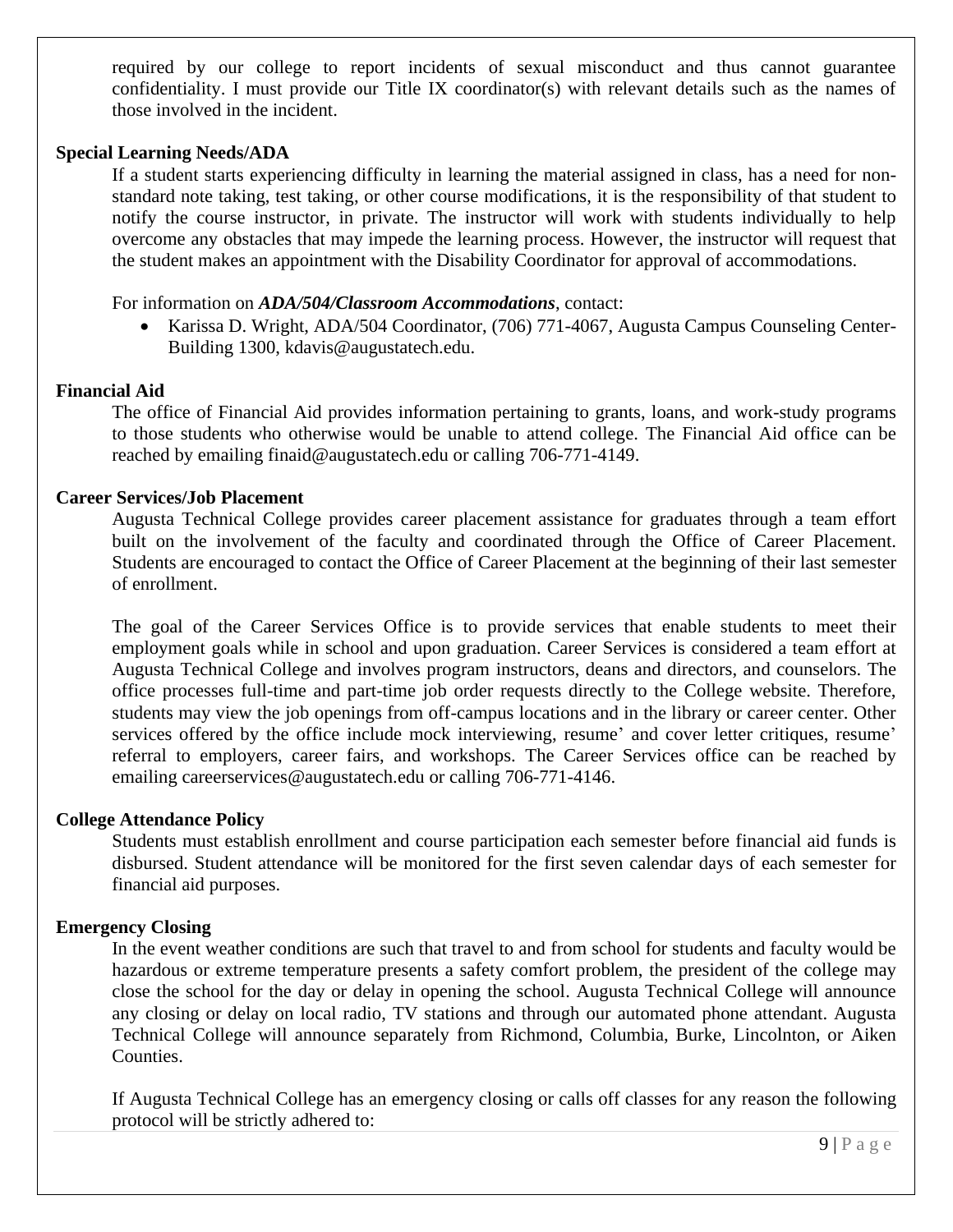- If the student is not already in class or clinical, then they will not have to report to class or clinical. This time will not be held against the student, nor will it count for the student, as far as absences or for points in clinical.
- If the student is already attending class or clinical and classes are cancelled, the student *must* leave class or clinical, no exceptions. The time that is missed will not be counted for or against the student in any way.
- When classes resume to their regular schedule, if the student believes that they cannot make it to class or to the clinical site due to road conditions or other situations, this will be counted as an absence and all deductions and rules applicable to attendance will be applicable to the student.

#### **Work Ethics Program**

The principal mission of Augusta Technical College is to provide students with the necessary skills to become successful employees in the career field of choice. To be successful in this pursuit, students must possess both strong occupational skills and good work habits. Augusta Technical College is committed to incorporating these good work habits into every facet of its educational programs. Therefore, the Technical College System of Georgia (TCSG) and Augusta Technical College instructs and evaluates students on their work ethic in all programs of study. The following ten work ethic traits have been identified and defined as essential for student success. Those traits are:

- *Appearance* –Displays appropriate dress, grooming, and hygiene.
- *Attendance* –Attends class; arrives/leaves on time; notifies instructor in advance of planned absences.
- *Attitude* –Demonstrates a positive outlook; demonstrates mannerly behavior; follows chain of command.
- *Character* –Displays loyalty, honesty, trustworthiness, dependability, reliability, initiative, selfdiscipline, and self-responsibility.
- *Communication* –Displays appropriate nonverbal, verbal, and written skills.
- *Cooperation* –Handles criticism, conflicts, and complaints appropriately; works well with others.
- *Organizational Skills* –Prioritizes and manages time and resources effectively; demonstrates flexibility in handling change; follows directions and procedures for the work environment.
- *Productivity* Completes tasks assigned efficiently, effectively, and timely; demonstrates problem-solving capabilities.
- *Respect* –Tolerates other points of view; acknowledge and appreciates rights of others, has regard for diversity.
- *Teamwork* –Works collaboratively with others toward a common goal in a respectful and cooperative manner; participates appropriately as a team member.

A semester work ethic grade (3, 2, 1, or 0) for all non-developmental occupational course completed is issued to students and placed in the student's permanent academic record. The work ethics grade will not affect the academic grade point average (GPA) of a student. The work ethics grade, however, will be printed on the transcript. The following is an explanation of the numbers:

- $\bullet$  3 Exceeds Expectations
- $2$  Meets Expectations
- $\bullet$  1 Needs Improvement
- $\bullet$  0 Unacceptable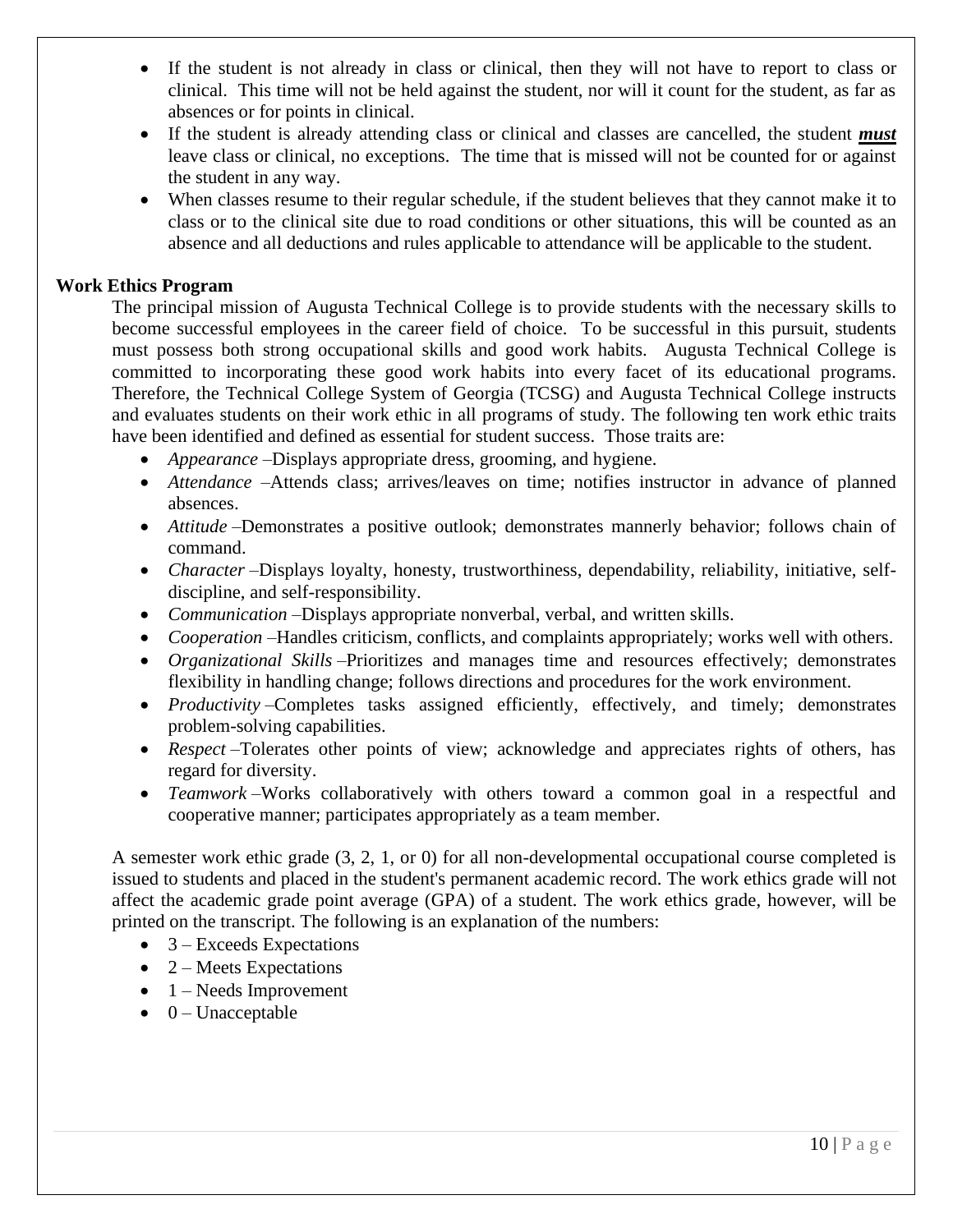#### **College Grading Scale**

The Program of Surgical Technology utilizes the grading scale as outlined by Augusta Technical College for all didactic and clinical courses (SURG prefix):

| Letter Grade   | Percentages            | Grade Point                                                                                                                                                                                                                                                                                                                                                                                                                                                                                                                                                                                                                                                                                                                                                                                                         |
|----------------|------------------------|---------------------------------------------------------------------------------------------------------------------------------------------------------------------------------------------------------------------------------------------------------------------------------------------------------------------------------------------------------------------------------------------------------------------------------------------------------------------------------------------------------------------------------------------------------------------------------------------------------------------------------------------------------------------------------------------------------------------------------------------------------------------------------------------------------------------|
| $\mathbf{A}$   | 90% - 100%             | 4                                                                                                                                                                                                                                                                                                                                                                                                                                                                                                                                                                                                                                                                                                                                                                                                                   |
| $\, {\bf B}$   | 80% - 89%              | 3                                                                                                                                                                                                                                                                                                                                                                                                                                                                                                                                                                                                                                                                                                                                                                                                                   |
| $\overline{C}$ | 70% - 79%              | $\overline{2}$                                                                                                                                                                                                                                                                                                                                                                                                                                                                                                                                                                                                                                                                                                                                                                                                      |
| ${\bf D}$      | $60\% - 69\%$          | 1                                                                                                                                                                                                                                                                                                                                                                                                                                                                                                                                                                                                                                                                                                                                                                                                                   |
| ${\bf F}$      | 0% - 59%               | $\Omega$                                                                                                                                                                                                                                                                                                                                                                                                                                                                                                                                                                                                                                                                                                                                                                                                            |
| $\mathbf I$    | Incomplete             | Indicates that a student has satisfactorily completed a<br>substantial portion of the required coursework, but for non-<br>academic reasons beyond the student's control, has not been<br>able to complete the course. It is at the discretion of the<br>instructor as to whether an "I" grade is issued. The student<br>must contact the instructor to develop plans for a timely<br>completion of the course. If the required work is not<br>completed on or before midterm of the following term, the<br>"I" will automatically become an "F." If a grade of "I" is<br>received in a course that is a prerequisite to other courses,<br>the student must complete the required prerequisite and<br>receive a final grade to be eligible to enroll in other courses.                                              |
| IP             | In Progress            | Indicates that a course continues beyond the end of the<br>term.                                                                                                                                                                                                                                                                                                                                                                                                                                                                                                                                                                                                                                                                                                                                                    |
| <b>AU</b>      | Audit/Warranty         | Indicates a student is registered to audit a course and attend<br>classes without meeting all admission requirements for the<br>course and without receiving credit. Students are not<br>permitted to change from audit to credit after the drop/add<br>without<br>meeting<br>period<br>recommended<br>admission<br>requirements or from credit to audit after the drop/add<br>period at the beginning of each term.                                                                                                                                                                                                                                                                                                                                                                                                |
| <b>EXE</b>     |                        | Credit by Exemption Exam                                                                                                                                                                                                                                                                                                                                                                                                                                                                                                                                                                                                                                                                                                                                                                                            |
| <b>EXP</b>     |                        | Credit by Exemption Portfolio                                                                                                                                                                                                                                                                                                                                                                                                                                                                                                                                                                                                                                                                                                                                                                                       |
| <b>TR</b>      | <b>Transfer Credit</b> | Course grades less than "C" are not acceptable as transfer<br>credit. Prior to spring semester 2012, courses accepted for<br>transfer credit were assigned a grade of "TR" on the<br>transcript. Transfer credits accepted beginning spring<br>semester 2012 are assigned a grade of "TRA", "TRB", or<br>"TRC". The third letter indicates the grade earned in the<br>course.' Military transfer credits accepted beginning fall<br>semester 20141 are assigned a grade of "TRM". Transfer<br>credits for college pass/fail classes with a grade of "pass"<br>and secondary articulated credit accepted beginning summer<br>2020 are assigned a grade of "TRP". Accepted credits<br>earned by examination, including Advanced Placement,<br>CLEP, and International Baccalaureate, are assigned a grade<br>of "TR". |
| W              | Withdraw               | Signifies the student withdrew from the course.                                                                                                                                                                                                                                                                                                                                                                                                                                                                                                                                                                                                                                                                                                                                                                     |
| Z              | Withdraw               | "Z" grades are used to denote unsuccessful completion due                                                                                                                                                                                                                                                                                                                                                                                                                                                                                                                                                                                                                                                                                                                                                           |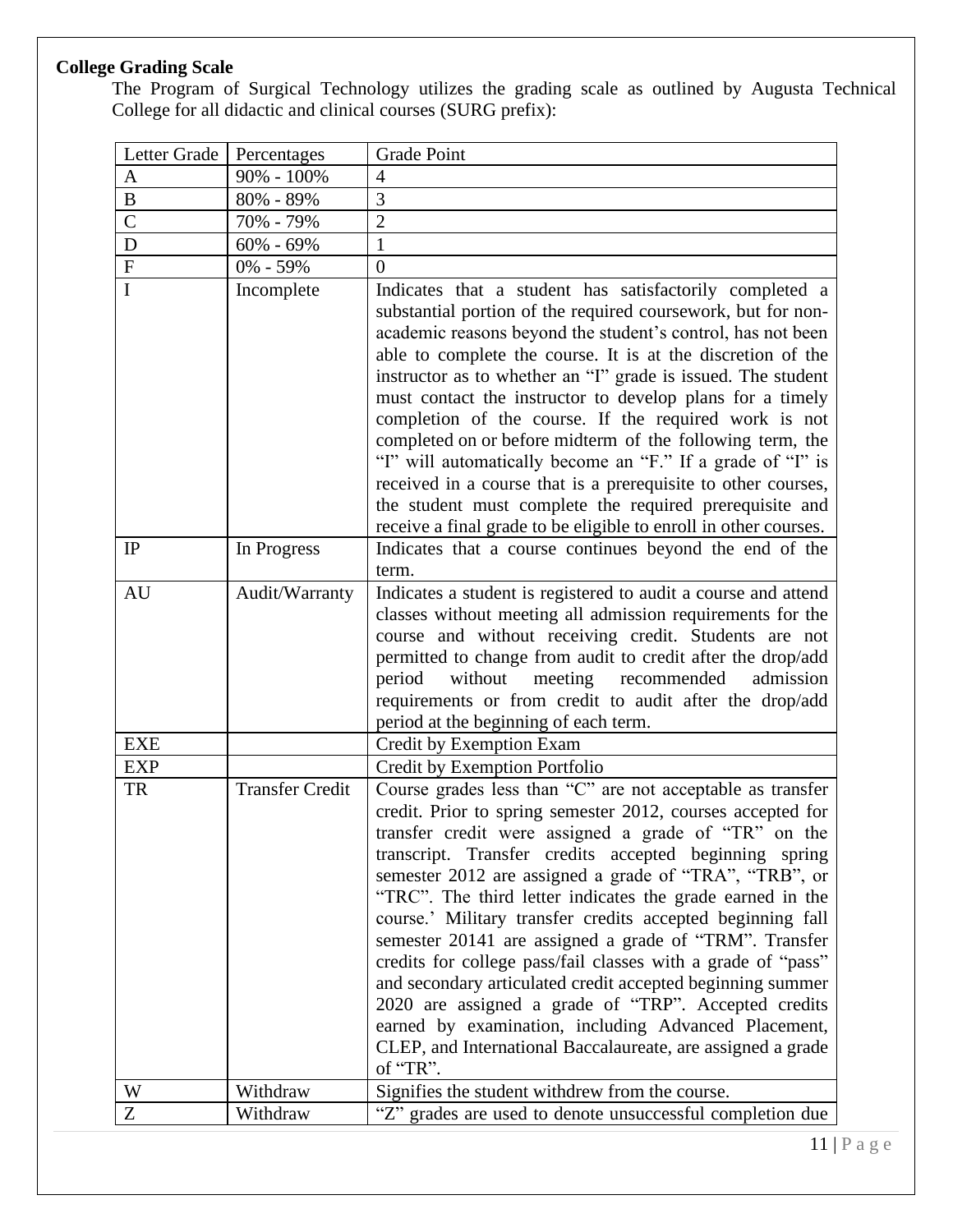| COVID-19 | to COVID-19 emergency. Z grades are excluded from           |
|----------|-------------------------------------------------------------|
|          | attempted hours and GPA calculation. In March 2020, the     |
|          | Georgia Governor instructed colleges in Georgia to limit    |
|          | instruction to a fully online format due to concerns        |
|          | regarding the COVID-19 virus. In an attempt to assist       |
|          | students who may have been negatively impacted by           |
|          | changes relating to COVID-19, the Technical College         |
|          | System of Georgia (TCSG) created a 'Z' grade for students   |
|          | who withdrew/failed/or stopped attending classes because    |
|          | of a qualifying emergency related to COVID-19. In           |
|          | response to this, the 'Z' grade was implemented by Augusta  |
|          | Technical College beginning the Spring 2020 semester to     |
|          | credit the student with a no-penalty withdraw from classes. |

- 1. Grades will be issued at the completion of each semester.
- 2. Students **must** maintain a cumulative course numerical grade average of **70 % or higher** in all courses with the SURG prefixes, as calculated at the end of each semester, to advance to the next semester in the Surgical Technology Program.
- *3.* A student who fails to attain a final course average of 70%, and is removed from the Surgical Technology Program, may re-apply the following year when the same course is offered. Due to limited class size and clinical availability, students who must repeat a course will be enrolled on a *space available basis* at the first feasible opportunity. *The student is not guaranteed a slot in the next class and must re-apply for program admission according to established enrollment guidelines.*
- 4. If a student successfully re-enrolls and fails to meet the course numerical grade average of 70% in a *second* SURG course, the student *will not* be considered eligible to re-apply for admission into the Surgical Technology Program.
- 5. If a student does not repeat a failed course *within a 24-month period*, the student will be required to repeat *all* SURG courses taken, pending selection by the Office of Admissions.

#### **College Honor Code**

The College Honor Code is required to be placed on each course syllabus. It will be located under the Augusta Technical College Addendum page.

#### **College Academic Dishonesty Policy**

Copy and paste the following link into the search engine of your choice to see the Student Code of Conduct policy to include the Academic Dishonesty Policy. Note, this policy will be upheld in every aspect of the Surgical Technology Program.

*http://augustatech.smartcatalogiq.com/2021/Student-Handbook-and-Wellness-Guide/Student-Code-of-Conduct/II-Student-Code-of-Conduct*

#### **College Grievance Procedure/Policy**

Augusta Technical College and the Surgical Technology program respect everyone's rights and recognizes that student dissatisfaction/disagreements may occur. The Official Grievance Policy can be located by copying and pasting the following link into the search engine:

*http://augustatech.smartcatalogiq.com/2021/Student-Handbook-and-Wellness-Guide/Grievance-Procedure-Policy*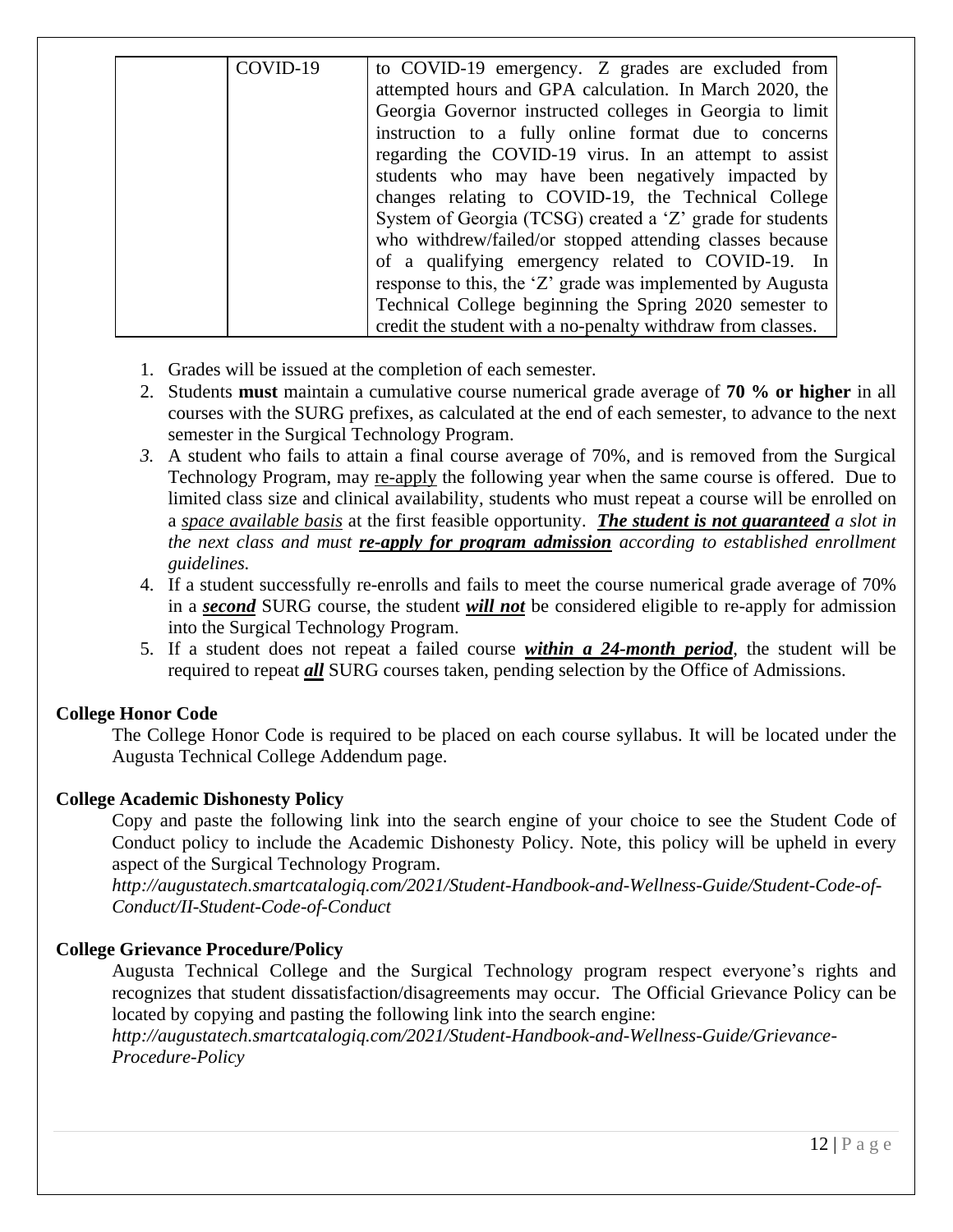#### **College Graduate Warranty**

The Technical College System of Georgia has developed curriculum standards with the direct involvement of business and industry. These standards serve as the industry-validated specifications for each program of study and allow Augusta Technical College to offer its business partners this guarantee:

**"If one of our graduates, who was educated under a standard program, and his or her employer agrees that the employee is deficient in one or more competencies as defined in the standards, Augusta Technical College will retrain that employee at no instructional cost to employee or employer."** 

This guarantee applies to graduates who are employed in their fields of training. It is in effect for a period of two years after graduation and includes those graduates who have failed to pass a State of Georgia required licensing examination within two years after graduation.

To inquire or to file a claim under this warranty, the employer in conjunction with the graduate should contact the Executive Vice President for Academic Affairs and Institutional Effectiveness at (706) 771- 4171 to discuss the need for retraining. A letter from the employer on company letterhead must be submitted to the Executive Vice President for Academic Affairs and Institutional Effectiveness noting that the graduate is deficient in one or more areas as defined by the Technical College System of Georgia.

#### **Graduation Information**

Graduates are students who have achieved regular program admission status and have successfully completed a program of study as outlined in the *college catalog* with a program grade point average of 2.0 or higher. In addition, a grade of "C" or higher must be earned in courses specified on the program of study page of a program. A student who has completed all courses in a program with less than a 2.0 program grade point average is not eligible to be a graduate but may receive a transcript. When a student reenters after withdrawal or termination, the program of study in effect at the time of reentry must be completed. A student must complete at least 25 percent of the credit hours required for graduation in residence regardless of the amount of transfer and exemption credit awarded.

All Advisor Recommendation for Graduation forms will be evaluated by the Registrar. Students should see their advisors *prior to midterm of the term before their last planned term of enrollment* for graduation eligibility information. All eligible graduates are encouraged to participate in the ceremony. For participation in the graduation ceremony, applications for graduation must be submitted with the required fee to the college bookstore. For more information regarding the graduation ceremony visit the Commencement Information webpage.

Graduates who do not wish to participate in the graduation ceremony may request their degree/diploma/certificate by submitting a signed Request for Diploma form to the Student Records Office. No fee is required for the first copy of each credential.

*Honor Graduates -* Degree and diploma graduates who have achieved a program grade point average of 3.5 or higher are recognized at graduation as honor graduates.

#### **College Withdrawal Policy**

Students are responsible for withdrawing themselves from any or all of their classes through Banner Web; students may also submit a signed Schedule Change Form to the Student Records Office or send an email from their SmartWeb email address to the Registrar to withdraw from classes. Students who do not withdraw from classes will be assigned the grade(s) earned. No student-initiated withdrawals will be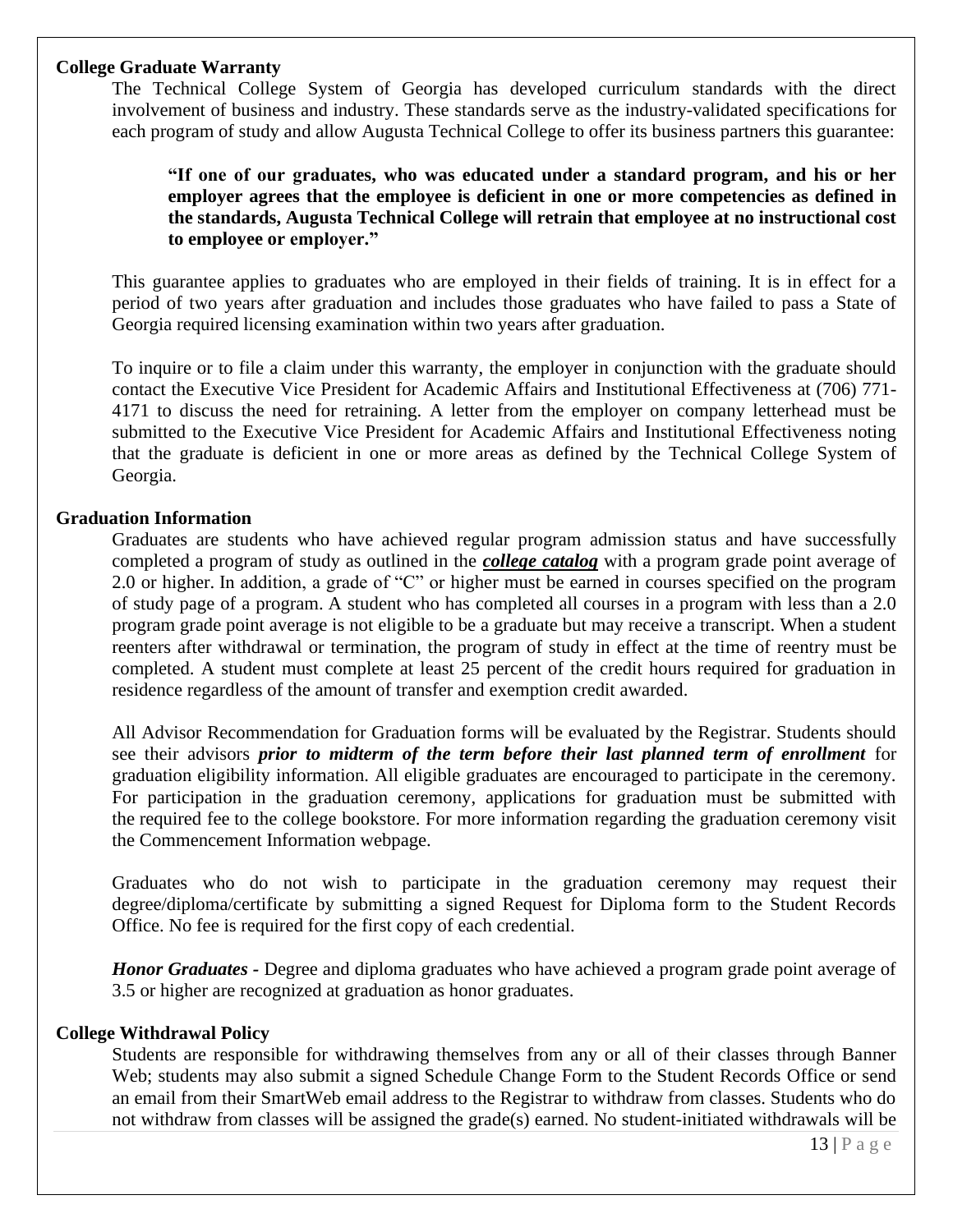processed after the withdrawal period ends. The withdrawal period runs through the 75% mark of all courses. Students may withdraw from any, or all, courses from their schedule through that period. A student who withdraws from a course will receive a 'W' for that course.

Any student receiving federal student aid (Pell, SEOG, etc.) who completely withdraws from all classes during a given period of enrollment, and completes less than 60% of the term, may be required to return funds to Augusta Technical College and/or the US Department of Education.

*\*\*Important Note: The date in which you withdraw from all coursework will be the date utilized to calculate your percentage of course completion. \*\**

In certain instances, the Registrar or Vice President of Student Affairs may act on behalf of a student to withdraw the student from classes. This may include various situations such as active duty, suspension, incarceration, injury or illness, death, or additional formal requests for withdrawal. Depending on the circumstances, documentation (e.g., proof of incarceration, a letter from a physician/hospital, or a death certificate) may be required to accompany a withdrawal in these instances.

*Unofficial Withdrawals:* A student who earns all Fs in a given term or a combination of F's and W's (meaning the student withdrew from a class) may be considered an 'unofficial withdrawal'. Unofficial withdrawals are those who cease attending class(es). Faculty must enter a last date of attendance for students who earn a grade of 'F' for the class. Once grades are submitted and faculty rosters are verified at the end of a term, unofficial withdrawals (those who earned the F due to ceasing participation) may be required to return funds to Augusta Technical College and/or the U.S. Department of Education. Students who truly earned Fs that were not due to ceasing attendance are not considered to have withdrawn; therefore, those students' aid is not recalculated for the class(es) in question.

The institutional refund policy and federal aid refund policy (Return to Title IV) can be found in Financial Aid. We encourage you to be aware of these policies and how you are affected by them should you withdraw or otherwise cease attendance before a term concludes—*officially or unofficially*.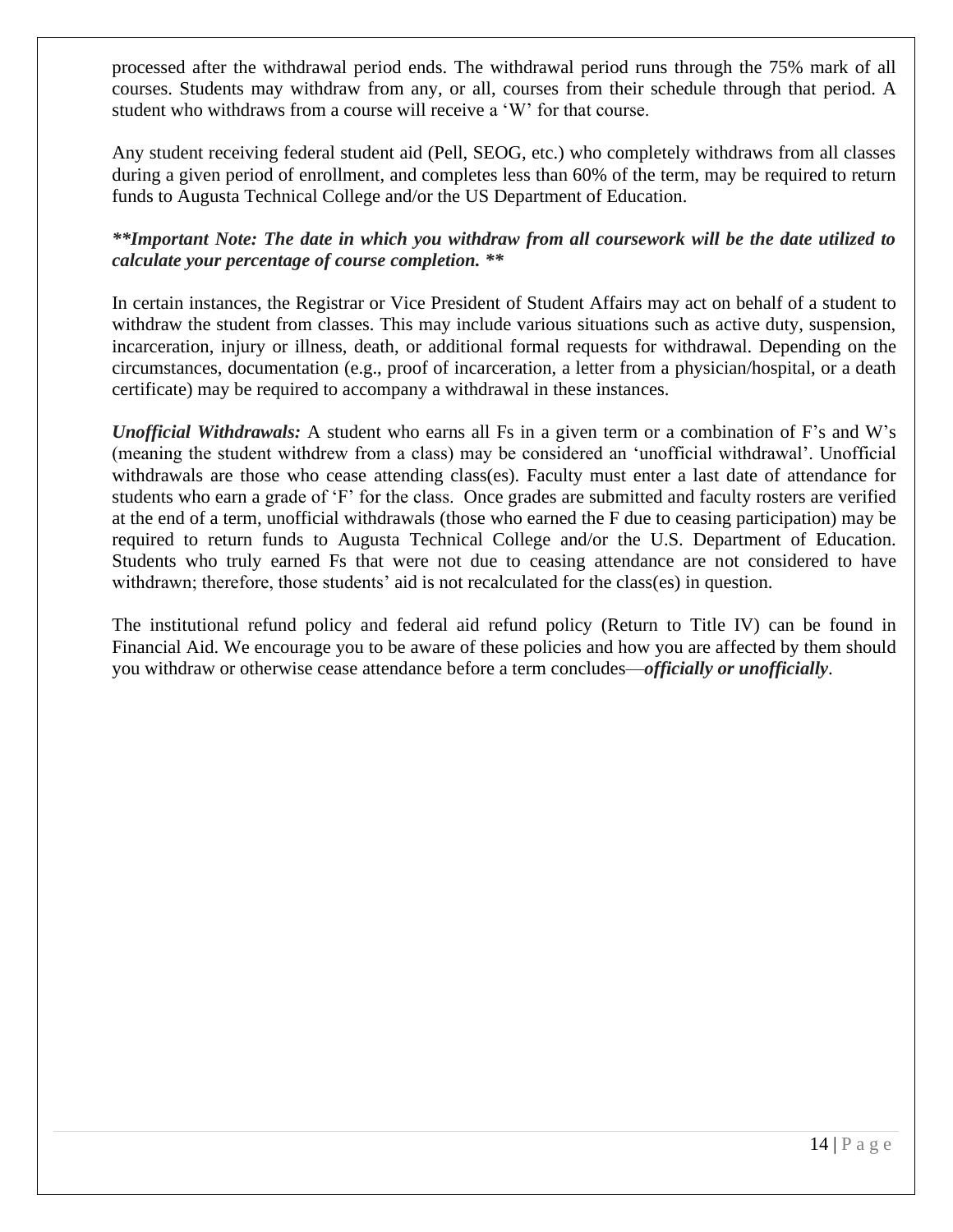## Program Policies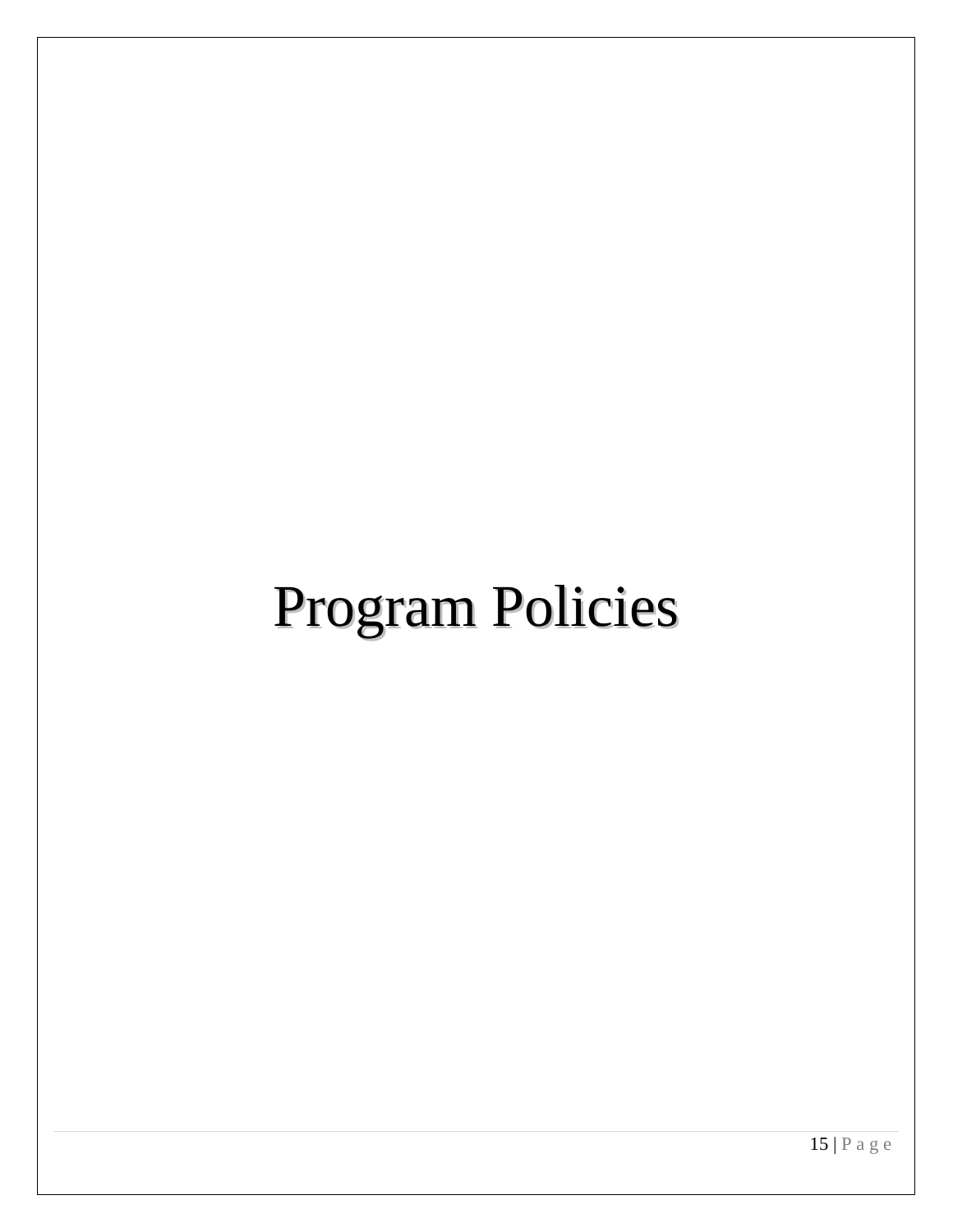#### **Program Accreditation**

The Surgical Technology Program is accredited by the Commission on Accreditation of Allied Health Education Programs (*www.caahep.org*) upon the recommendation of the Accreditation Review Council on Education in Surgical Technology and Surgical Assisting (ARCSTA).

CAAHEP is located at 9355 113<sup>th</sup> St N, #7709, Seminole, Florida 33775 and can be reached by going to their website, *www.caahep.org*, or by calling 727-210-2350.

The ARC/STSA is located at 6 West Dry Creek Circle, Suite 110, Littleton, Colorado 80120 and can be reached by going to their website, *www.arcstsa.org*, or by calling 303-694-9262.

#### **Program Description**

The basic beliefs, attitudes, and concepts that are the foundation of the Surgical Technology program are expressed in the following statements.

Surgical Technology is a program of study which is compatible with the policies of the Technical College System of Georgia and encourages each Surgical Technology student to benefit and contribute as a partner in the economic development and stability of Georgia. The philosophy of the Surgical Technology program is founded on the value attributed to individual students, the occupational field and technical education.

The Surgical Technology program of study is consistent with the philosophy and purpose of Augusta Technical College. The program provides academic foundations in communications, mathematics, and human relations, as well as occupational fundamentals. Program graduates are well trained in the underlying fundamentals of surgical technology and related areas and are well prepared for employment and subsequent upward mobility.

The Surgical Technology program is a training program that provides the student with the knowledge and skills to become a qualified surgical technologist. Important attributes for success of program graduates are critical thinking, problem solving, and the application of the training to the work requirement. The present forward trend in this field is expected to continue for the foreseeable future.

The program structure acknowledges individual differences and provides opportunities for students to seek fulfillment of their educational goals.

To assist each student to attain his or her respective potential within the program, both the instructor and the student incur an obligation in the learning process. The instructor is a manager of instructional resources and organizes instruction in a manner, which promotes learning. The student assumes responsibility for learning by actively participating in the learning process.

This is a dynamic field, which requires attention to current curriculum and up to date instructional equipment. The Surgical Technology program must promote the concept of change as the profession evolves. The need for nurturing the spirit of involvement and life-long learning is paramount in the surgical technology field and related areas.

Graduates of the program receive an Associates of Applied Science in Surgical Technology degree and are qualified for employment as surgical technologists. Graduates are eligible and will sit for the Certified Surgical Technologist (CST) examination through the National Board of Surgical Technology and Surgical Assisting (NBSTSA) as a requirement of graduation.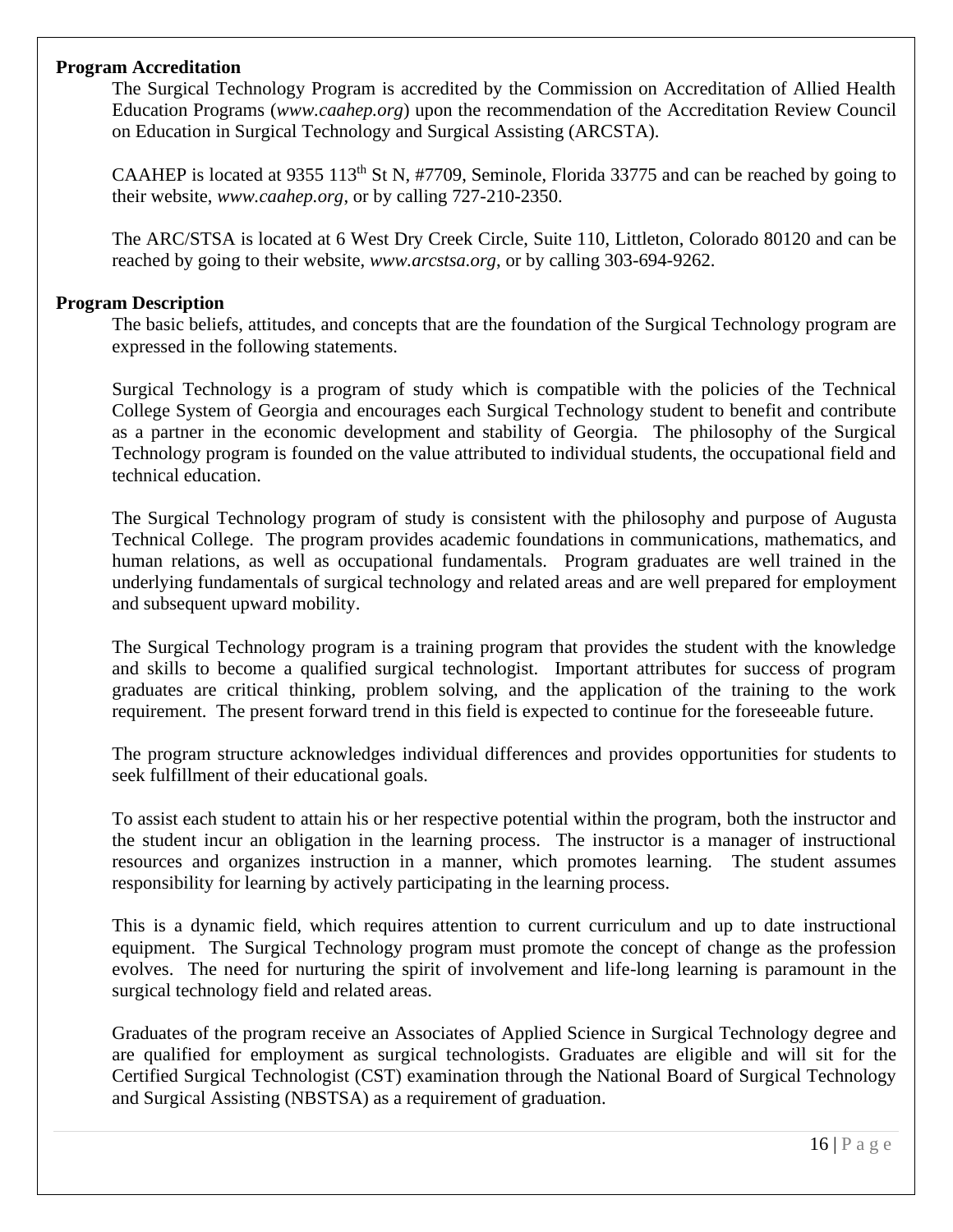#### **Program Mission Statement**

The mission of the Surgical Technology program is to provide students with the opportunity to develop the skills and knowledge necessary to gain employment as entry-level surgical technologists and become contributing members of the health care team. This will be accomplished by:

(1) preparing competent graduates in the cognitive, psychomotor, and affective learning domains, and

(2) meeting or exceeding the criteria set forth in the current CAAHEP *Standards and Guidelines for the Accreditation of Educational Programs in Surgical Technology*.

Periodically, it is necessary to revise existing program policies, or publish new policies to meet the needs of Augusta Technical College or its Clinical Affiliates, or to meet the Accreditation Standards of AST, NBSTSA, CAAHEP and/or ARC/STSA. Students will be notified of all changes (verbally, if not in writing) prior to implementation. Students will have the opportunity to ask questions for clarification. Each student will be responsible for adding these changes to the current student handbook.

#### **Technical Standards for Surgical Technology**

The following technical standards were adopted from the Association of Surgical Technology website. To obtain the entire document go to

*https://www.ast.org/uploadedFiles/Main\_Site/Content/Educators/Physical\_Disabilities.pdf*

Surgical Technology involves the provision of direct care for individuals and is characterized by the application of verified knowledge in the skillful performance of surgical technology technical functions. Therefore, all applicants should possess:

- 1. Sufficient visual acuity, such as is needed in the surgical environment and for the observation necessary for patient assessment and care.
- 2. Sufficient auditory perception to receive verbal communication from patients and members of the health team and to assess health needs of people using monitoring devices (e.g., cardiac monitors, biomedical equipment, fire alarms, etc.).
- 3. Sufficient gross and fine motor coordination to respond promptly and to implement the skills, including the manipulation of equipment, positioning, and lifting patients required in meeting health needs related to surgical technology.
- 4. Sufficient verbal and non-verbal communication skills (speech, reading, and writing), such as are needed in classroom and clinical settings to interact with patients and professional personnel; and
- 5. Sufficient intellectual and emotional functions to plan and implement care for individuals

#### **AST Code of Ethics for Surgical Technology**

The Code of Ethics shall serve as a guide by which Certified Surgical Technologists and student technologist may evaluate their professional conduct as it relates to patients, health care consumers, employers, colleagues, and other members of the health care team. This Code is intended to assist Certified Surgical Technologist and student technologist in maintaining a high level of ethical conduct and in providing for the protection, safety, and comfort of patients.

- 1. To maintain the highest standards of professional conduct and patient care.
- 2. To hold in confidence, with respect to the patient's beliefs, all person matter.
- 3. To respect and protect the patient's legal, and moral rights to quality patient care.
- 4. To not knowingly cause injury or any injustice to those entrusted to our care.
- 5. To work with fellow technologists and other professional health groups to promote harmony and unity for better patient care.
- 6. To always follow the principles of asepsis.
- 7. To maintain a high degree of efficiency through continuing education.
- 8. To maintain and practice surgical technology willingly, with pride and dignity.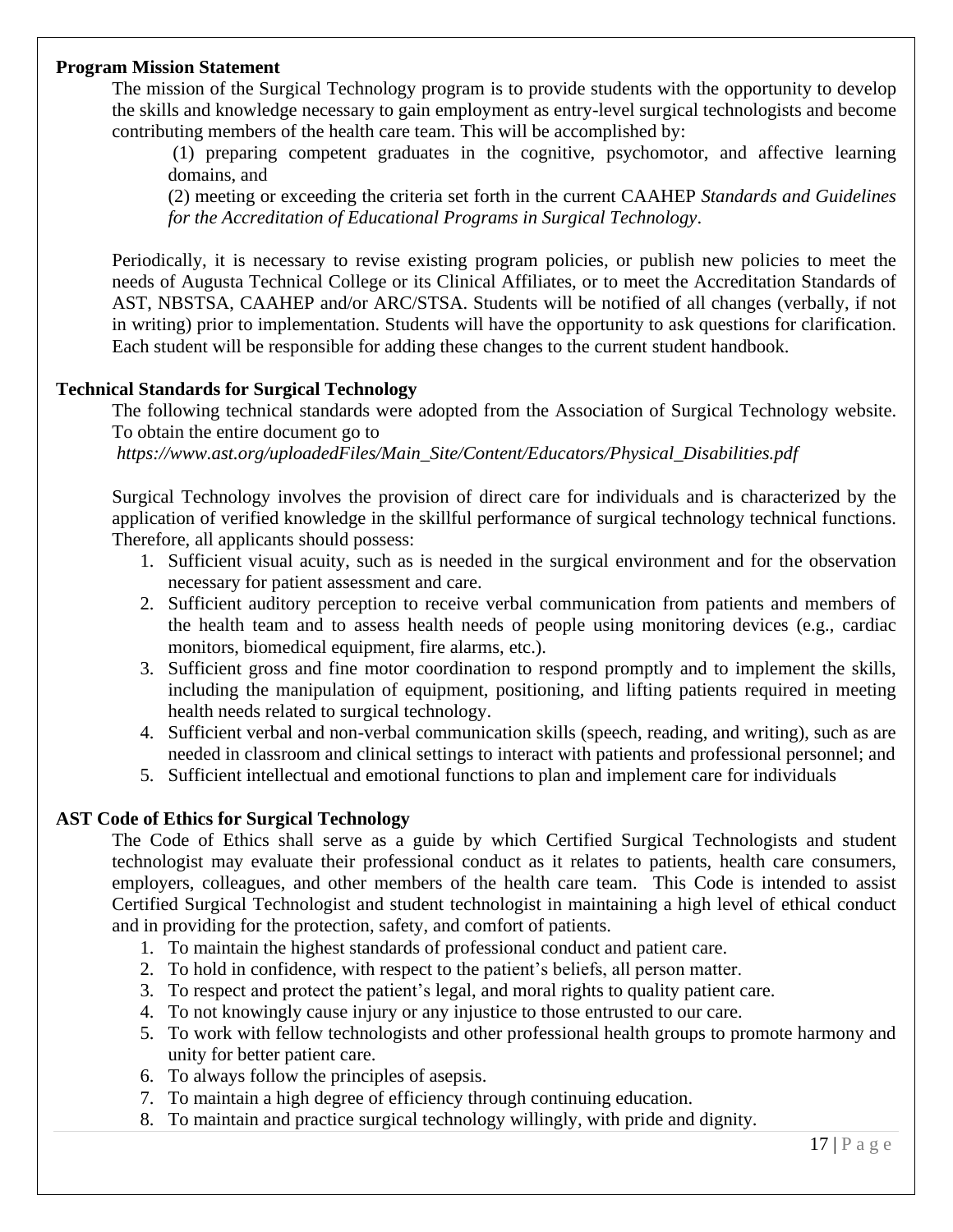- 9. To report any unethical conduct or practice to the proper authority.
- 10. To always adhere to the Code of Ethics in relationship to all members of the health care team.

The Surgical Technologist continually strives to improve knowledge and skills by participating in continuing educational and professional activities, sharing knowledge with colleagues, and investigating new aspects of professional practice.

#### **Program Student Files/Personal Information**

Procedures relating to the establishment, utilization, availability, and retention of student records are in accordance with the provisions of the Family Educational Rights and Privacy Act of 1974 as amended, the policies of Augusta Technical College, the State Board of the Technical College System of Georgia, and the Records Management Office Procedures and Regulations as established by the State of Georgia. Students, alumni, and other former students should contact the Student Records office on all matters relating to their academic records, transfer of credit, withdrawal, graduation, and other governmental or college certificates. Graduates of the program should contact the Surgical Technology Program Director on all matters relating to their Clinical Clearance Forms, Clinical Case Logs, or other program related records.

If there are changes to your address, telephone and/or email, it is your responsibility to report this, in writing, to the admissions department and the program director. The program is not responsible for the inability to contact students where changes have not been reported. Grades **cannot** be provided over the telephone or by email.

The Technical College System of Georgia and Augusta Technical College requests that each student, upon graduation, leave an address, physical and email, along with a telephone number the student can be reached for three years after graduation. You will receive materials that the college/program will need to assist in getting statistical data which influences future funding.

#### **Program Advisement**

Each student is assigned a College Advisor. Prior to being selected for admittance to the Surgical Technology program, your assigned advisor is:

• Shanise Greene, Academic Navigator 706-771-4824 (Office Phone) sgreene@augustatech.edu (Email Address)

After acceptance in the SURG prefix courses your advisor will become the Program Director. Please see him/her for all advisement regarding the program.

#### **Criminal Convictions**

Conviction of a felony or gross misdemeanor **may** prohibit employment in field. At this time, it will not affect the students ability to sit for the Certification Exam. For more information, contact the appropriate program advisor.

#### **Program Sequence**

To see the latest competitive admission process and to complete the ranking process for the Surgical Technology program, copy and paste the following link into the search engine of your choice: *https://www.augustatech.edu/admissions-and-registration/competitive-allied-health.cms*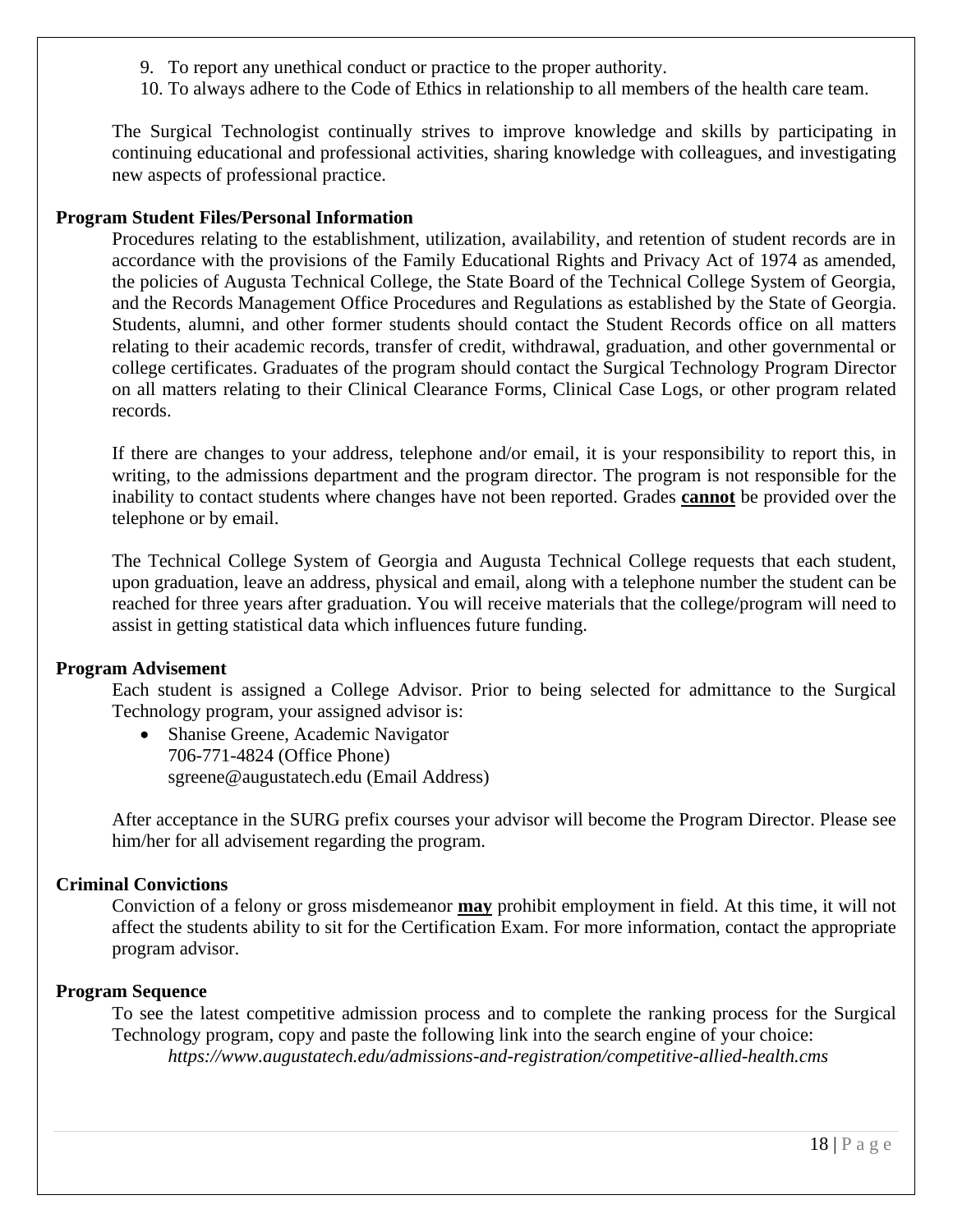To view the complete Guided Pathway for the Surgical Technology program, copy and paste the following link into the search engine of your choice:

*http://augustatech.smartcatalogiq.com/2021/Semester-Catalog/Programs-of-Study/Credit-Programs/Allied-Health-Sciences-and-Nursing/Surgical-Technology-Associate-of-Applied-Science-Degree*

The Surgical Technology program is a lock-step program. All courses required in each semester must be successfully completed simultaneously. In the even that a student fails any individual class or must withdraw from any class, they will not be permitted to continue in any program course, include the corequisites for that semester.

| <b>Recommend Sequence for SURG Courses</b>      |                                     |                     |  |
|-------------------------------------------------|-------------------------------------|---------------------|--|
| <b>Year 2 – Fall Semester</b>                   |                                     |                     |  |
| <b>Course</b>                                   | <b>Course Title</b>                 | <b>Credit Hours</b> |  |
| <b>Prefix/Number</b>                            |                                     |                     |  |
| <b>SURG1010</b>                                 | Introduction to Surgical Technology |                     |  |
| <b>SURG1020</b>                                 | Principles of Surgical Technology   |                     |  |
| <b>SURG1080</b><br><b>Surgical Microbiology</b> |                                     |                     |  |
| <b>Total Semester Hours</b><br>17               |                                     |                     |  |

| <b>Year 2 – Spring Semester</b> |                                        |                     |
|---------------------------------|----------------------------------------|---------------------|
| Course                          | <b>Course Title</b>                    | <b>Credit Hours</b> |
| <b>Prefix/Number</b>            |                                        |                     |
| <b>SURG1100</b>                 | <b>Surgical Pharmacology</b>           |                     |
| <b>SURG2030</b>                 | <b>Surgical Procedures I</b>           |                     |
| <b>SURG2110</b>                 | Surgical Technology Clinical I         |                     |
| <b>SURG2120</b>                 | <b>Surgical Technology Clinical II</b> |                     |
|                                 | <b>Total Semester Hours</b>            |                     |

| <b>Year 2 – Summer Semester</b> |                                         |                     |
|---------------------------------|-----------------------------------------|---------------------|
| <b>Course</b>                   | <b>Course Title</b>                     | <b>Credit Hours</b> |
| <b>Prefix/Number</b>            |                                         |                     |
| <b>SURG 2040</b>                | <b>Surgical Procedures II</b>           |                     |
| <b>SURG 2130</b>                | <b>Surgical Technology Clinical III</b> |                     |
| <b>SURG 2140</b>                | <b>Surgical Technology Clinical IV</b>  |                     |
| <b>SURG 2240</b>                | Seminar in Surgical Technology          |                     |
|                                 | <b>Total Semester Hours</b>             | 12                  |

As a requirement for graduation, each student *must* sit for the Certified Surgical Technologist (CST) examination through the National Board of Surgical Technology and Surgical Assisting (NBSTSA). The exam is given at the end of the last semester on campus.

Total Credit Hours Required For Graduation (to include Pre-Requisite Courses): 70

#### **Program Work Policy/Student Employment**

The Program recognizes the need for students to seek employment while enrolled. It is the recommendation of the program faculty that student employment does not exceed twenty hours per week to allow for sufficient study and class preparation time. It is also the policy of the program that a student *does not work* 3rd shift the night before a clinical day.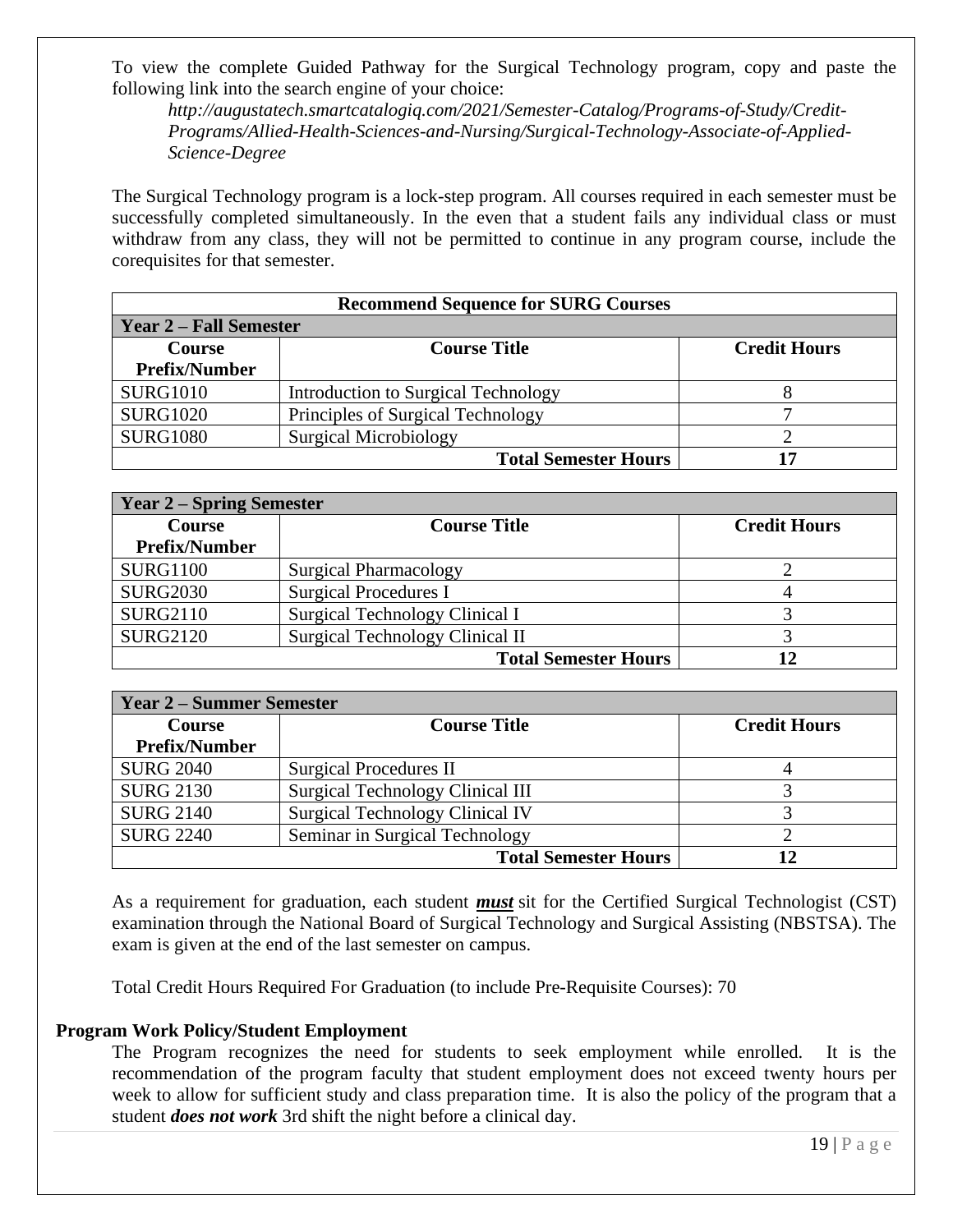Employed students must accept responsibility for maintaining satisfactory attendance, academic and clinical performance while meeting established standards. Employment cannot be used as an excuse for failure to meet expected standards of performance.

*All student activities associated with the curriculum, especially while students are completing his or her clinical rotations, will be educational in nature. Students will not be receiving any monetary remuneration during this educational experience, nor will he or she be substituted for hired staff personnel within the clinical institution, in the capacity of a surgical technologist. Student Work Policy – approved by the Program Advisory Committee in October 2013.*

#### **Student Required Purchase List**

A student required purchase list will be given out during program orientation. If there are any changes you will be notified verbally in the classroom. It is your responsibility to change the required purchase list in your possession. If the instructor of a specific class is someone outside the Surgical Technology program, before purchasing your required textbook, verify with that instructor the correct textbook so that you will purchase the correct book.

#### **Program Attendance Policy**

#### *Classroom Attendance*

Attendance for each class will be monitored by the course instructor so that documentation showing required hours of the program were met.

Students are expected to be punctual and attend all classes. Course participation, whether the class is traditional, web-enhanced, or online, includes completing activities such as submitting assignments, taking exams/quizzes, and interactive tutorials or computer-assisted instruction. Logging into the online class does not establish student enrollment and participation in the course.

In view of the intensive nature of the educational programs, it is necessary for every student to be **present and on time every day** for all classes as is required in the "world of work." Therefore, **there are no excused absences** from any course(s).

If a student is absent from class, it is *the student's responsibility* to obtain all information they have missed from their fellow classmates and are held responsible for any materials missed, regardless of reason for missing.

#### *Clinical Attendance*

Each clinical site has in place a system for recording daily student attendance, using a time clock. Each student will only clock in and out for themselves. Any student caught punching in or out for another student will be referred to the College Disciplinary Officer with the recommendation for immediate program expulsion.

At the start of each clinical day, students will clock in. Students will clock out and back in for lunch. At the completion of the clinical day, students will clock out. It is the responsibility of the student to clock in at the start of each clinic day, out for lunch, in at the conclusion of lunch and out at the end of each clinic day. **If a student fails to sign in and out they will be counted as absent, no exception.** 

All hours missed during clinical rotations must be made up to ensure equitable learning opportunities. All make-up time must be completed by the end of the current semester*.* The appropriate way to schedule clinical make up is as follows: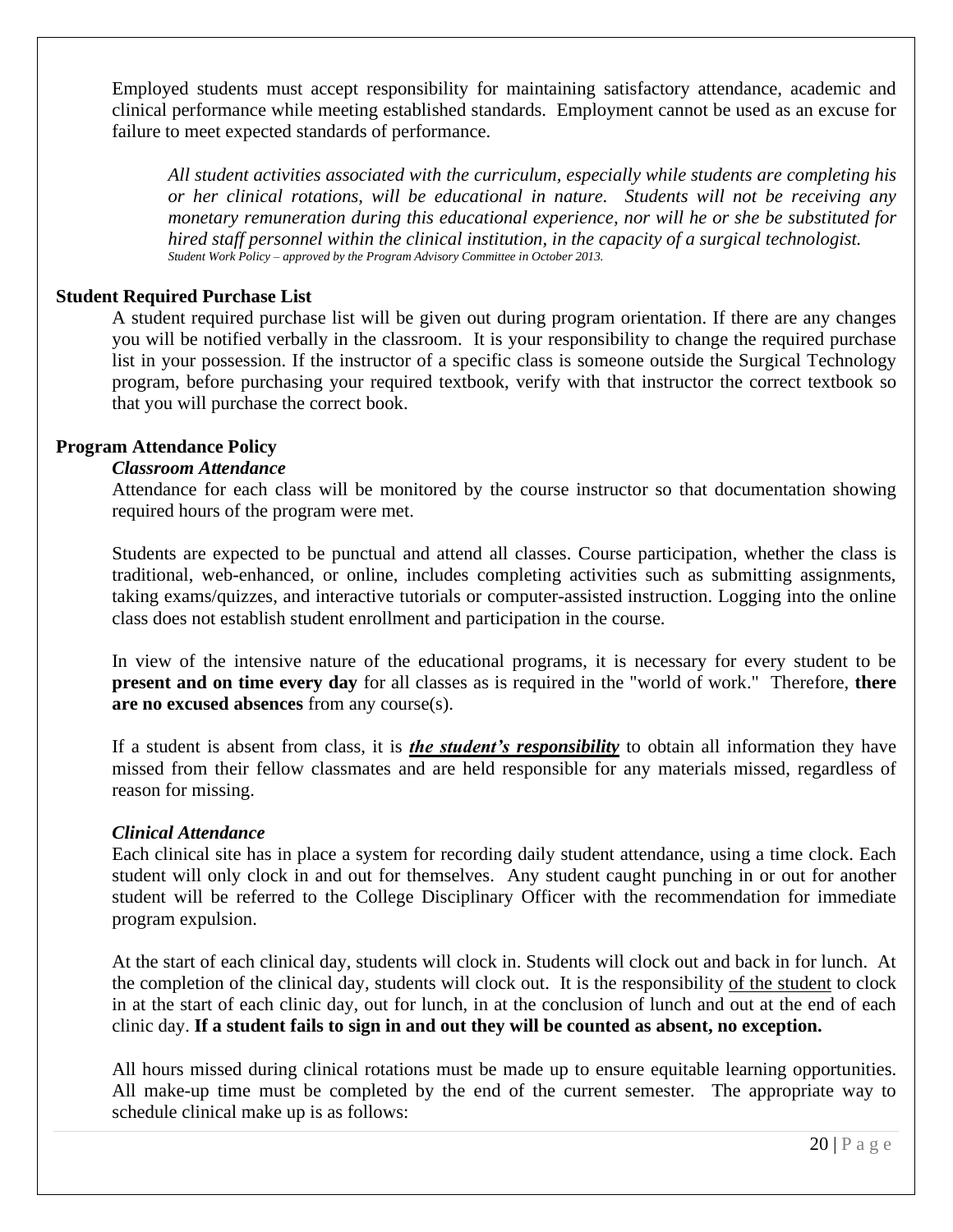- 1. Print the Clinical Make-up Form, this form is located at the back of this Student Handbook and is in BlackBoard in all clinical classes.
- 2. Complete the form by placing your name, ID Number, Address, Telephone Number and Date/Days you wish to make up the hours.
- 3. Sign the form and present it to the Clinical Site Manager.
- 4. Once the Clinical Site Manager approves the Date/Days for make-up, turn the form into the Program Director/Clinical Coordinator.
- 5. If approved, this form will be returned to you with a timecard attached to record the make-up hours.

Once a student has missed the equivalent of three (3) clinical days based on these guidelines, they are subject to administrative withdrawal and will receive an "F" for the course.

Scheduled absenteeism (i.e., appointments, vacations, marriages, etc.) must be reserved for periods when classes are not in session. If a student must leave the clinical site early (due to illness, emergency, etc.) the Program Clinical Coordinator must be notified.

The following times cannot be used to make up missed clinical time:

- **Lunch Breaks**: Students may not skip lunch breaks, continue to work, and count that time toward time owed (make-up)
- **Minimum Time Block**: Students will not make up time in shorter increments.
- **Holidays**: Due to departmental reduction in staffing on holidays, and the available level of adequate supervision and school closure, no make-up time is permitted to be scheduled for any holidays and/or school closings.
- **Students employed by clinical affiliate sites**: It is the position of the program that students employed by the clinical facility will not act in the capacity of "student" while they are being compensated (on the clock). No time can be made up while the student is being paid for the hours. Furthermore, no case requirements can be completed while the student is being compensated for hospital work.

The program's policy on tardiness is three tardies equals one absence. Tardiness for didactic portions of your education is described as arriving after the roll has been called. Tardiness for clinical is described as arriving to clinical site after the morning staff meeting has started. The term "arriving" in the clinical setting means that you are ready for work, i.e., changed out of uniform into scrubs, have hair cover, shoe covers, etc. as needed to start your day. Penalties for tardiness at the clinical site will result in point deductions from the weekly instructor evaluation (See "Clinical Point Deduction" Sheet) as well as a deduction in Work Ethics.

#### **Jury Duty/Court Summons**

Students receiving a summons for Jury Duty, or a court appearance must provide the Program Director/Clinical Coordinator with appropriate notification prior to the date of appearance. The student must produce a copy of the summons to be excused for the time required. All work missed must be made up by the student immediately upon return.

#### *Procedure*

1. Upon receipt of a summons for Jury Duty or court appearance, the student is required to immediately notify the Program Director/Clinical Coordinator. A copy of the summons will be made and maintained in the student's administrative file.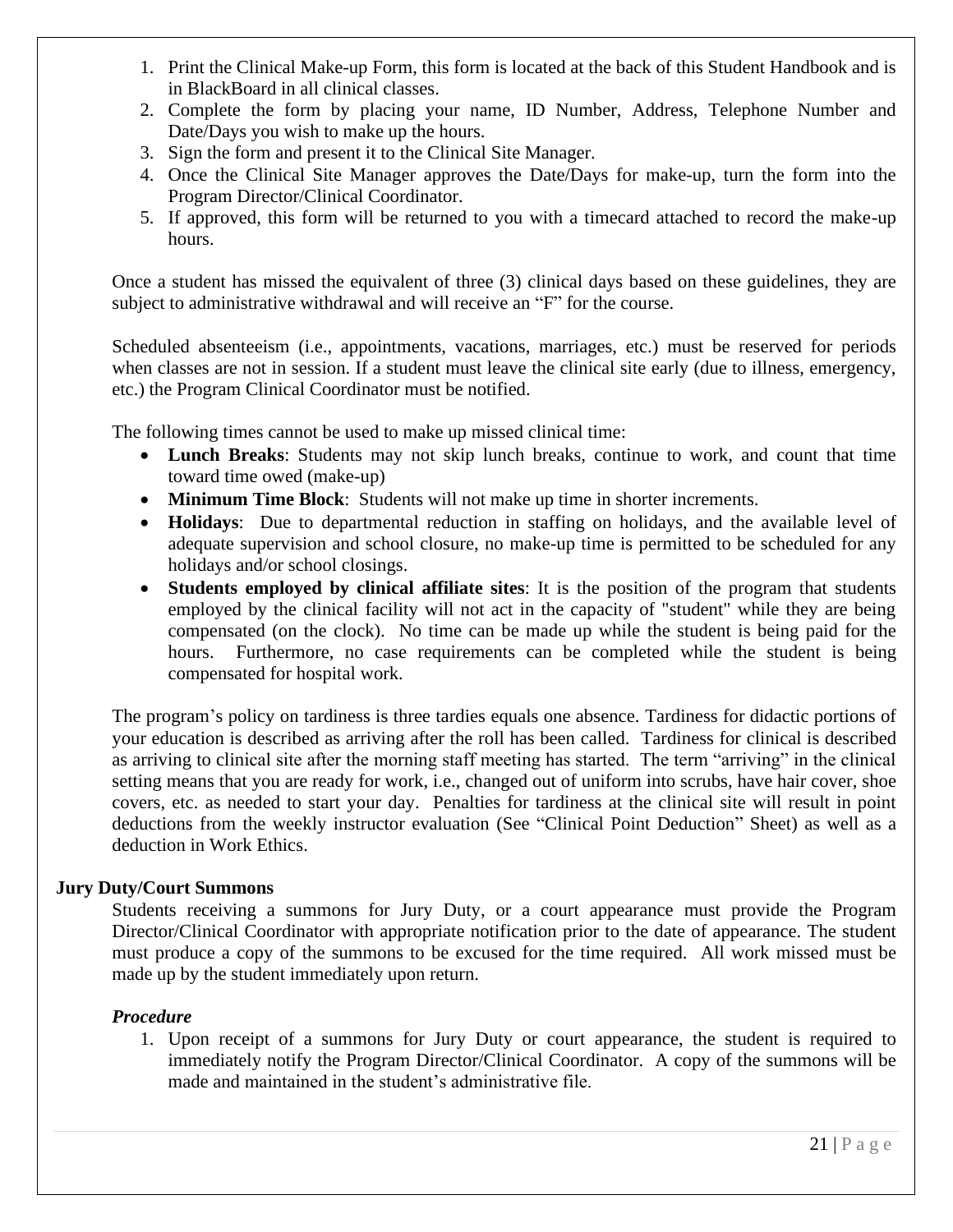- 2. The Program Director, Clinical Coordinator and student will evaluate the lesson plans for the days (dates) the student is expected to be absent, and assignments will be made if applicable.
- 3. Since all class work is located on BlackBoard, there is no excuse for not doing the classwork. There will be no change of due dates for classwork. All tests/exams will be made up on the day that you return from Jury Duty or court appearance. This will take place after the completion of the class for that day. If you fail to make up a "pop quiz" then you will receive a "zero" for that pop quiz. If you fail to make up a tests/exam, all rules regarding make up test start on that day.

#### **Leave of Absence**

It is the policy of the program that there is no leave of absence (LOA). If you must leave for an extended period, you must withdraw from the program until you can return to finish.

#### **Program Withdrawal Policy**

If withdrawal from the Surgical Technology program becomes necessary, the student is advised to consider the circumstances carefully. Thought should be given to the time frame for withdrawal without penalty, as well as possible re-entry to the program.

Anyone wishing to withdraw from the program and/or courses *must* meet, in person, with the program director for advisement and counsel on the best course of action. You must complete the "Student Withdrawal or Dismissal Form for Surgical Technology Students." A copy of this form is included in this handbook.

#### **Personal Medical Emergencies and Incomplete Course Work**

In the event a student experiences a significant personal medical emergency, which necessitates a brief interruption in attendance, a grade of "I" (incomplete) will be awarded for the course(s) if work is not made up by the end of the current semester. If an extended period is necessary, the student will be encouraged to withdraw from the program until they can return and complete the course/program. This policy should not be construed as a "blanket" policy, as each case will be considered individually and shall be handled at the discretion of the program director.

#### *Procedure*

If a student experiences a significant medical emergency that necessitates a brief interruption in attendance, the following procedure should be followed:

- 1. The program director is to be notified as soon as possible on the nature of the emergency and the estimated length of recuperation specified by the student's physician.
- 2. Documentation will be requested from the student's physician outlining the date the student may return to class and clinical activities, with appropriate accommodation/duty restrictions if applicable.
- 3. If all clinical time missed is not made up by the end of the semester, a grade "I" will be submitted. All Augusta Technical College's policy regarding incomplete grades will be followed.
- 4. The student and clinical coordinator will develop a written schedule of make-up time upon return to clinical activities.

#### **Readmission Policy**

The purpose of this policy is to outline the policy for readmission to the Surgical Technology program. This policy will be put into effect for readmission no matter the reason a student leaves the program.

*Note*: Students may be readmitted to the Surgical Technology Program ONLY ONCE, regardless of the reason for leaving. A college application must be submitted to the admission's department for re-entry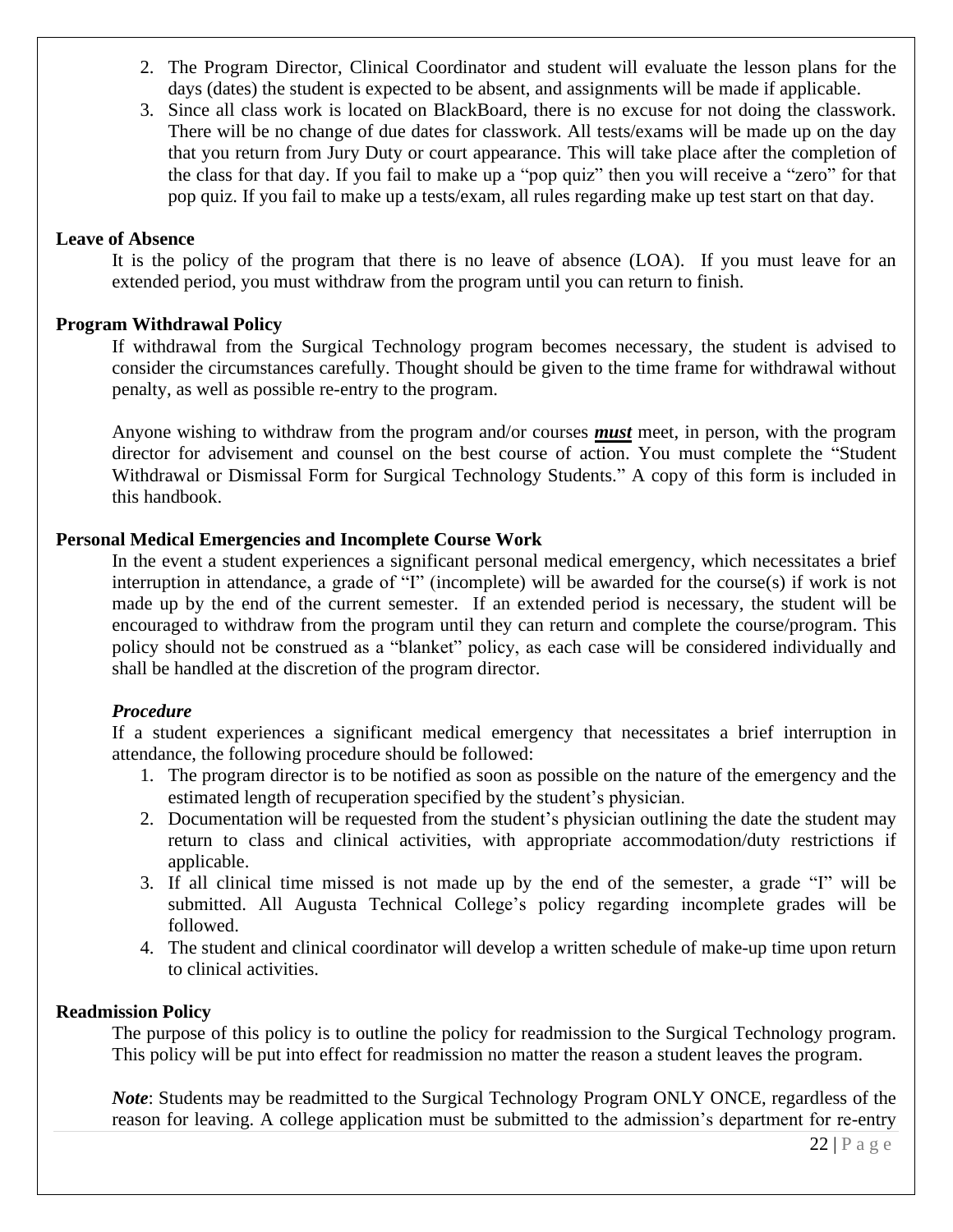into the college if a student has not attended within the last two semesters. A Surgical Technology Application for Re-admission must be completed and submitted to the program director prior to the application deadline for the year in which you wish to be readmitted to the program. A student must reenter the Surgical Technology program within two years of withdrawal to be considered for advanced placement within the program.

Surgical Technology courses taken two or more years prior to readmission will have to be repeated. In cases of significant curriculum revision, courses taken less than two years prior to readmission may have to be repeated. Students, who are readmitted, no matter how long they were out, will be tested in the basic skills, up to the withdrawal point in the program, and must obtain 80% on the exam and/or competency lab test to ensure competency in didactic information and practical skills.

Applicants for readmission will be accepted on a space available basis. If there are more students applying for readmission than available space, the following criteria will be used as a guide for readmission in the following order:

- 1. Students who dropped due to medical problems (personal or family).
- 2. Students who dropped due to financial problems.
- 3. Students who dropped due to academic failure of a class.

Any student being readmitted to the Surgical Technology Program must all the program admission criteria to include, but not limited to, Clinical Clearance, CPR and Background/10 Panel Drug Screen Requirements.

#### *Readmission after withdrawal during the first semester in the program:*

Any student who initiated taking courses in the Surgical Technology Program but withdrew within the first semester of the Surgical Technology Program, will not be eligible for advanced placement. This student will need to apply to the program and will be considered for admission with the pool of "new" applicants. Re-admission is on a space available basis and is not guaranteed.

#### *Readmission with unsatisfactory grades:*

Any student who leaves the program because of unsatisfactory grades has the option to apply to re-enter the program and repeat the unsatisfactorily completed course(s) if the student left the program within 1 year, if it has been longer than 1 year the student will need to repeat the entire program. These students will be accepted on a space available basis and is subject to aforementioned guidelines. Readmission options can only be used one time.

#### **Classroom and Lab Accessibility**

Students will have access to classrooms and labs during the class hours indicated on the semester schedule of classes, unless otherwise noted by the instructor. If a student desires access to the classroom or lab outside of these hours, prior arrangements should be made with the course instructor. Each lab will be locked when classes are not scheduled for that room. The instructor will work with students individually to help overcome any obstacles that may impede the learning process.

#### **Electronic Devices**

#### *Classroom and Lab*

- 1. Cell phones are not allowed in class at any time.
- 2. Cell phones will not ring or audibly vibrate during class.
- 3. Students will not answer or place a cell phone call or receive or send text messages in class.
- 4. Students will not exit the room during class to answer a cell phone call. You may make cell phone calls during your breaks only.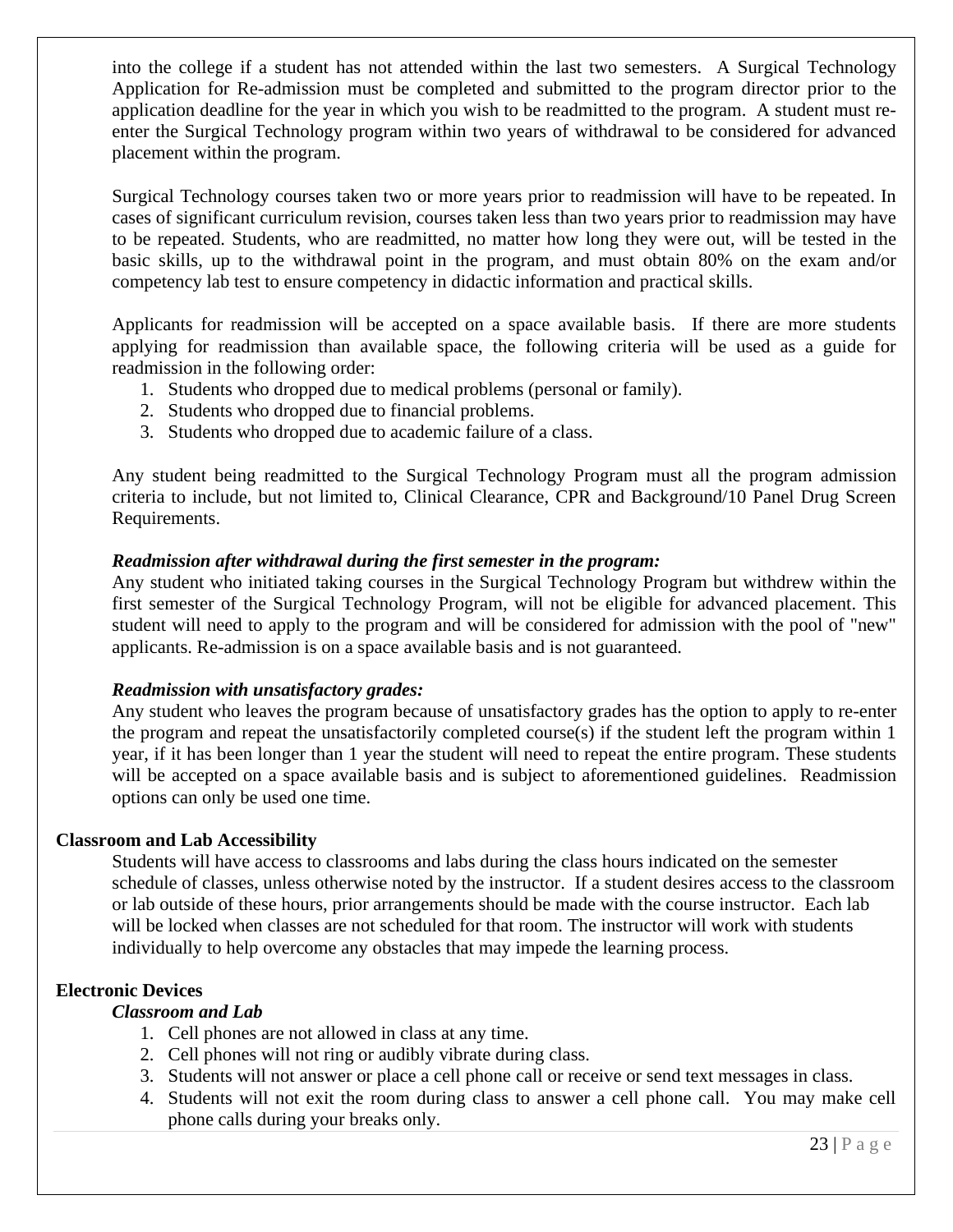- 5. Students expecting a phone call that they must answer will remain outside the classroom until they have received and completed this expected call. What you miss from lecture is your responsibility. If this makes you late for class, you will be counted as tardy. Per student handbook, three tardies equal one absence.
- 6. Students will inform their family, friends, and other associates that in case of emergency they should call (706) 771-4175 and have the administrative assistant deliver the message to the student's instructor who will in turn give it to the student. This will avoid any infractions of cell phone guidelines above.

#### *Cell Phone Policy during Exams (Unit or Final)*

All above rules still apply but this one will be in addition:

7. All cell phones must be off during test/exam times. Any ring, vibration, etc., your test will immediately be turned in and you will receive a 0 for that test. You will not be allowed to make up this test nor will you receive any credit for this test. This includes final exam, pop quizzes and/or unit exams.

#### *Clinical Assignments*

You may use your cell phone during clinical hours *ONLY* for instructional use (taking pictures of back table set ups, taking pictures of note cards for procedures). You may *NOT* use your cell phone for personal use unless you are on a break or lunch. If it is reported that you are abusing this privilege, it will constitute a Critical Incident and all rules associated with a Critical Incident will apply.

#### **Use of Calculators**

Calculators may not be used during class work, tests, quizzes, and examinations. Cellular telephones and other devices will not be permitted.

#### **Late Assignments**

The Surgical Technology program expects each student to complete and submit all assignments by the date due, as found on the course syllabus/calendar. No late assignments will be accepted. Assignments not completed and submitted by the due date will receive a score of "0".

Extenuating circumstances will be handled on a case-by-case basis and will be at the discretion of the course instructor.

#### **Program Lab Management Plan**

Many courses include hours designated as lab hours. During these hours, the student is expected to complete lab assignments as determined by the instructor. The instructor will monitor the lab, while providing direction and instruction.

The laboratory is managed, equipped, and arranged to provide a safe working environment for practicing of lab skills. The instructor maintains a commonsense approach to laboratory activities and allows for manikin and live work as applicable. All students performing any lab procedure must always have a Surgical Technology instructor present. Scheduled lab days and times are noted on course calendar. Any student desiring to use the lab outside of the assigned time frame must schedule with an instructor. If the specific objective is dangerous then an instructor *must* be present in the lab. Laboratory organization and operations reflect a simulated work experience like that of in field practices. Safety is number one while working in the lab. Students are expected to demonstrate professionalism and maintain neatness in their work areas.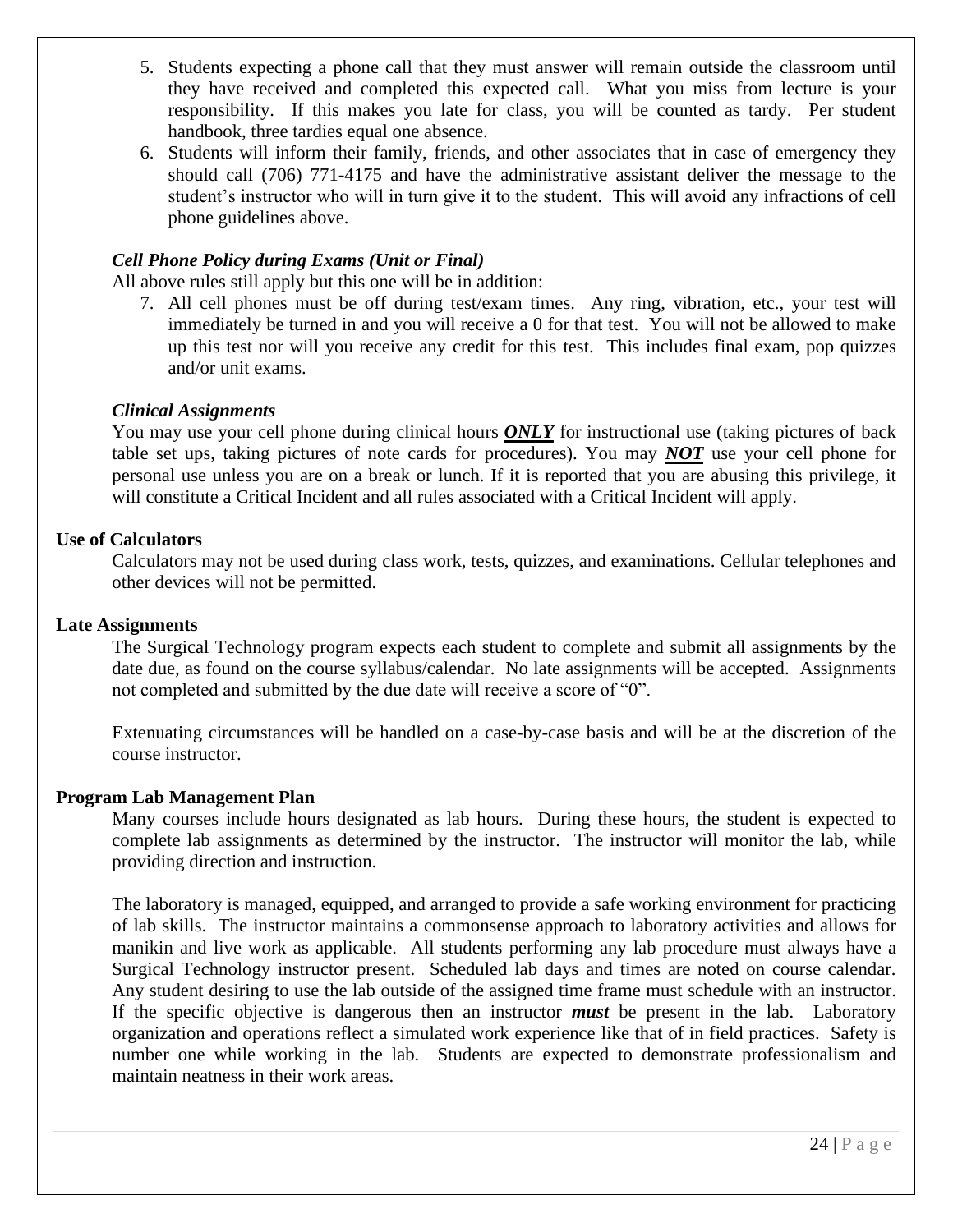#### *Conduct in the Lab*

Safety and operation instructions are discussed with students prior to them performing any procedure or skill. Information regarding Occupational Exposure to Bloodborne Pathogens Standards, Major Points of Work Practice and Engineering Controls are emphasized. Practices such as handwashing, donning PPE (personal protective equipment), using sharps/biohazard containers, and proper specimen collections are reinforced with each skill taught. Any malfunction or loss of equipment is reported to the instructor who will notify the Dean. Equipment and supplies are to be used in the same manner as in the clinical area.

Documentation of Blood and Airborne Pathogens Training, along with Documentation of Hazard Chemical Communication Training TCSG Forms are kept in the Program Director's office. These are to be completed for each cohort that will have use of the lab.

#### *Lab Safety Rules*

The Surgical Technology laboratory is a mock operating room, scrub area, and central sterile processing area designed to give students "hands-on" experience prior to their clinical rotations. Room set up, furniture, scrub sink, sterilizer, and instrumentation are a representation of what students will encounter in the workplace. While in the surgical technology lab area, students are expected to adhere to the following policies and procedures:

- 1. No children are allowed in the lab area at any time.
- 2. Students will use lab facilities under the *direct supervision* of an Augusta Technical College Surgical Technology & Central Sterile Processing instructor or his/her designee. Assignments will be given according to material covered in the didactic aspect of the program. Students are given notice prior to a lab assignment so they may review pertinent data and so that proper attire may be worn.
- 3. Weekly cleaning of floors and counter tops is the responsibility of Augusta Technical College's custodial personnel. All other cleaning assignments will be the responsibility of the Surgical Technology & Central Sterile Processing students assigned to/or using the laboratory. Lights and furniture will be damp dusted prior to any lab use just as is done in the operating room prior to beginning the day's surgical schedule. Upon completion of lab use all garbage will be bagged up and set outside the lab for the custodian to take to the dumpster.
- 4. Any supplies or equipment found to be defective (to include electrical cords) *must* be brought to the instructor's attention immediately for removal and/or repair.
- 5. Safety should always be first and foremost on the minds of students in the lab setting, the same as if in the operating room. OSHA safety rules should be followed in addition to the following:
	- a. use of safety goggles when scrubbing and setting up cases
	- b. disposing of all sharps in appropriate sharp containers which are discarded in accordance with Augusta Technical College regulations
	- c. no practicing of donning or doffing scalpel blades and/or needles without direct supervision from an Augusta Technical College Surgical Technology & Central Sterile Processing instructor or his/her designee
	- d. knowledge of shut off valves and electrical switches
- 6. Accidents or safety hazards *must* be reported to the instructor immediately.
- 7. Students are responsible for appropriate attire while in lab. Any student not having on proper attire for lab will not be allowed to be in the lab. Students are allowed to attend lab sessions only during the designated lab time he/she is assigned. Lab groups will contain no more than 4 students at any given time.
- 8. All Surgical Technology students are required to purchase school accident/health insurance each semester.
- 9. All supplies required for use in the lab will be purchased by Augusta Technical College.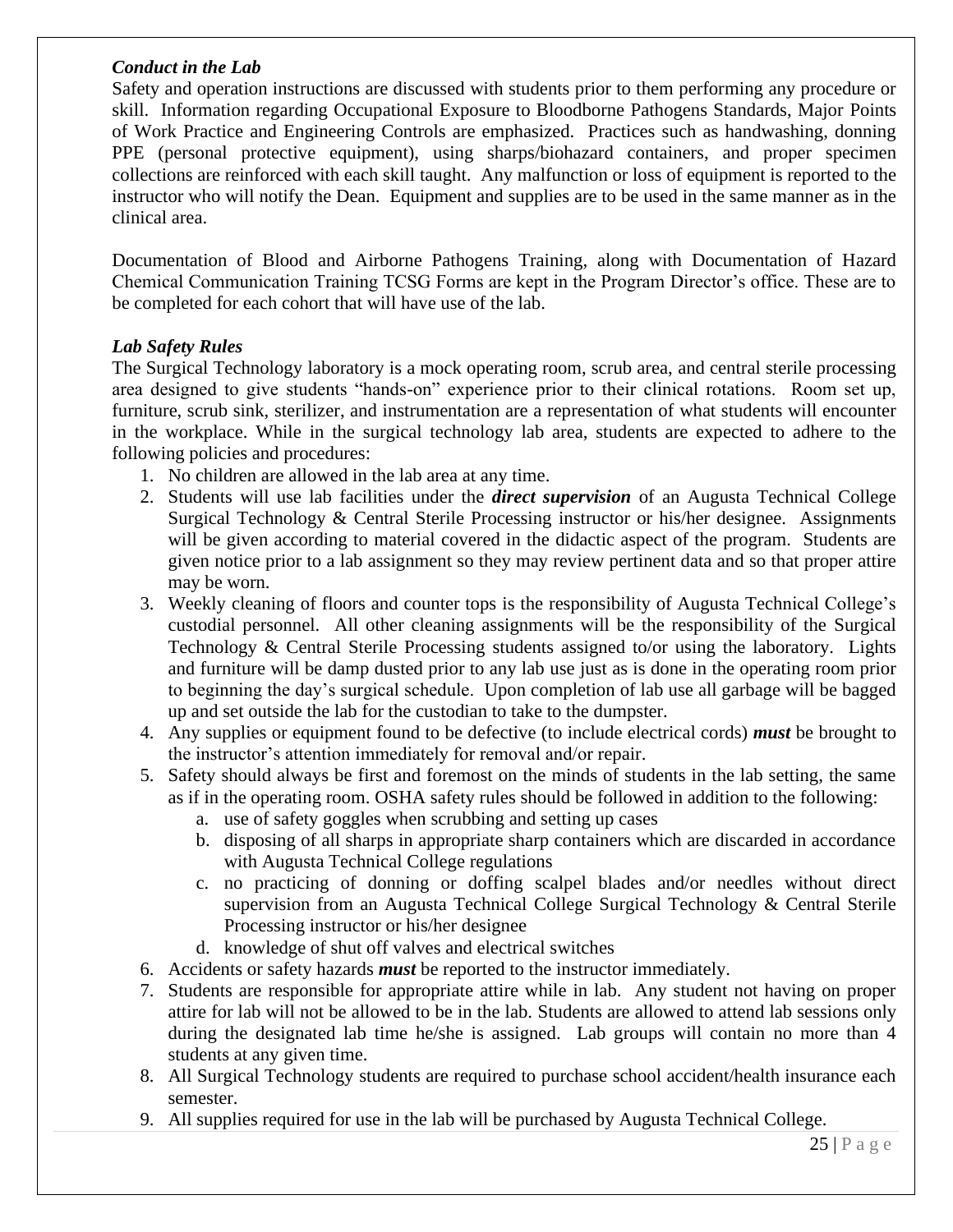10. Evaluation of laboratory management plan is evaluated by the Surgical Technology Program Chair and approved by the Program Advisory Committee every year.

#### *First Aid Kits*

A first aid kit is located on the wall beside the lab exit door. The first aid kit will be reviewed for expiration each semester as the Clinical/Lab Committee inspects labs for safety.

#### *Safety Data Sheets*

Safety Data Sheets are in the Surgical Technology Red Lab Manual. If, at any time, a chemical is added to the lab, the Program Director will ensure that the SDS is placed in the Red Lab Manual.

#### *Biohazard Waste Disposal*

Sharp's containers will be placed in the lab for disposal of all needles and sharps. When the sharps container is full it will be replaced with a new one. The full sharps container will be taken to the Medical Assisting Lab and placed in the Bio-Hazard Box for medical pick up. The Medical Assisting Department handles the packaging and pickup of all Bio-Hazard Material.

#### *Injury Reporting*

Personal accidents occurring in the lab are to be reported to the instructor who will then access the necessary Accident Report Forms. Action will be taken, dependent upon the accident, following Augusta Technical College Exposure Plan. The Emergency Plan for Augusta Technical College which includes information about dialing 9, 911, Fire, EMS, Law Enforcement and Emergency numbers are listed and posted in each lab area.

#### *Lab Supplies*

The need for supplies is identified every semester and equipment is identified annually by the instructor and Program Advisory Committee. These items are ordered according to the Guidelines for Purchasing Supplies and Equipment.

#### *Maintenance of Lab Equipment*

Maintenance of equipment is conducted on an as needed basis and as dictated by manufacturers' instructions. When additional services are warranted, a Maintenance Repair Work Order is completed and sent to the Augusta Technical College Maintenance Department. If the Maintenance Department is unable to repair the equipment, a requisition is completed requesting repair or maintenance by an outside company and sent to the Business Office.

At this point, there is no equipment that requires calibrations but if/when the time comes all calibrations will be performed per manufacturers' instructions.

#### *Lab Manual*

The Surgical Technology Lab Manual (Red Notebook) will be kept in the lab for students and visitors alike. The contents of the lab manual will be as follows:

- 1. Lab Safety Rules (which are also posted on the wall)
- 2. Lab Management Plan
- 3. Augusta Technical College's Exposure Control Plan
- 4. Augusta Technical College's Hazard Communication Program Plan
- 5. Safety Data Sheets for all chemicals located in the Surgical Technology & Central Sterile Processing Lab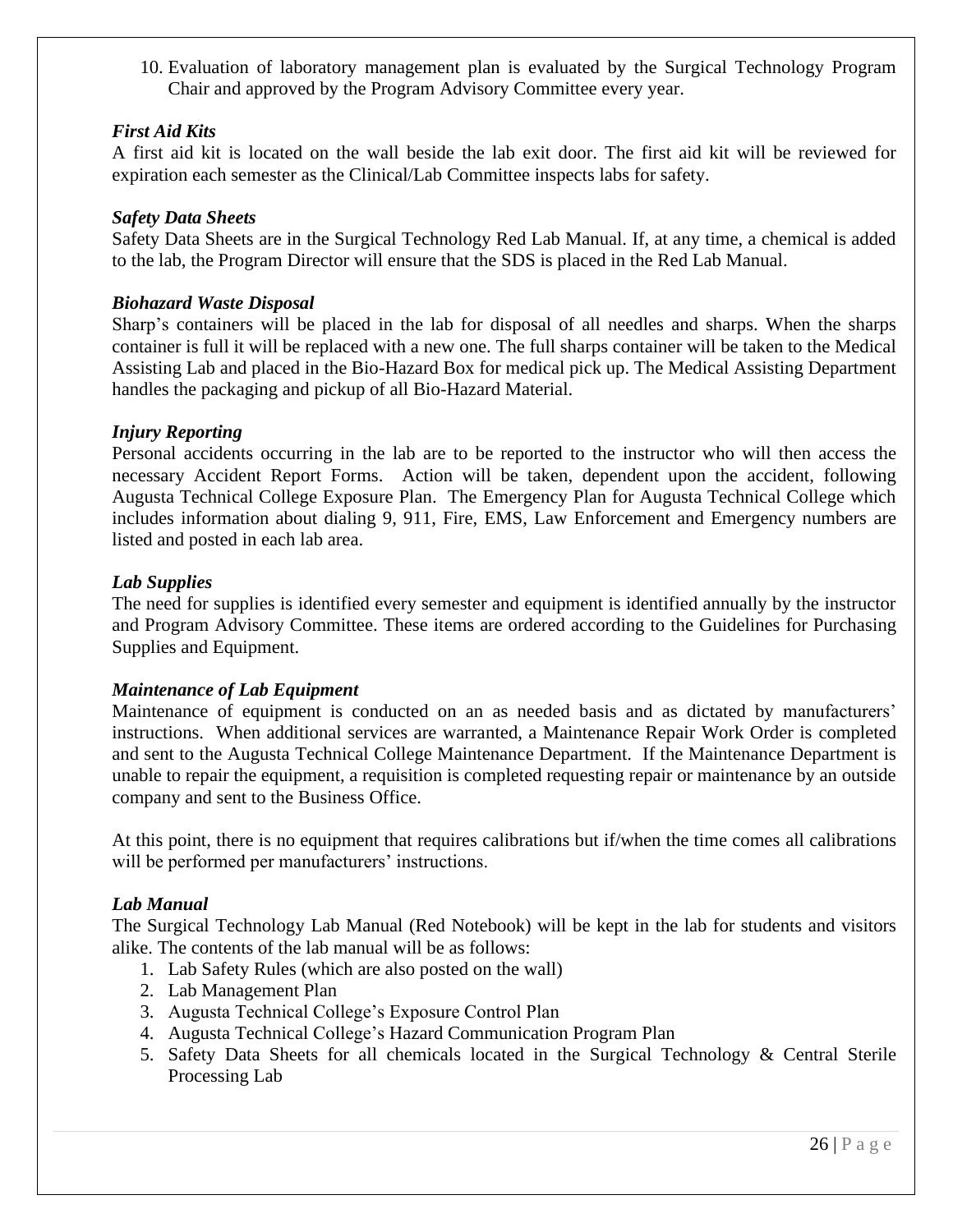#### *Addendum*

#### *Guidelines for Classroom and Lab Operations (effective 8/20/2020)*

The following guidelines are based on recommendations from the Governor's Office, the Department of Public Health, and the Centers for Disease Control (CDC). Faculty and students are expected to comply with these guidelines to prevent virus spread and protect the health and safety of everyone on campus.

- Wear masks/face coverings in buildings/hallways while on campus. Refer to the course syllabus addendum for facial covering and social distance guidelines for classroom management.
- Practice healthy hygiene habits. Wash hands regularly, after contact with high-touch surfaces, or when visibly soiled. Use hand sanitizer when washing hands is not possible.
- Practice social distancing and remain six feet from others wherever possible. Refer to the course syllabus addendum for facial covering and social distance guidelines for classroom management.
- Do NOT rearrange classrooms or labs.
- Prepare class/lab materials prior to class starting and place items at student tables/desks.
- Take attendance daily on sign-in sheet or via QR code and maintain accurate records for contact tracing purposes.
- Do not allow food or drinks in the classroom or lab.
- Keep work areas and student desks clean and free of unnecessary items.
- Instruct students to maintain control of personal items (backpacks, purses, cellphones, etc.).
- Minimize movement in the classroom or lab. Avoid circulating the room and crossover traffic flow.
- Whenever possible and except for health programs, avoid conducting group activities or other activities that require close student-to-student or instructor-to-student contact.
- If close contact is necessary for labs, wear proper Personal Protective Equipment (PPE), in addition to face coverings, and practice hand hygiene (handwashing/hand sanitizer) before and after activity.
- Minimize use of shared items that are difficult to clean/sanitize.
- Assign students their own supplies, when possible, to prevent shared usage. Students who prefer to provide their own supplies may do so when possible.
- Sanitize lab instruments after each use (microscopes, tools, etc.).
- Allow time at the end of class for each student to sanitize their work area/desk prior to leaving. In addition, upon arrival, students and faculty should be free to disinfect the workspace. Clean high-touch classroom surfaces with disinfectant wipes after class.
- For computer labs, the College has purchased disposable keyboard covers and disposable mouse covers, and students will dispose of them when they leave. Faculty who teaches or work in computer labs will receive their supply from their appropriate Vice President, Dean or Campus Coordinator.
- For classes using laptops within a Computer on Wheel (COW) configuration, spray disinfectant spray on a paper towel and then clean the exterior of the laptop with the paper towel. Clean the interior (monitor and keyboard) with 70% alcohol wipes.
- Limit non-essential visitors (guest speakers, field experts, etc.) in the classroom/lab. Consider using WebEx or Blackboard Collaborate instead.
- End class on time or 5 minutes early to facilitate entry and exit from the classroom with minimal congregation around doorways and in hallways.
- Monitor yourself for signs of illness and do not report to campus if you are ill. Remind students to do the same.
- A Supply Request Form is available for Campus Coordinators, Deans, and Directors to authorize disinfecting supplies for your work area. The request form is available in the Forms and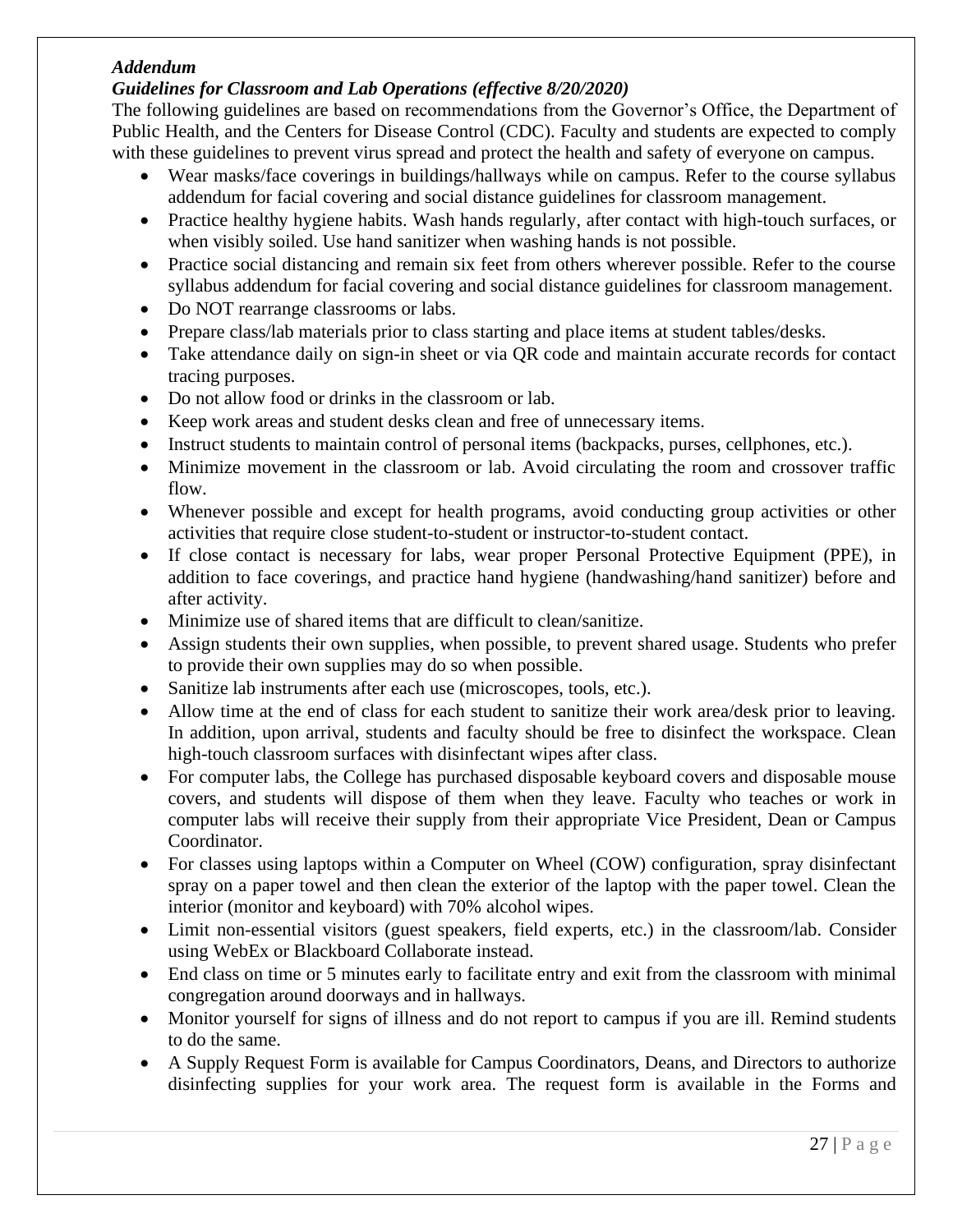Documents Repository and includes: disinfectant wipes (such as Clorox), disinfectant spray (such as Lysol), hand sanitizer, disposable masks, and gloves.

#### **Professional Conduct**

The conduct of the Surgical Technology student reflects upon the individual, the clinical site, Augusta Technical College, and the surgical technology profession. Therefore, the surgical technology student must conduct himself/herself in a professional, mature manner at all times. Surgical technology students will adhere to all policies in the program handbook and any additional Augusta Technical College policies. Failure to comply with these policies will result in appropriate disciplinary action including program suspension, and/or expulsion. The disciplinary action taken will be at the discretion of the College's Disciplinary Officer and will reflect the inappropriate behavior displayed by the student. It is the student's responsibility to be aware of all clinical requirements, college requirements, and the requirements for completion as stated in the syllabus and class calendar.

The Surgical Technology program reserves the right to refuse admission and/or program continuation to any student who is involved in any activity considered unprofessional or not conducive to proper patient care.

Hospital policies, procedures, and rules are to always be followed. Any questions regarding these policies, procedures, or rules should be directed to the designated clinical instructor, the program clinical coordinator, or program director for clarification.

*Misconduct* is defined as: deliberate violation of a standard or improper behavior (Webster's); and is characterized by the following behaviors during class and/or clinical time:

- Non-Alert Condition
- Possession of drugs or alcohol
- Under the influence of drugs or alcohol
- Sleeping at the clinical site
- Theft from the clinical site
- Immoral or unethical conduct as deemed by program faculty or clinical site.
- Smoking in prohibited areas
- Unapproved extended breaks or lunches
- Eating or drinking in prohibited areas
- Refusing to do assigned tasks within the realm of qualifications
- Forgery/falsifying any record of attendance, evaluation tool or case log sheets
- Leaving the assigned clinical site without permission from the clinical site supervisor *and* Augusta Technical College faculty. This includes leaving the specifically assigned Operating Room or Central Sterile Processing Unit, even if the student remains on the hospital premises but is not in their assigned area participating in assigned tasks
- Contacting the clinical site regarding criminal background or urine drug screens
- Taking photographs or video recordings in the operating room or restricted hospital area as prohibited by hospital policy
- Making negative comments regarding the school or clinical site on any type of social media, to include, but not limited to texting, Facebook, TikTok, etc.
- Violation of any HIPAA regulation including: recording or disclosing any patient information including personal information, pictures, videos, or health information. This is to include taking pictures in the operating room by which any patient may be identified, including taking pictures of the surgery schedule.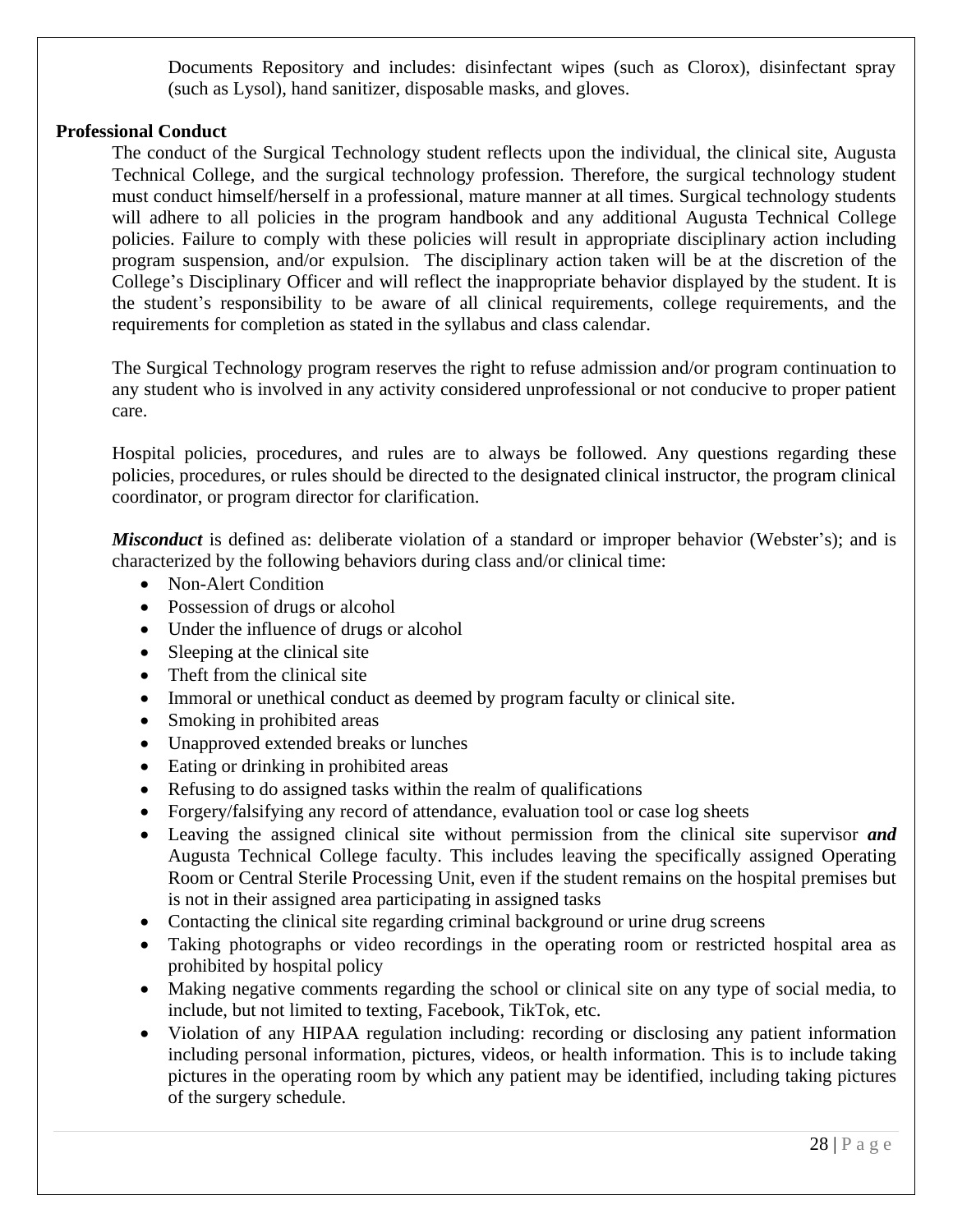#### **Program Safety/Emergency Procedures**

It is the policy of Augusta Technical College to maintain an aggressive safety program throughout all college departments to prevent personal injury and material damages. An effective safety program includes the dissemination of safety precautions that are known to be instrumental in preventing accidents and maintaining a safe working and learning environment.

The instructor is responsible for making each student aware of the established guidelines outlined in the Augusta Technical College Safety and Health Program. A copy of the Augusta Technical College Safety Manual is located in the Surgical Technology Program lab. Students and faculty are expected to abide by these guidelines and to make suggestions and recommendations for improvement to the college's Health and Safety Committee.

#### **Program Policy on Drug/Alcohol Usage**

It is the policy of the Surgical Technology Program to observe a zero-tolerance policy relative to the use and/or possession of illicit drugs and alcohol. This policy will apply to all enrolled Surgical Technology students. Furthermore, it is the policy of the program to prohibit the unauthorized possession or use of alcohol, controlled substances, or illegal drugs. Students are prohibited from reporting to class or clinical assignments under the influence of alcohol, illegal drugs, or controlled substances not prescribed to them by a physician or other licensed healthcare provider. If a student is on prescribed drugs, they must have a statement from their physician stating they can perform all clinical/lab responsibilities.

If a student shows "reasonable suspicion" and it is determined that an alcohol/drug screen is necessary, the program director/clinical coordinator will:

- 1. Take the student to a quiet and private area and express concern that the student does not appear to be able to perform his/her duties at this time and that the student is suspected to be under the influence of some substance. Depending on the student's condition, the presence of college/hospital security may be requested.
- 2. The student will be sent home after the program director/clinical coordinator has arranged transportation with a student's relative, emergency contact individual or other responsible adult.
- 3. The program director will document the observed behavior, which will be maintained in the student's file.
- 4. A drug or alcohol screen will be required, within 24 hours, at the student's expense. The burden of proof shall rest with the student. If the student refuses to comply with the test within the 24 hour deadline or if the results are positive, unless the student can produce a medically acceptable prescription dated prior to the test, program expulsion will be the outcome. As with all disciplinary actions, the student has the right to appeal according to the published College Grievance policy.

Title 20-1 of the Official Code of Georgia Annotated: any student of a public educational institution who is convicted, under the laws of the state, the United States, or any other state, of any felony offense involving the manufacture, distribution, sale, possession, or use of marijuana, controlled substance, or a dangerous drug shall as of the date of conviction be suspended from the public educational institution in which such person is enrolled. Except for cases in which the institution has previously taken disciplinary action against a student for the same offense, such suspension shall be effective as of the date of conviction, even though the educational institution may not complete all administrative actions necessary to implement such suspension until later.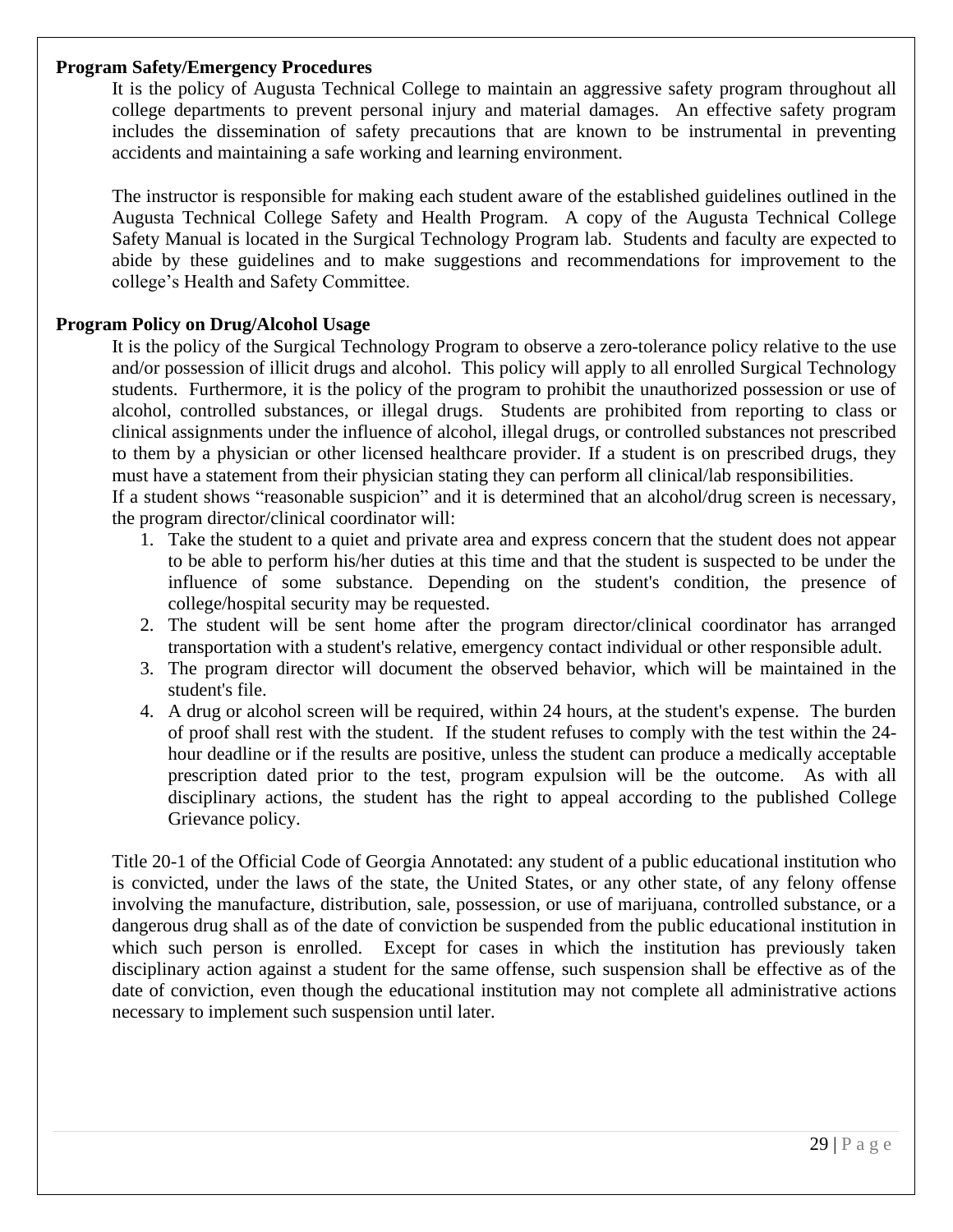#### Definitions:

*Indicators for "reasonable suspicion" include (but are not limited to):*

- *bizarre or unusual behavior*
- *slurred speech, the smell of alcohol on the breath, irrational behavior*
- *repeated mistakes or accidents not attributable to other factors*
- *violation of safety rules / policies and procedures which potentially jeopardize the wellbeing of patients, hospital employees, fellow students, and / or others*
- *deteriorating clinical performance or attendance problems not attributable to other factors*
- *apparent physical state of intoxication or drug induced impairment of motor functions*

*Illicit drugs – any drug, medication or controlled substance not prescribed for the individual by a licensed healthcare practitioner.*

#### **Program Policy on Communicable Diseases**

This policy is necessary to safeguard the health and safety of the student surgical technologist and patient alike. All students are required to report any communicable disease(s) contracted in or out of the hospital clinical site immediately to the Program Director and/or Clinical Coordinator.

A communicable disease is defined as a disease that may be transmitted directly or indirectly from one individual to another. Students with a suspected or confirmed communicable disease will not be permitted to report to clinical sites or class, to ensure the health of others and compliance with infection control procedures. Upon confirmation, the student will not return until appropriate documentation clearing them is submitted. No exceptions to this policy will be made.

#### *For communicable diseases acquired outside of school activities*

The student must submit documentation from their personal physician (or local health department) clearing them to return to didactic and clinical assignments. The student is responsible for all charges related to medical evaluation and treatment.

#### *For communicable disease exposure at clinical sites*

The student will complete an institutional incident report and forward it in accordance with clinical site policy. In addition, the program director and clinical instructor must be notified, and an Augusta Technical College Incident Report must be completed within 24 hours of the exposure.

The student must report to either their private physician (in which they will be responsible for the expenses), report to the program director for referral to the appropriate medical facility that Augusta Technical College is contracted with or clinical site emergency room (if life or limb is in danger) the same day as the exposure for evaluation and treatment (if necessary). Documentation of this visit must also be forwarded to the program director within 24 hours of exposure.

Payment for medical attention received will be made from the student services accident insurance policy if the above procedure is followed. The premium for this policy is paid each semester as part of the "student services fee" at the time of registration.

The exposed student will be required to follow through on subsequent blood or medical treatment as deemed necessary by the healthcare provider. Documentation must be submitted to the program director each time the student returns for a subsequent visit. Failure of the student to follow through will release the school from liability.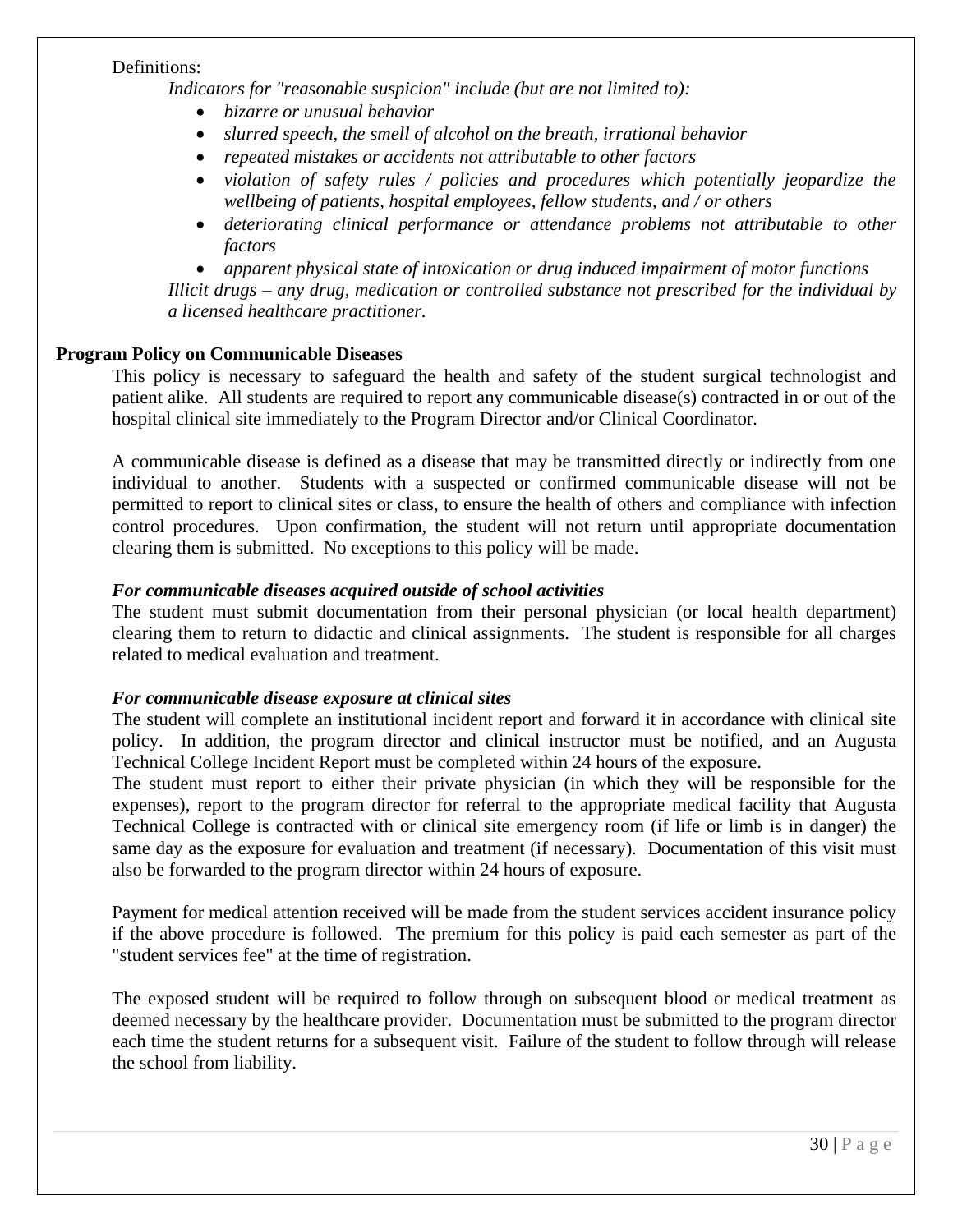#### *For bloodborne pathogen exposure at clinical sites*

In the event a student is injured while performing the tasks associated with a clinical assignment, the student/clinical staff should:

#### 1. *Life/Limb Threatening*

- a. If major incident (bleeding or unconscious) has occurred the clinical site will immediately transport the student to the emergency department for assessment and initial treatment.
- b. Notification of the program faculty should be made by the clinical site.
- c. The student must be evaluated the same day as the injury.
- d. It is the student's responsibility to comply with follow-up care and treatment. Each follow-up appointment must have separate insurance paperwork for the college to make payment.
- e. Failure to complete the follow-up care and treatment will release the college, program, and clinical facility from liability.

#### 2. *Non-Life/Limb Threatening or Blood/Airborne Exposure*

- a. If a student experiences an exposure to blood or airborne pathogens through a needle stick or some other patient care procedure, the student must notify the clinical facility and clinical instructor immediately.
- b. The student will leave the clinical site and report to Augusta Technical College Surgical Technology Program Directors office to fill out paperwork and then be sent to the appropriate medical facility for blood testing and/or other medical care as needed.
- c. The program director will call the appropriate facility to ensure the student is seen as soon as possible.
	- i. Upon arriving at the medical facility identify yourself as a student at Augusta Technical College's Surgical Technology program.
	- ii. Fees for services provided by the facility will be covered by the student accident insurance policy through the college. If another facility is used, the student will bear the responsibility for filing their own insurance and assuming costs of any service not covered under student accident insurance policy.
- 3. All incident forms must be completed and turned in to the business office at Augusta Technical College within 24 hours.
- 4. The injured student will not be permitted to return to program activities until cleared (in writing) by a licensed physician. All time missed from clinical rotation and course work must be made up in accordance with current program policies.

#### **Program-Specific Graduation Requirements**

In addition to the graduation requirements published in the Augusta Technical College catalog, the following are program-specific graduation requirements.

In order for the program director to certify program completion for Surgical Technology eligibility purposes, each student must successfully complete all of the following:

- All required courses with a final average of 70 or higher (see grading scale policy)
- A minimum of 575 required clinical rotation hours (state requirements)
- A minimum of 120 cases. See Surgical Rotation Case Requirements and/or Program Director for more information regarding Case Requirements.
- Student must take the Certified Surgical Technologist exam with their graduating class.

A detailed discussion of each item will be presented during Clinical Orientation.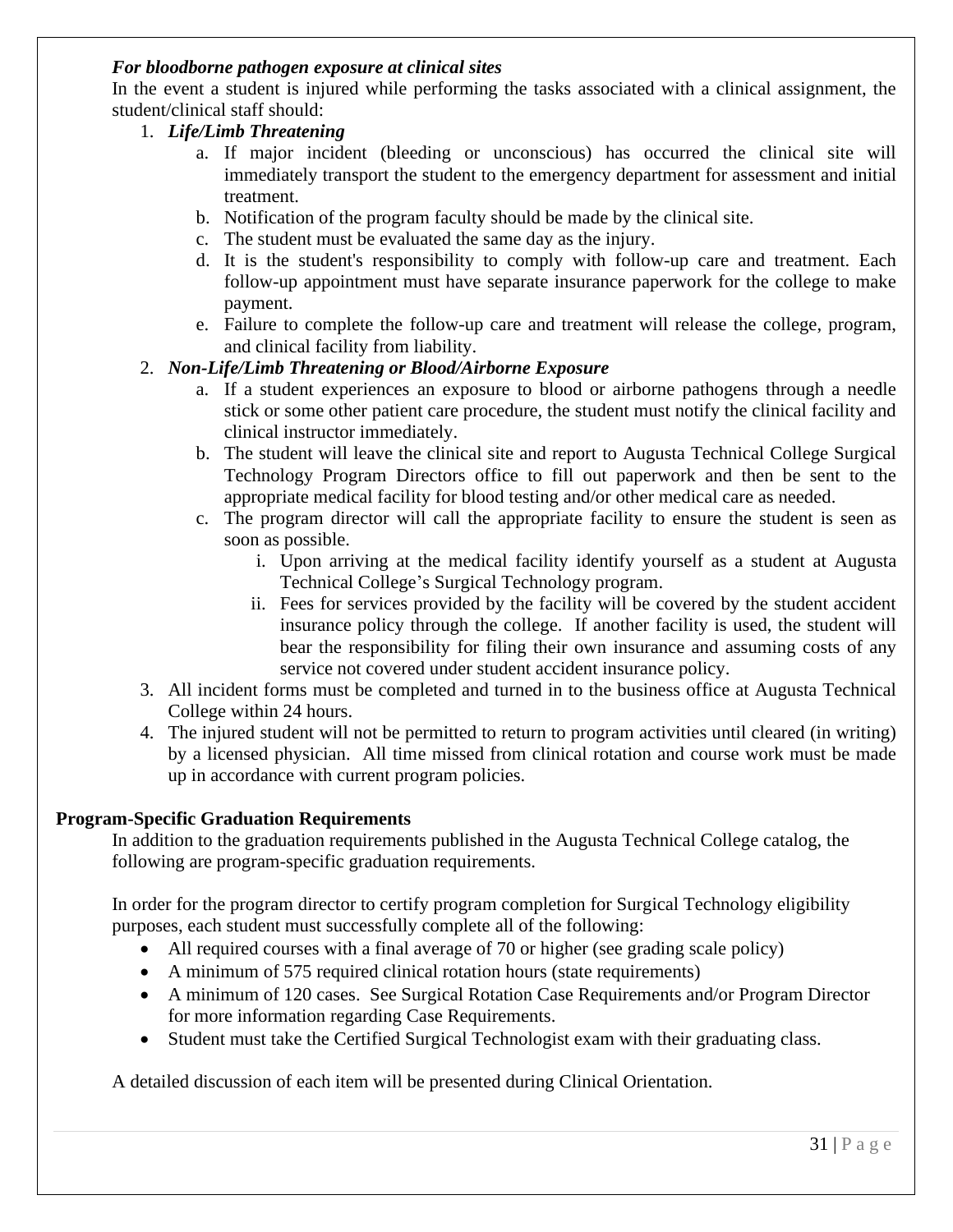#### **Insubordination/Inappropriate Behavior**

It is the policy of the Surgical Technology program to ensure the integrity of the learning environment and to take necessary action to make sure an appropriate environment conducive to learning is always maintained, with authority granted by the laws of the State of Georgia. Insubordinate and inappropriate behavior interferes with the daily operation of the program and adversely impacts the rights of other students by disrupting the learning process.

A student displaying inappropriate, disrespectful, or otherwise disruptive behavior will result in immediate referral to the Vice President for Student Affairs for appropriate action. Furthermore, the Augusta Technical College catalog outlines the appropriate "Student Code of Conduct". The full catalog may be obtained electronically on the school's website: *www.augustatech.edu*.

Inappropriate behavior will not be tolerated, and appropriate action will be taken to ensure that an appropriate learning environment is maintained. See also Clinical Disruptive Behavior Policy.

#### **Disruptive Behavior (Classroom or Clinical):**

It is the policy of the Surgical Technology Program to ensure the integrity of the learning environment and to take necessary action to make sure an appropriate environment conducive to learning is always maintained, with authority granted by the laws of the State of Georgia. Behavior that either directly or indirectly impacts the smooth operation within a clinical department will not be tolerated.

Immediate referral to the Vice President for Student Affairs with a recommendation for program expulsion if:

- 1. A department requests that a student be removed for disruptive behavior. Or
- 2. A department requests that a student not return because of disruptive behavior. Or
- 3. A patient lodges a complaint against a student. Or
- 4. Grossly negligent behavior that, in any way, jeopardizes the safety/life of a patient. Or
- 5. A clinical site submits a request to discontinue their affiliation with the college as a direct result of a student's behavior. Or
- 6. Any other behaviors that adversely impact the day-to-day operation of a department, patient care, intimidate or harass another student, technologist, or department staff member. Or
- 7. A student has been removed from a clinical rotation due to lack of proficiency in performing required competencies/skills for clinical area after remediation has occurred from being removed from a previous clinical site (i.e., a clinical site asks that a student be removed due to a lack of proficiency, the student is remediated and then another site ask for the student to be removed due to a lack of proficiency).

An expelled student has the right to due process, as outlined in the College's Grievance Policy, which will also include a full investigation and hearing. In the event the expulsion is not upheld, the student will be required to make up any clinical hours missed during the expulsion in addition to all academic assignments.

Inappropriate behavior will not be tolerated, and appropriate action will be taken to ensure patient safety, the integrity of the program, and the preservation of clinical affiliation agreements.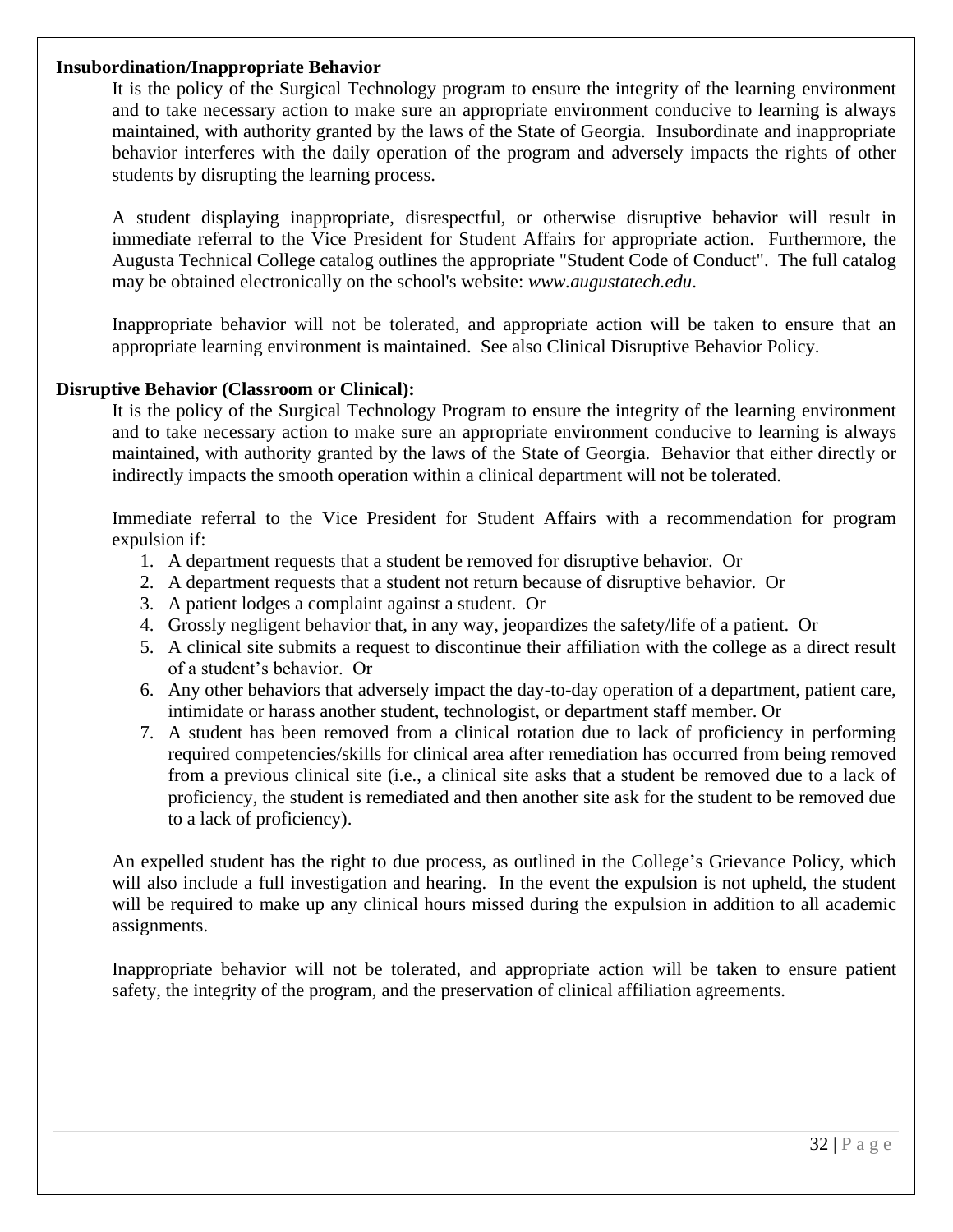#### **Program Approved Clinical Sites**

- 1. Augusta University Medical Center  $1120$   $15<sup>th</sup>$  Street Augusta, Georgia 30904 (706) 721-3341
- 2. Children's Hospital of Georgia at Augusta University Medical Center 1446 Harper Street Augusta, Georgia 30904 (706) 721-4457/5336
- 3. Doctors' Hospital 3657-Wheeler Road Augusta, Georgia 30909 (706)-651-4520
- 4. University Hospital 1350 Walton Way Augusta, Georgia 30901 (706)-774-5895
	- a. University Hospital McDuffie County Campus 2460 Washington Road Thomson, Georgia, 30824 (706) 595-1411
- 5. Veterans Administration 950 15<sup>th</sup> Street Augusta, Georgia 30901 (706) 733-0188 ext. 271

#### **Program Requirements to Attend Clinical**

There are specific requirements that each student must adhere to in order to attend clinical rotations. These requirements are taken directly from the Memorandum of Agreements that are between Augusta Technical College and the clinical site. Each program *must* attest to each clinical site prior to sending students, that the following have been completed and the program has on record:

- 1. School of Health Sciences Clearance Form to include:
	- a. TB Blood Test (preferred) or the two step Mantoux TB Skin Test/PPD
	- b. Proof of a Tetanus, Diphtheria, and Pertussis vaccination within the last 10 years.
	- c. Hepatitis B Titer showing student immunity or note from physician stating student is a non-converter.
	- d. MMR Titer showing student immunity or note from physician stating student is a non-converter.
	- e. Varicella Titer showing student immunity or note from physician stating student is a non-converter.
	- f. Season Flu Vaccination Proof of vaccination and must include lot number of serum.
	- g. Physical Examination Form
- 2. Background and 10-Panel Drug Screening performed by PreCheck Corporation. Information will be given to each student during Program Orientation.
- 3. Current Health Insurance must be identified each semester.
- 4. Current BCLS Healthcare Provider CPR card from the American Heart Association.
- 5. Students Uniforms.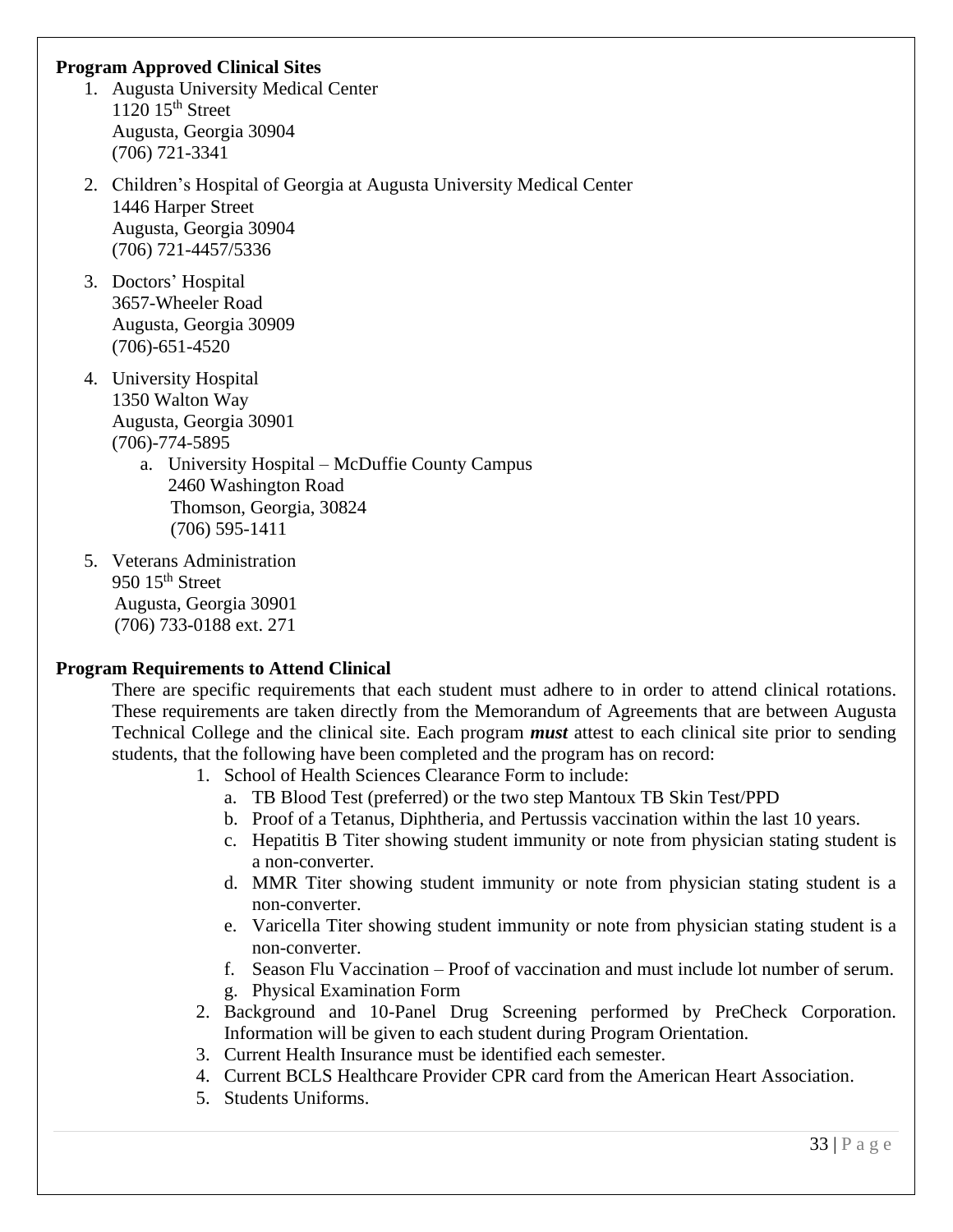#### **Health Insurance Portability and Accountability Act of 1996 (HIPPA)**

HIPPA is a federal law that requires special training for health occupations students on policies and procedures with respect to protected health information. It is important that you understand the concepts, especially as they apply to your position and responsibilities as a student.

The Privacy Regulations require clinical sites to create a fair set of practices that:

- Inform people about how their information is used and disclosed
- Ensure that people have access to their own information
- Maintain administrative and physical safeguard to protected health information (PHI)
- It is important that you are mindful of these regulations, even if you do not routinely encounter protected health information as part of your job responsibilities.

Protected health information (PHI) is any information that relates to the past, present, or future physical or mental health condition of an individual.

HIPPA is the first federal law establishing privacy standards that define and limit the circumstances in which an individual's PHI may be used or disclosed by others. The law provides patients with more control over how their personal health information is used and disclosed.

Policies have been developed on the use and access to information you need to carry out your job duties. The use of PHI should always be kept to what is relevant to the circumstances. Breaches and Sanctions

HIPPA is a federal law and individuals are personally accountable for compliance. Violators will be subjected to sanctions and penalties including:

- Civil Liability
- Civil money penalties are \$100.00 per violation, up to \$25,000.00 per year.
- Criminal penalties for certain actions could include up to 10 years in jail.
- Civil penalties are imposed for unintentional violations, which can be just sloppy private practices.

The Health and Human Service's Office for Civil Rights is charged with investigating and reviewing HIPAA Compliance. For further information, visit their website at *www.hhs.gov/ocr/hippa*.

#### **Hepatitis B Vaccination Policy**

In accordance with the Technical College System of Georgia Blood Borne Pathogens Plan (created in 1993), all students enrolled in the clinical portion of the Surgical Technology Program must complete the Hepatitis B vaccination (HBV) series, receive a titer showing immunity, have a note from a licensed physician stating that they are a "non-converter", or sign a Technical College System of Georgia waiver. Students failing to comply with this requirement will not be permitted to attend clinical.

Students refusing the HBV series will be supplied with appropriate counseling prior to signing an official Technical College System of Georgia waiver. After signing the waiver, the student will release Augusta Technical College and its clinical affiliates of liability for Hepatitis B exposure. After signing a waiver, the student can decide to begin the HBV series at any point in the future. If this decision is made, the student will also be required to submit documentation after each dose is received.

#### **CPR Certification**

All Surgical Technology students are required to obtain Cardiopulmonary Resuscitation Certification through the American Heart Association. It is the student's responsibility to provide the program director with a copy of an *American Heart Association BCLS for Healthcare Provider* CPR card. All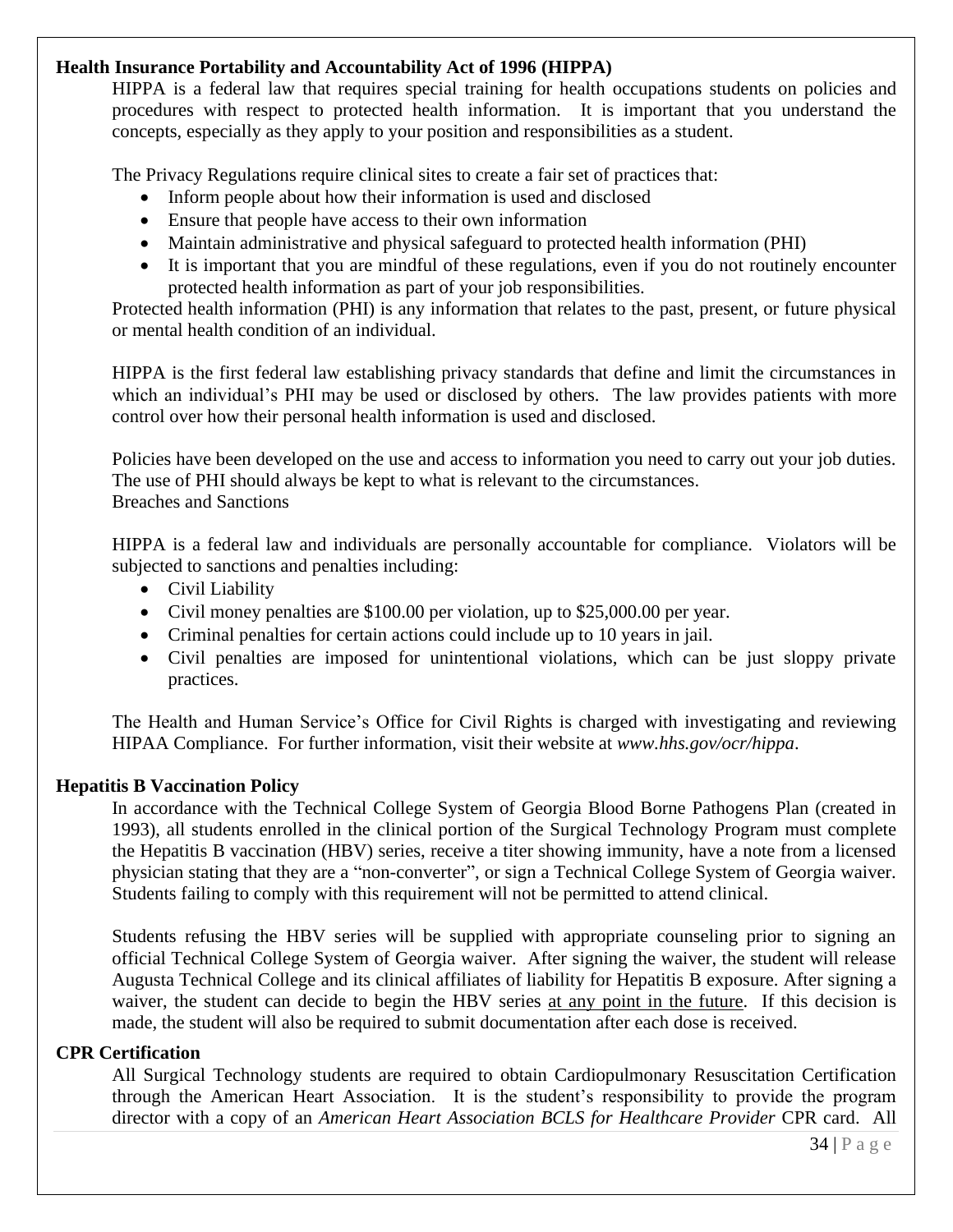students are required to maintain this certification throughout the program. If for any reason this certification lapse's the student will be removed immediately from the clinical site until certification is acquired. All policies requiring Attendance will apply.

#### **Uniform Requirements, Restrictions and Grooming Standards**

It is the policy of the surgical technology program that all student surgical technologists always conform to uniform requirements. These requirements are as follows:

- 1. Uniform top and scrub pants/skirts in designated color.
- 2. Black uniform shoes or solid black athletic shoes. Canvas shoes are not permitted. No open toe or backless shoes are permitted.
- 3. Socks or hose must be worn each day.
- 4. Clothing should fit properly. Clothing that is too tight or transparent is not acceptable and student will be dismissed from clinical if caught in clothing that does not fit properly.
- 5. If a student wishes to wear an undershirt beneath the uniform top, it must be plain white in color with no writing or image printed on it.
- 6. The uniform shirt will always be tucked in.
- 7. The school uniform must be clean and pressed.
- 8. A lab coat must be worn, and it must have a program patch sewn on the left shoulder.

In addition, students will be required to adhere to the following dress code standards:

- 9. Hair must be clean, neat, and off the collar.
- 10. Male students must be clean-shaven or maintain a well-groomed mustache or beard.
- 11. Hands must be clean with nails trimmed (no longer than the tip of your finger). No nail polish or artificial nails are permitted.
- 12. Undergarments must be worn and should not be visible through the uniform.
- 13. Conservative make up, no perfume or cologne, and no offensive odor. Students should eliminate offensive body odors by bathing and using deodorants/antiperspirants.
- 14. Oral hygiene, including brushing, flossing, and the use of mouthwash, is to be practiced.
- 15. No earrings of any kind are permitted.
- 16. No studs or posts are to be worn in the tongue or worn where they are visible on the face or body while in the clinical area. This is the policy of many healthcare agencies due to infection control guidelines.
- 17. Necklaces are not permitted while in clinical or uniform.
- 18. Wedding and engagement rings may not be worn while in clinical. No jewelry is acceptable.

Students not conforming to uniform requirements will be sent home and counted as absent for the clinical day. Subsequent occurrences may result in program expulsion, and/or a letter grade deduction for the clinical course for repeat offenses. *(See also clinical make-up time & attendance policies).*

#### **Student Uniform Regulations**

The following clinical guidelines are provided and upgraded by the administration of the School of Health Sciences. The Surgical Technology program will abide by all guidelines provided by the administration.

The program uniform should be worn with pride and professionalism. It identifies the wearer as a student in the Surgical Technology program from Augusta Technical College. The following policies are in addition to the program policies already mentioned. If there is a difference within the policies, the most stringent policy will be adhered to. The following policies must be adhered to:

1. The Augusta Tech student name must always be visible. The name pin should be worn when you are in hospital scrubs.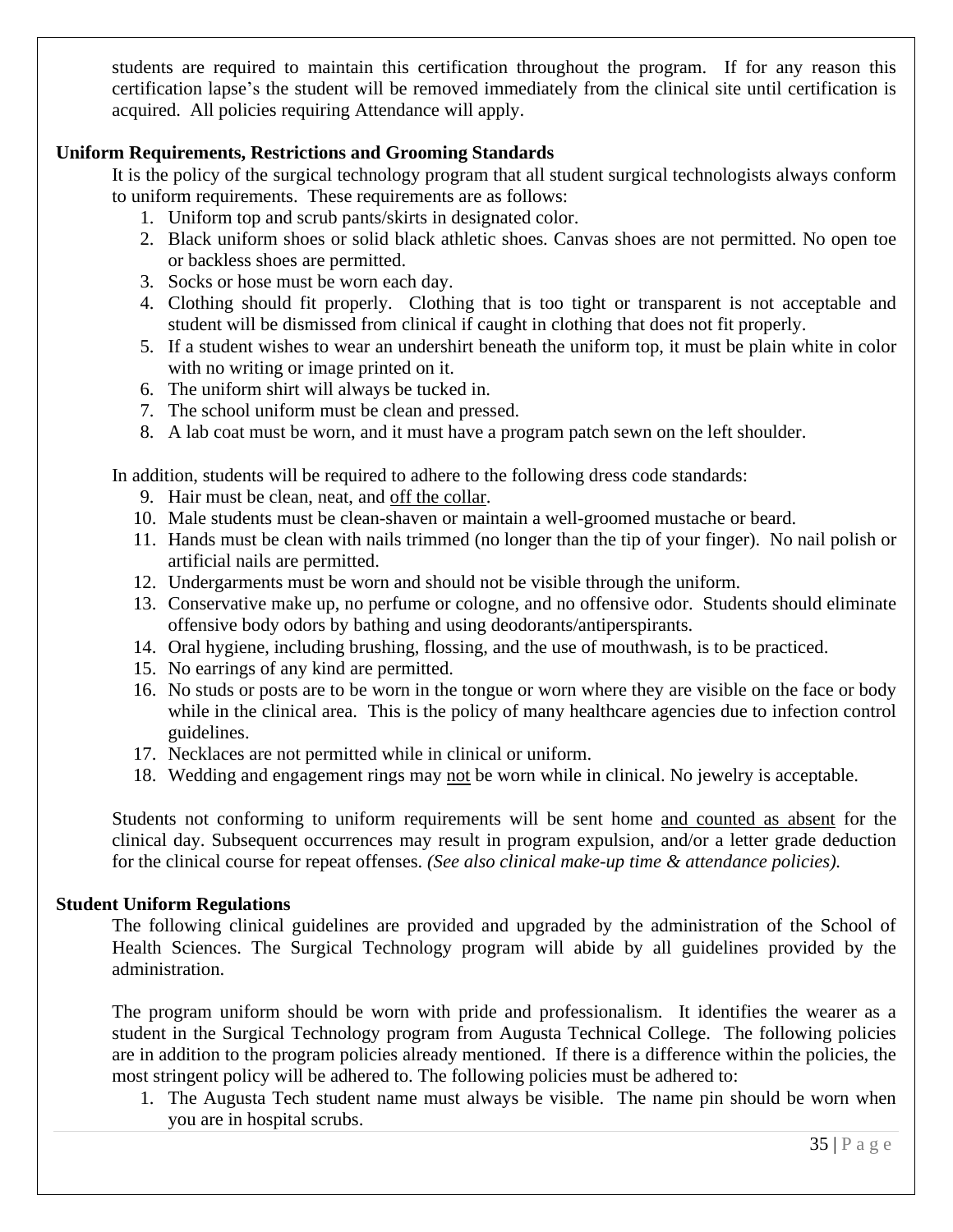- 2. The student should arrive early to the scheduled clinical facility in a clean, well pressed uniform.
- 3. No printed under-garments or "Sting bikinis." There will be a "Uniform Inspection" prior to you attending clinical. If you fail this you will be required to purchase new uniforms.
- 4. Shoes must be black in color and be kept clean and polished. Shoestrings should be clean or replaced as needed.
- 5. Hair must be clean, neat, and styled to give a professional image. It must be off the collar. Minimal hair pins, barrettes, etc. should be used. Buns, braids, and secured ponytails work best for long hair.
- 6. No perfume, perfumed lotion or cologne can be worn. Effective deodorants are mandatory to assure no body odors are present.
- 7. The student must practice oral hygiene and exhibit a clean, healthy mouth with no hint of halitosis. Gum chewing is not permitted at any time during clinical rotations. Breath mints should be kept discreet.
- 8. Visible "passion marks" or "hickies" are prohibited. If you are seen with one, you will be dismissed from clinical until this "mark" is no longer visible.
- 9. Please advise your family members to call the School of Health Sciences Administrative Assistant at 706-771-4175 for emergencies during clinical rotations.
- 10. Proper tools must be brought to the clinical area: black ink pen, notepad, Daily Surgical Log and Preceptor Evaluations. It is recommended to carry a small coin purse that fits in the uniform pocket for incidentals and for safekeeping purposes.
- 11. When visiting the clinical facilities for workshops or orientations, students should present themselves in school uniforms.
- 12. *Females*
	- a. Only white or black hosiery with no design, runs, or holes, should be worn. Support hoses are recommended. Knee high hose or plain socks are allowed under pants.
	- b. Make up should not be excessive.
- 13. *Males*
	- a. Only plain white or black socks are permitted.
	- b. Support hose is suggested and can be worn under socks.

Above all, "less is best" to achieve a professional image. Your uniform does not need enhancing with accessories. Wear it with pride and remember you represent your school, your profession, and each other

#### **Travel Requirements**

Students will clinical rotations off campus to maximize educational opportunities. Students will be responsible for providing their own transportation and any fees associated with attending clinical. Augusta Technical College and/or the Surgical Technology Program are not liable for any accidents during the off campus surgical rotation.

#### **Conduct While In Clinical**

Students will obey the rules and regulations of the clinical facility where they are assigned. A review of hospital policy will be provided during orientation. Familiarity with hospital safety and emergency codes and infection control practices will be followed by all students for each facility.

Students should arrive at the assigned clinical facility at least 15 minutes early. Any tardiness or absence should be reported to the clinical area and to the instructor. You should also plan to eat something prior to arriving at your clinical site to prevent nausea or dizziness.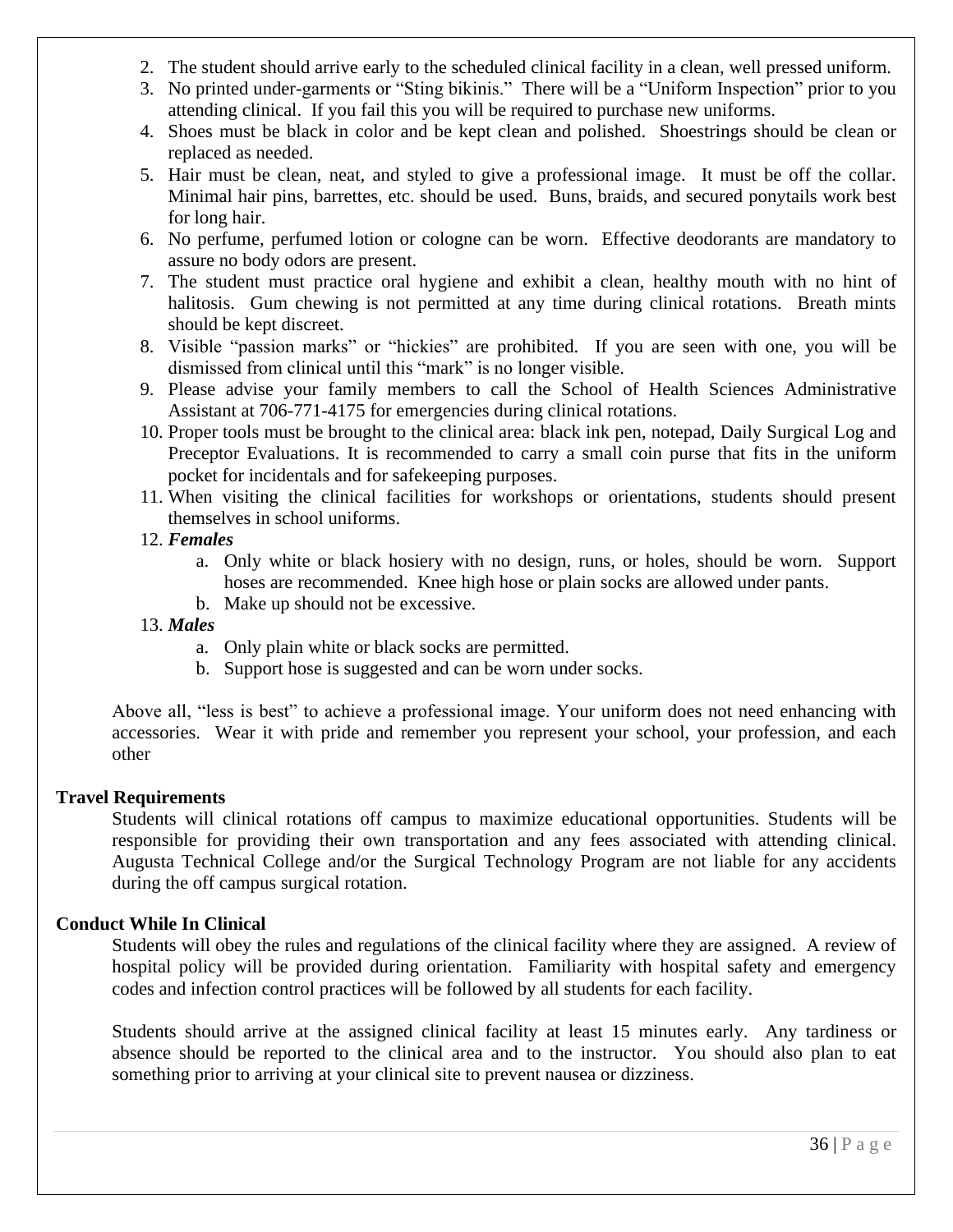Students are not allowed in the clinical area unless assigned. Visiting of classmates should be limited to after clinical hours—not during the day. Also, visitors picking you up from clinical should meet you in the lobby. They are not allowed in the clinical area.

Obtain and obey all parking regulations for students at clinical facilities.

If disciplinary action is required during a clinical rotation, the student will be asked to leave the clinical area. A meeting will be set up the next day with the clinical instructor and program director. If you are asked to be removed from 2 clinical sites, you will be expelled from the program.

Students will not be allowed in clinical without required health forms being complete.

Any hours missed from clinical will be made up according to the policies of the program area and at the discretion of your clinical instructor. All clinical days missed for whatever reason must be made up prior to the next semester to stay on the SURG path.

It is not recommended that you leave clinical for lunch. Most areas do not allow enough time to leave and return you your area with being late. You may bring your lunch or eat in the hospital cafeteria.

Smoking is not allowed in any clinical facility. Do not ask to take a smoke break. Do this only at lunch or if a regular break is scheduled. Most areas do not have regular breaks other than lunch.

Workplace interaction will be reflected on work ethics grade and clinical evaluation.

#### **Clinical Area Responsibilities**

Students are required to maintain a clean environment in their assigned clinical area. This will also include stocking of rooms with supplies and replenishment of the room linen. The facility clinical instructor will assign specific duties to students who have completed their assigned cases before the end of the day.

Under no circumstances will a student eat or drink in patient areas. Doing so violates OSHA Bloodborne Pathogens policy. Food and beverage consumption must be done only in designated areas within the hospital.

#### **Clinical Rotation Assignments**

To ensure that all clinical activities are educationally sound, and to ensure equitable learning opportunities, it is the policy of the surgical technology program to assign student rotations through clinical areas and facilities on a rotating basis.

A clinical rotation schedule will be distributed to each student and clinical instructor for each facility prior to the commencement of clinical activities. Rotation schedules will define the start and end dates, facility, and specific areas for each rotation period.

In the event of decreased workload in the assigned area, a clinical site may reassign the student to another similar area to maximize clinical learning experiences. Furthermore, students are not permitted to "visit" in areas other than their assigned area.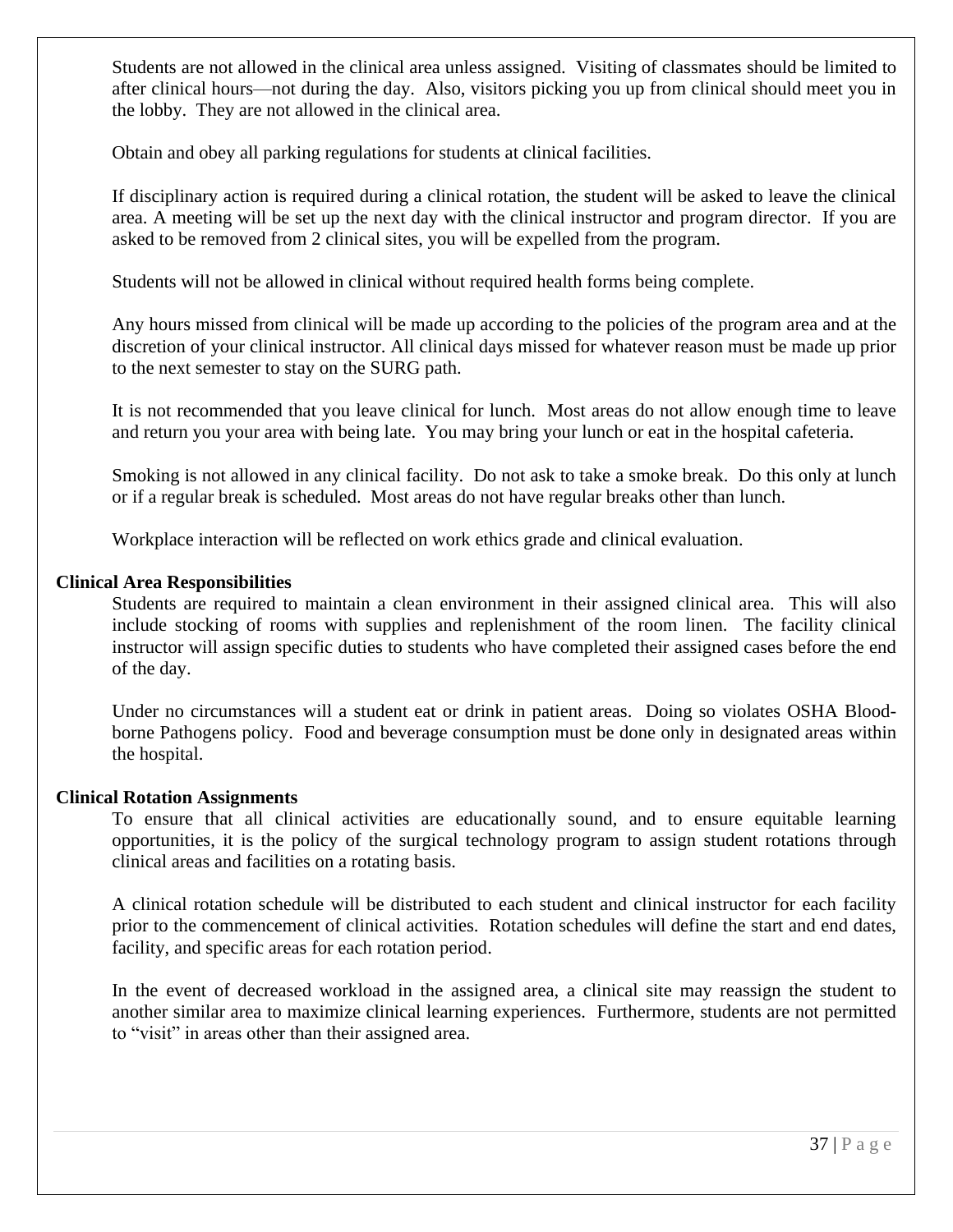#### **Student Supervision**

The clinical education portion of the curriculum consists of a structured, competency-based system interrelated with the didactic portion of the program. Through the interaction between students, the clinical instructors and staff, and surgical patients, students have an opportunity to complete mandatory and elective competencies (as required by the ARCSTSA) and achieve the program's mission and goals.

#### **Clinical Requirements of Case Completion**

In accordance with the ARC-STSA position regarding "clinical competence", the following guidelines are in place:

| <b>Surgical Specialty</b>                                                                                                                                                                             | Total # of<br><b>Cases</b><br><b>Required</b> | <b>Minimum</b><br><b>First Scrub</b><br><b>Cases</b> | <b>Maximum Second Scrub</b><br><b>Cases that can be Applied</b><br><b>Towards 120 Cases</b> |
|-------------------------------------------------------------------------------------------------------------------------------------------------------------------------------------------------------|-----------------------------------------------|------------------------------------------------------|---------------------------------------------------------------------------------------------|
| <b>General Surgery</b>                                                                                                                                                                                | 30                                            | 20                                                   | 10                                                                                          |
| <b>Surgical Specialties:</b><br>Cardiothoracic<br><b>ENT</b><br>Eye<br>GU<br>Neuro<br>Ob-Gyn<br>Oral/Maxillofacial<br>Orthopedics<br>Peripheral Vascular<br><b>Plastics</b><br>Procurement/Transplant | 90                                            | 60                                                   | 30                                                                                          |
| Diagnostic Endoscopy:<br>Bronchoscopy<br>Colonoscopy<br>Cystoscopy<br><b>EGD</b><br><b>ERCP</b><br>Esophagoscopy<br>Laryngoscopy<br>Panendoscopy<br>Sinoscopy<br>Ureteroscopy                         | <b>Not</b><br>Mandatory                       | Not Mandatory                                        | 10 Diagnostic Endoscopy Cases<br>may be applied toward the<br>second scrub cases.           |
| Labor & Delivery                                                                                                                                                                                      | <b>Not</b><br>Mandatory                       | Not Mandatory                                        | 5 Vaginal Delivery cases may<br>be applied toward the second<br>scrub cases.                |
| Totals                                                                                                                                                                                                | 120                                           | 80                                                   | 40                                                                                          |

*Notes*

- 1. The total number of cases the student must complete is 120.
- 2. Students are required to complete 30 cases in General Surgery. Twenty of the cases must be in the First Scrub Role.
- 3. Students are required to complete 90 cases in various surgical specialties. Sixty (60) of the cases must be in the First Scrub Role and evenly distributed between a minimum of 5 surgical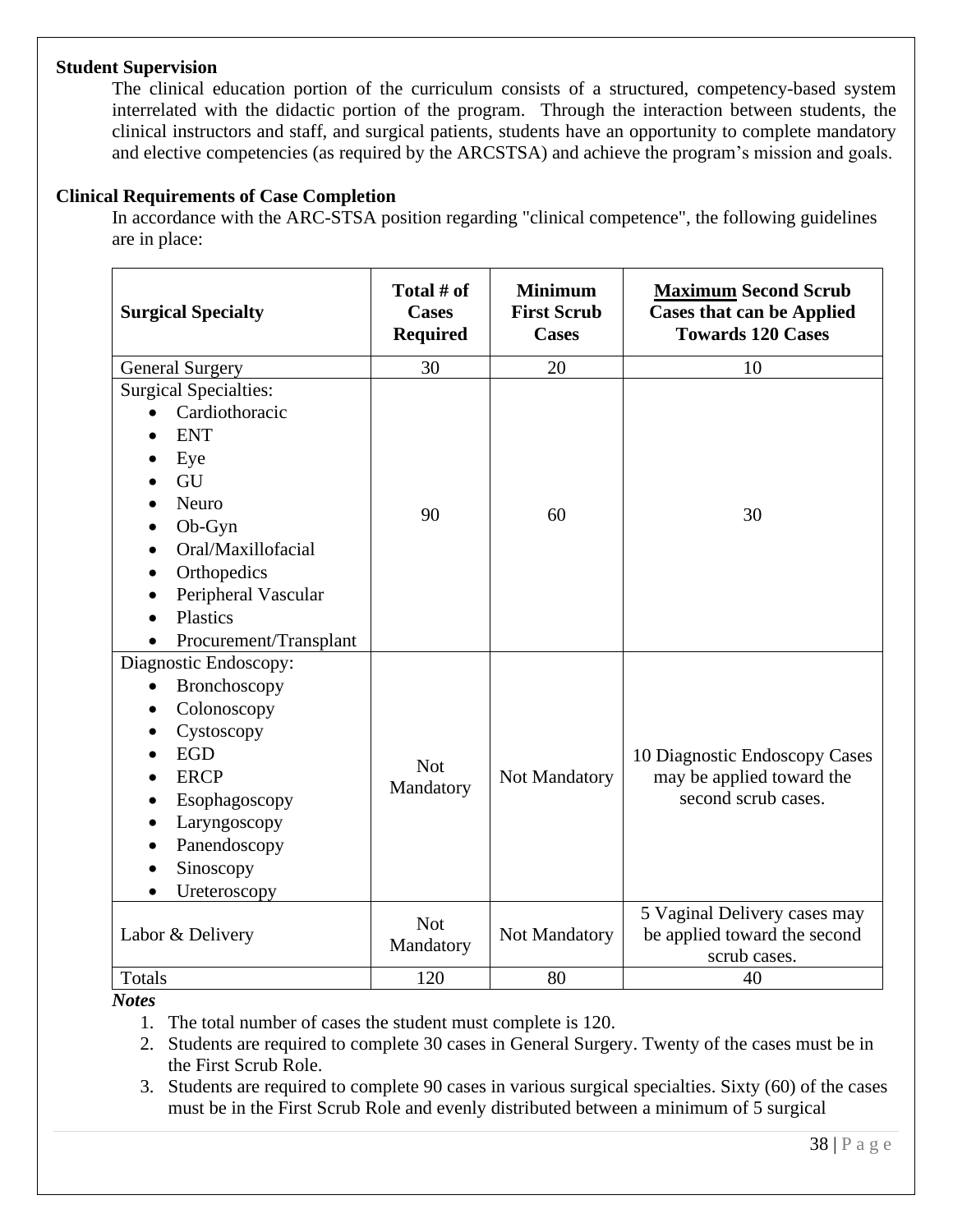specialties. However, 15 is the maximum number of cases that can be counted in any one surgical specialty.

- 4. Diagnostic endoscopy cases and vaginal delivery cases are NOT mandatory. But up to 10 diagnostic endoscopy case and 5 vaginal delivery cases can be counted towards maximum number of Second Scrub Role cases.
- 5. Observation cases must be documented, but do not count towards the 120 minimum required cases.

#### *Counting Cases*

Cases will be counted according to surgical specialty. Examples below:

- 1. A trauma patient requires a Splenectomy and repair of a Lefort I fracture. Two cases can be counted and documented since the Splenectomy is general surgery and repair of Lefort I is oralmaxillofacial surgical specialty.
- 2. Patient requires a breast biopsy followed immediately by a mastectomy. It is one pathology, breast cancer, and the specialty is general surgery; therefore, it is counted and documented as one procedure – one case.

#### *Definition of Clinical Case Roles*

#### *1. First Scrub Roll*

The student surgical technologist shall perform the following duties during any given surgical procedure with proficiency. The following list is provided to identify the items that must be completed to document a case in the first scrub role. A student not meeting the five criteria below cannot count the case in the first scrub role and the case must be documented in the second scrub role or observation role.

- Verify supplies and equipment needed for the surgical procedure.
- Set up the sterile field with instruments, supplies, equipment, medication(s), and solutions needed for the procedure.
- Perform counts with the circulator prior to the procedure and before the incision is closed.
- Pass instruments and supplies to the sterile surgical team members during the procedure.
- Maintain sterile technique as measured by recognized breaks in technique and demonstrate knowledge of how to correct with appropriate technique.

#### *2. Second Scrub Roll*

The second scrub role is defined as the student who is at the sterile field who has not met all criteria for the first scrub role, but actively participates in the surgical procedure in its entirety by completing any of the following:

- Sponging
- Suctioning
- Cutting suture
- Holding retractors
- Manipulating endoscopic camera

#### *3. Observation Roll*

The observation role is defined as the student who is in the operating room performing roles that do not meet the criteria for the first or second scrub role. These observation cases are not to be included in the required case count but must be documented by the program.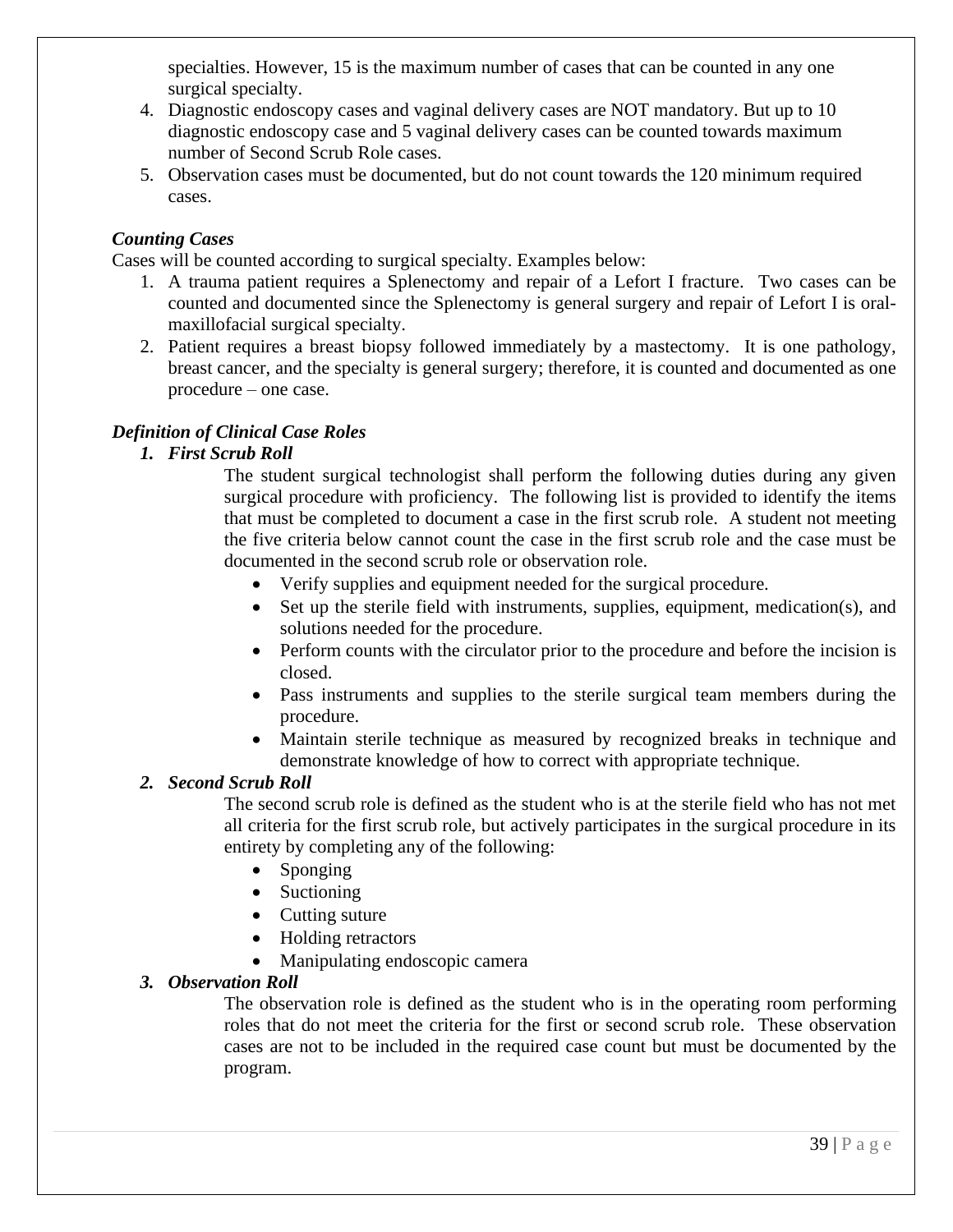#### **Clinical Logs**

It is the policy of the Surgical Technology Program to comply with all program accreditation requirements published by AST, the ARC/STSA and/or NBSTSA.

As one method for documenting compliance, students during clinical rotations will maintain clinical logs as a record of the volume and variety of procedures performed and to document those clinical activities are indeed educationally valid.

#### *Procedure*

- 1. Clinical Logs are provided within the classroom and on the appropriate Learning Management System of the college.
- 2. The clinical logs must accompany each student during clinical rotation activities. *It is the student's responsibility to update these logs daily by documenting the procedures they have observed, assisted with, or performed.*
- 3. These clinical logs will be turned in on a weekly basis. Each student is responsible for making a copy for their records. These logs will be considered as a part of the student's permanent record and any falsification of these forms will result in immediate expulsion from the program with no opportunity for future enrollment into the program.
- 4. The program director, clinical coordinator and/or clinical faculty members will inspect student clinical logs to ensure policy compliance.
- 5. Failure to submit a completed clinical log by the end of the semester will result in the student receiving a grade of "F" for the course no matter what the numeric grade is. The student will not be allowed to continue in the program due to Accreditation Standards.

#### **Leaving Assigned Clinical Rotation Areas**

Students are not permitted to leave their assigned clinical area during a scheduled clinical day without the permission of the program director, clinical instructor, and clinical preceptor. The designated preceptor will assign each student a lunch period according to the rotation area workload *(see Lunch Break policy)*.

If a student leaves an assigned area without the permission of the program director, clinical instructor, and preceptor, disciplinary action will result including program expulsion.

#### **Clinical Warnings**

Each time a clinical policy is violated, the student will receive a documented verbal or formal written warning. Specific clinical policies have been outlined and described throughout the Student Handbook. Accompanying each policy is the penalty for violation. As with all disciplinary issues, the student may appeal in accordance with the program Due Process Policy. Clinical warnings (reprimands) will adversely impact the student's clinical grade.

#### *Procedure*

- 1. If a clinical policy is violated, the student will either receive a written reprimand or other action (up to and including expulsion from the program) depending on the severity of the issue involved.
- 2. If the student receives two reprimands in the same semester, the final clinical grade will be reduced by one letter grade.
- 3. The student will be subject to program expulsion if a third reprimand is received.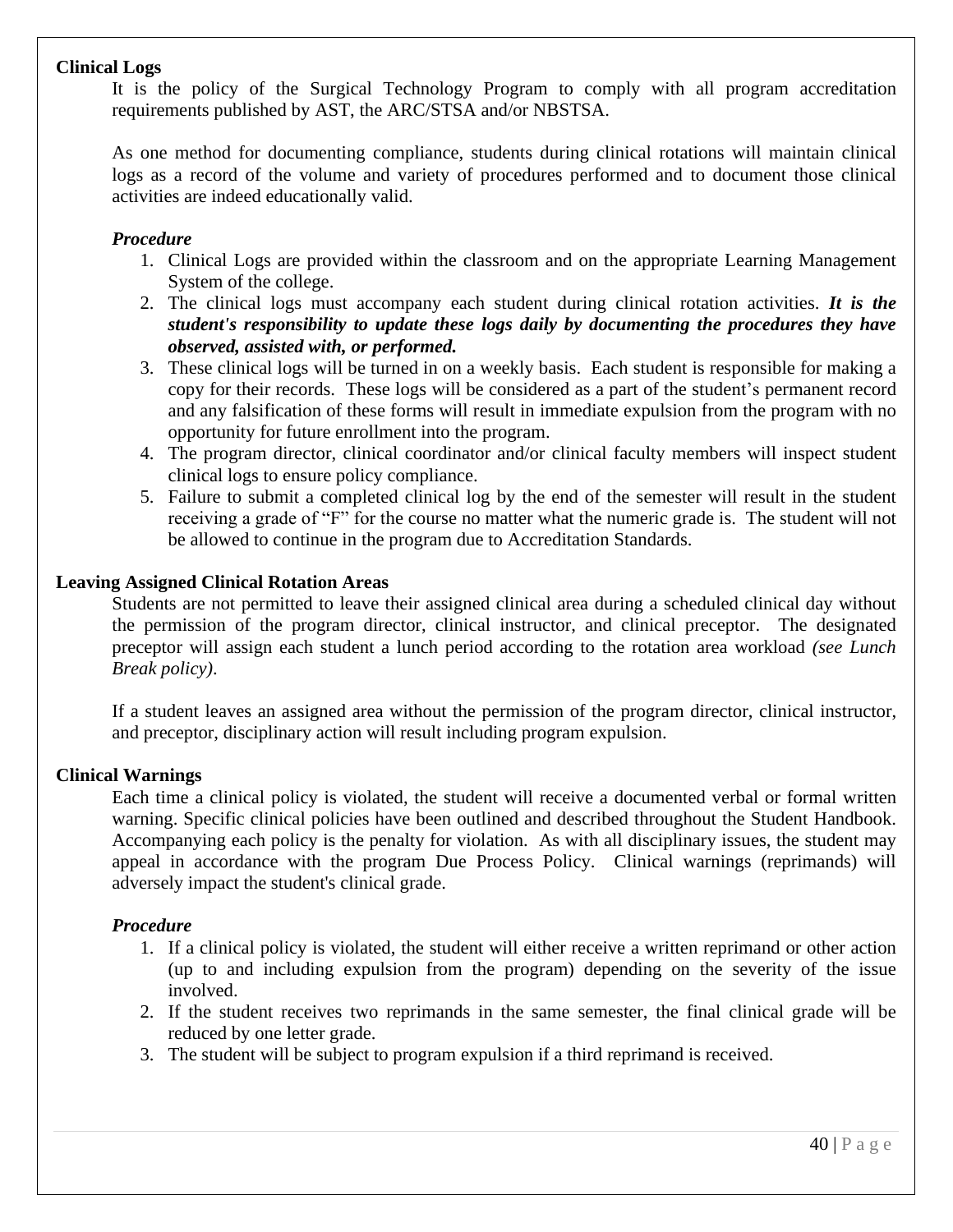The program director will be involved once the student receives a reprimand. A formal meeting will be held with the student and Clinical Coordinator to discuss the student's educational goals and the feasibility of continued program enrollment.

The site clinical instructor will perform primary clinical supervision and policy adherence monitoring. The clinical coordinator will coordinate and oversee student supervision. Each site clinical instructor has the authority to issue reprimands to students for violating clinical policies, in accordance with specific program policy governing the violation.

#### **Incomplete Clinical Courses**

Below, the Augusta Technical College policy regarding grades of "incomplete" for courses can be found. This policy can also be found in the College catalog:

*"I" Incomplete - assigned by special arrangement with the instructor to a student who has not completed all required course work by the end of the semester. This grade turns into an "F" if another grade is not assigned by midterm of the next semester."*

Incomplete clinical courses continue to be an ongoing issue. The first day of each semester a course syllabus is distributed to each student that outlines the minimum requirements for successful completion of the clinical course. In addition, a specific number of clinical hours must be completed, as defined by the Technical College System of Georgia for each clinical course.

In accordance with the Augusta Technical College policy referenced above, an incomplete "I" grade will be assigned only in the event the student has made arrangements with the appropriate faculty member(s). For clarification, the surgical technology program policy will require arrangements to be made with both the clinical coordinator and program director. Assignment of a grade of "I" will ultimately be at the discretion of the program director.

For the purposes of good record keeping, any student wishing to make special arrangements must request a formal meeting with the clinical coordinator and program director in writing. Once the request is received, a meeting will be scheduled during which time all of the student's clinical records will be evaluated and a determination made if the student is genuinely able to benefit from continued enrollment in the program.

Students not requesting special arrangements *at least three weeks* prior to the completion of a clinical course will receive a grade of "F" in accordance with Augusta Technical College policy.

#### **Pregnancy and Voluntary Disclosure**

To provide the pregnant Surgical Technology student with necessary protection in accordance with all standards and regulations while assuring they are performing assigned clinical tasks throughout the pregnancy.

#### *Policy*

It is the policy of the Surgical Technology program to comply with all federal and state regulations regarding disclosure of pregnancy by student surgical technologist and to protect the unborn child from harm including but not limited to radiation exposure.

If a student becomes pregnant (or suspects they may be pregnant), it is recommended that they notify the program director immediately in writing. *Disclosure of pregnancy status is voluntary.* Every effort will be made to protect the health of the student and developing fetus.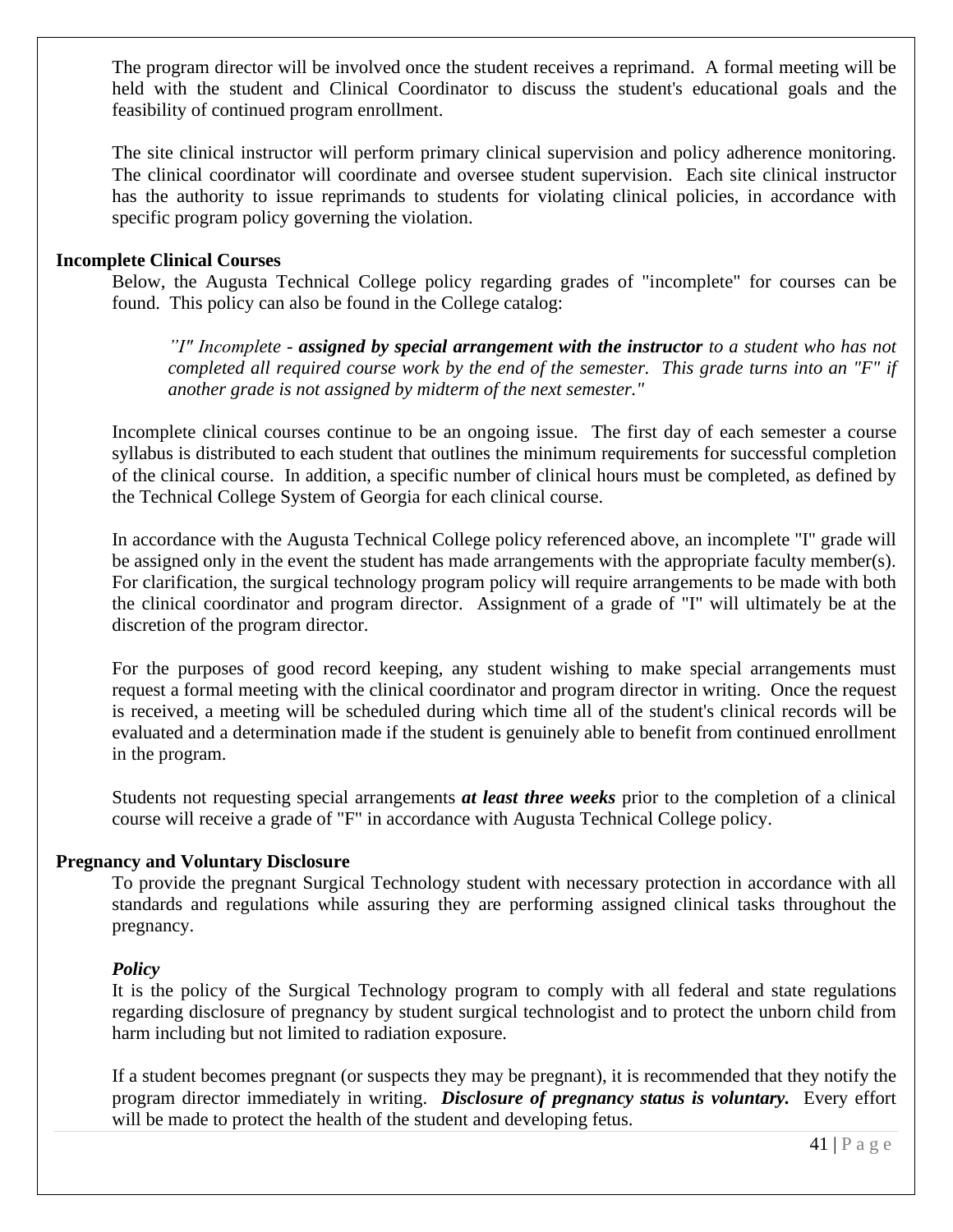#### **Procedure**

- 1. If the student chooses to disclose the pregnancy, the notification must be in writing and will include the estimated date of conception and projected due date (a form is attached for convenience purposes).
- 2. The program director will immediately notify the OR supervisor to coordinate a safe environment for the developing fetus relative to the student's clinical activities. At no time will a pregnant student be permitted to perform clinical activities deemed unsuitable by her physician. The determination of her ability to engage in didactic and clinical education will ultimately be determined by her physician. Input from the program director, clinical coordinator, and OR supervisor should also be considered.
- 3. Following written documentation from her physician that she is permitted to continue clinical activities, the student will meet with the program director and clinical coordinator to discuss educational options. Each pregnant student will be handled on a case-by-case basis. Options include, but are not limited to, the following:
	- a. Continuation in both the didactic and clinical portions of the program without altering clinical rotation schedules.
	- b. Program officials will closely monitor both student and fetal exposures. Any radiation exposure shown on monitoring reports will result in a conference between the student, program director, and clinical coordinator to re-evaluate continuation with clinical activities relative to the risk of radiation exposure.
- 4. Following delivery, the student will be assigned to missed clinical areas to ensure completion of all necessary competency evaluations and equitable learning opportunities.
- 5. Upon completion of a leave of absence, the student will be allowed to resume her studies without prejudice. Regardless of the educational option the student chooses, all academic and clinical standards must be met; including attendance requirements (see also attendance policy).
- 6. Any declared student may Withdraw the Declaration of Pregnancy at any time. The Surgical Technology Program "Withdrawal of Declaration of Pregnancy" form should be used for this purpose.

#### *Additional Guidelines*

- 1. During all x-ray exposures, the pregnant student must remain behind fixed protective barriers or outside of the Operating Room.
- 2. No declared pregnant student surgical technologist will be terminated from the program (unless specifically ordered to do so by her physician).
- 3. The ultimate decision on what educational option to be taken will be made by the student and will depend primarily on physician recommendation, remaining length of the pregnancy, remaining program length, and input from the program director and clinical coordinator.
- 4. The Obstetrician's recommendations will be followed in all cases.
- 5. Time missed from the program must be made up in terms of clinical hours before certification of graduation will be awarded. Make-up hours will be completed in the specific rotation area(s) missed (see clinical make-up policy).

#### *Program Responsibilities*

- 1. The program shall coordinate a safe working environment for the pregnant student.
- 2. The OR Supervisor shall be advised of any declared pregnant student.
- 3. The program director and/or clinical coordinator shall review with the student:
	- a. The nature of potential radiation exposure and injury associated with in utero exposure
	- b. The required measures to be taken throughout the term of the pregnancy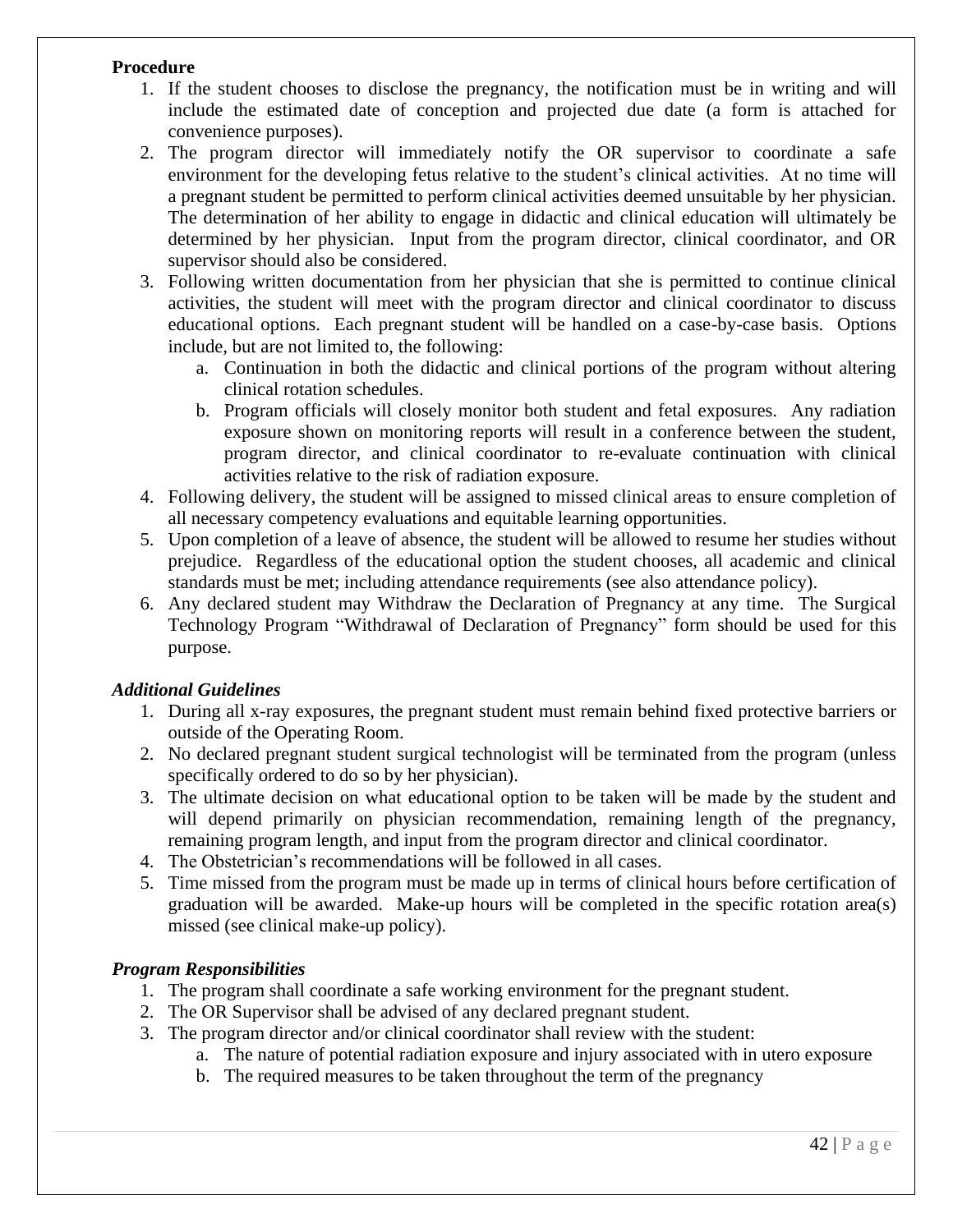#### *Student Responsibilities*

- 1. Strictly adhere to all safety precautions for protection purposes. Any breach of these policies will be met with corrective action.
- 2. Continue in designated enrollment status (pending physician approval) performing normal duties. Using established protective measures, the student should be able to perform normal duties throughout the pregnancy without fear.
- 3. Immediately report to the program director and/or clinical coordinator when the pregnant student feels that she is working in an unsafe area or under conditions that may be detrimental to herself or the unborn child.

#### **Hospital Equipment & Supplies**

Hospital equipment and supplies are to be used only for the purpose intended. Students are not permitted to remove any hospital equipment or supplies from the hospital premises. Students in violation of this policy are subject to immediate expulsion from the program.

Hospital equipment and supplies should be cleaned and returned to the proper location following completion of each surgical procedure.

#### **Helpful Internet Websites**

| www.augustatech.edu          | <b>Augusta Technical College</b>          |
|------------------------------|-------------------------------------------|
| www.google.com               | Google                                    |
| www.yahoo.com                | Yahoo                                     |
| www.orlive.com               | Live Surgeries                            |
| www.osap.org/resources/cdcwb | <b>Office Safety and Asepsis</b>          |
| http://cdc.gov/wonder        | <b>Center for Disease Control</b>         |
| www.ast.org                  | <b>Association of Surgical Technology</b> |
| www.arcst.org                | Accreditation Review Council on ST & SA   |
| www.caahep.org               | <b>CAAHEP</b>                             |
| www.nbstsa.org               | <b>NBSTSA</b>                             |
| www.iahcsmm.com              | <b>Central Sterile Processing</b>         |
| www.SynthesSimulation.com    | <b>Synthes Instrumentation</b>            |
| www.Jnjgate.com              | Ethicon                                   |
| www.webMD.com                | <b>Pharmacy Search Engine</b>             |
| www.edheads.org              | <b>Practice Surgeries</b>                 |

#### **Helpful Downloadable Apps for Your Smartphone**

CST Surgical Technology Exam Prep by Elsevier

CST Flashcard 2018 Version by Advanced Educational Technology Inc.

• This app states that it is the 2017 Edition, it has been updated to current exam material LANGE Surgical Tech Review Surgical Technologist Exam CST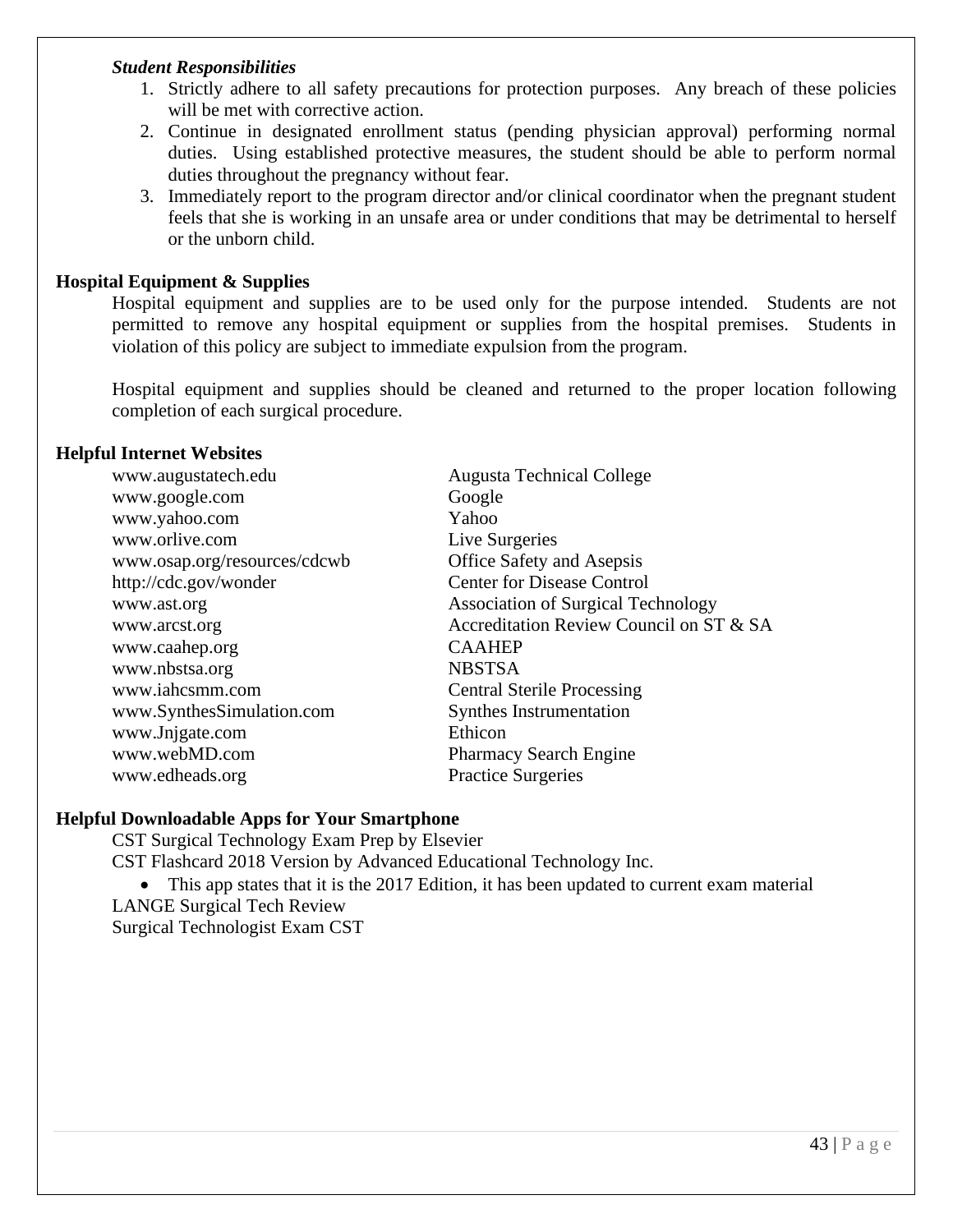# Program Forms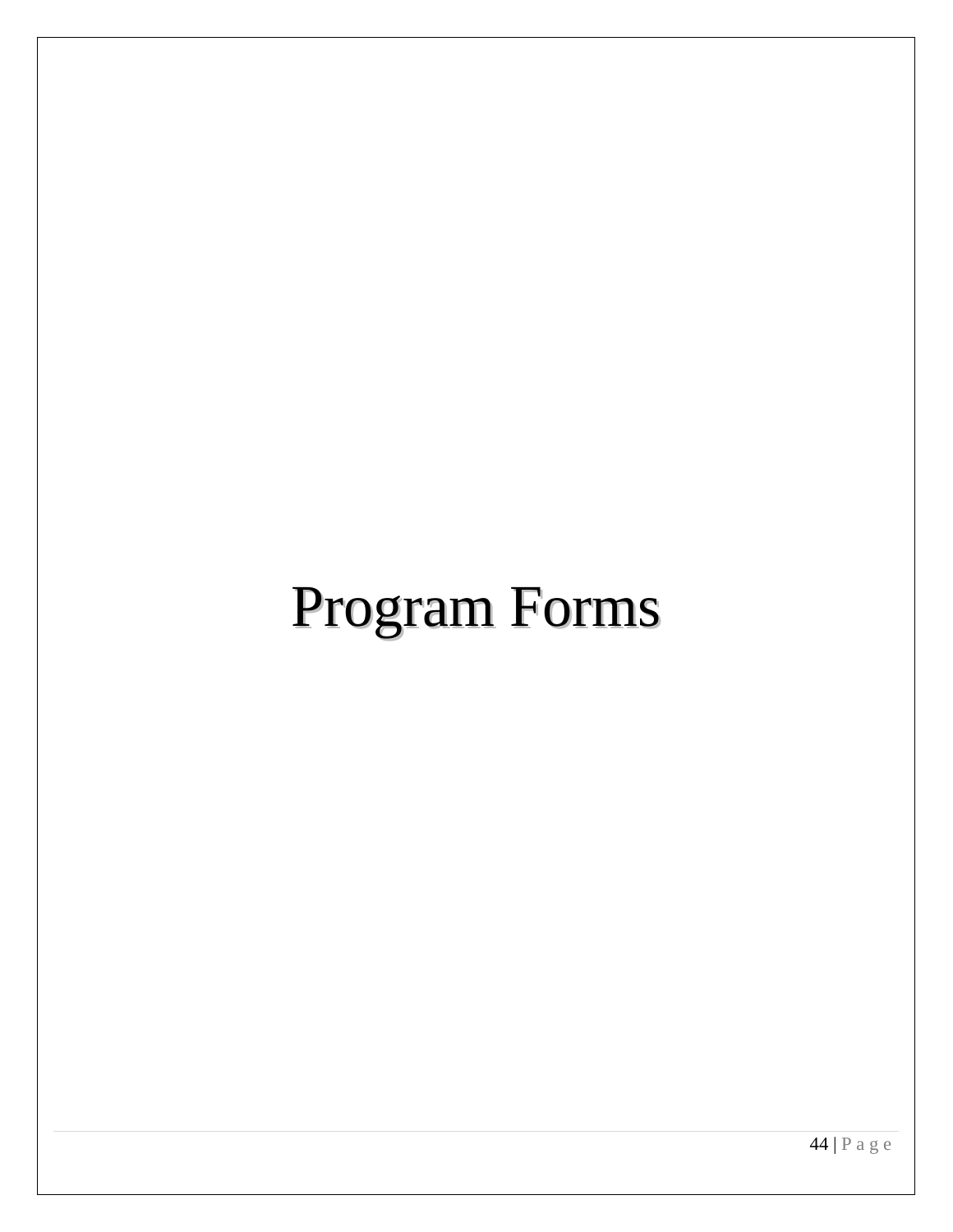

*Department of Surgical Technology*

3200 Augusta Tech Drive Augusta, GA 30906 (706) 771-4000 tel (706) 771-4016 fax www.augustatech.edu

## **Voluntary Declaration of Pregnancy**

| In accordance with current State Regulations, I wish to voluntarily declare that I am pregnant. |                                                                                                                                                                                                                                   |
|-------------------------------------------------------------------------------------------------|-----------------------------------------------------------------------------------------------------------------------------------------------------------------------------------------------------------------------------------|
|                                                                                                 |                                                                                                                                                                                                                                   |
|                                                                                                 |                                                                                                                                                                                                                                   |
| presented in this policy.                                                                       | In making this declaration, I wish to be afforded the protection that is specified under this regulation. I am also<br>aware of the Surgical Technology program's policy on pregnancy and will abide by all rules and regulations |
| <b>Student Signature</b>                                                                        |                                                                                                                                                                                                                                   |
| <b>Date</b>                                                                                     |                                                                                                                                                                                                                                   |
| <b>Program Director Signature</b>                                                               | <b>Clinical Coordinator Signature</b>                                                                                                                                                                                             |
| <b>Date</b>                                                                                     | <b>Date</b>                                                                                                                                                                                                                       |
|                                                                                                 |                                                                                                                                                                                                                                   |
| The clinical site was made aware of this declaration on $\qquad \qquad , 20 \qquad .$           |                                                                                                                                                                                                                                   |
| <b>Clinical Coordinator Signature</b>                                                           |                                                                                                                                                                                                                                   |
| <b>Date</b>                                                                                     |                                                                                                                                                                                                                                   |
| will be maintained in the student's administrative file.                                        | Note: The student will receive a copy of this declaration once all signatures are obtained. The original                                                                                                                          |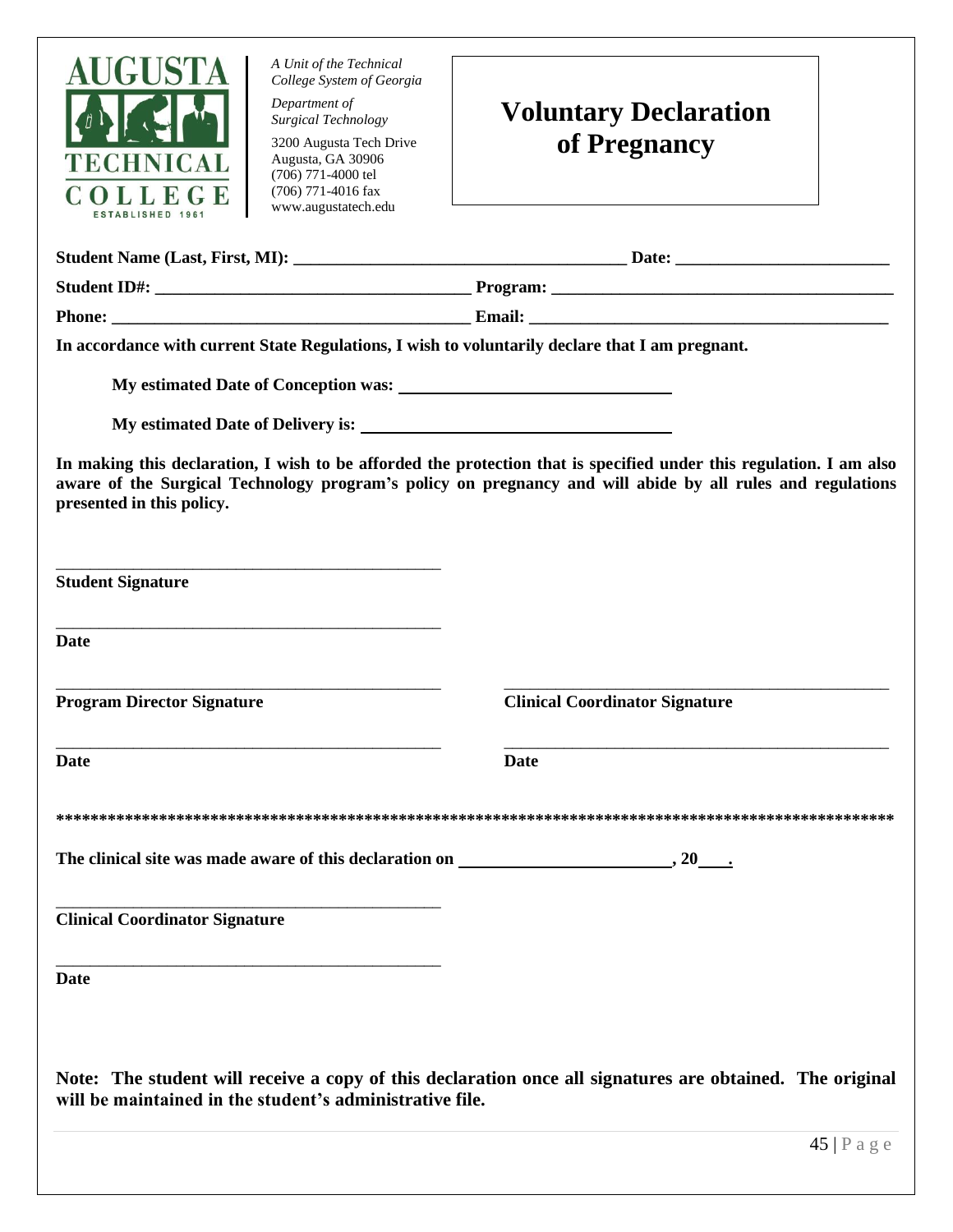

*Department of Surgical Technology*

3200 Augusta Tech Drive Augusta, GA 30906 (706) 771-4000 tel (706) 771-4016 fax www.augustatech.edu



| <b>Student Name (Last, First, MI):</b> | Date:         |
|----------------------------------------|---------------|
| <b>Student ID#:</b>                    | Program:      |
| <b>Phone:</b>                          | <b>Email:</b> |

**In accordance with current State Regulations, I wish to voluntarily withdraw my Declaration of Pregnancy.** 

**In withdrawing this declaration, I understand that I will not be afforded the protection that is specified under the current state regulations. I also understand that if I am pregnant and withdraw this Declaration, I am releasing Augusta Technical College, the Surgical Technology program, any affiliated clinical site, and all personnel associated with these entities of any responsibility for embryo/fetal demise.** 

| <b>Student Signature</b>                                                                                                                                             |                                       |
|----------------------------------------------------------------------------------------------------------------------------------------------------------------------|---------------------------------------|
| <b>Date</b>                                                                                                                                                          |                                       |
| <b>Program Director Signature</b>                                                                                                                                    | <b>Clinical Coordinator Signature</b> |
| <b>Date</b>                                                                                                                                                          | <b>Date</b>                           |
|                                                                                                                                                                      |                                       |
| The clinical site was made aware of this declaration on ________________________                                                                                     |                                       |
| <b>Clinical Coordinator Signature</b>                                                                                                                                |                                       |
| <b>Date</b>                                                                                                                                                          |                                       |
|                                                                                                                                                                      |                                       |
| Note: The student will receive a copy of this declaration once all signatures are obtained. The original<br>will be maintained in the student's administrative file. |                                       |
|                                                                                                                                                                      | 46   P a g e                          |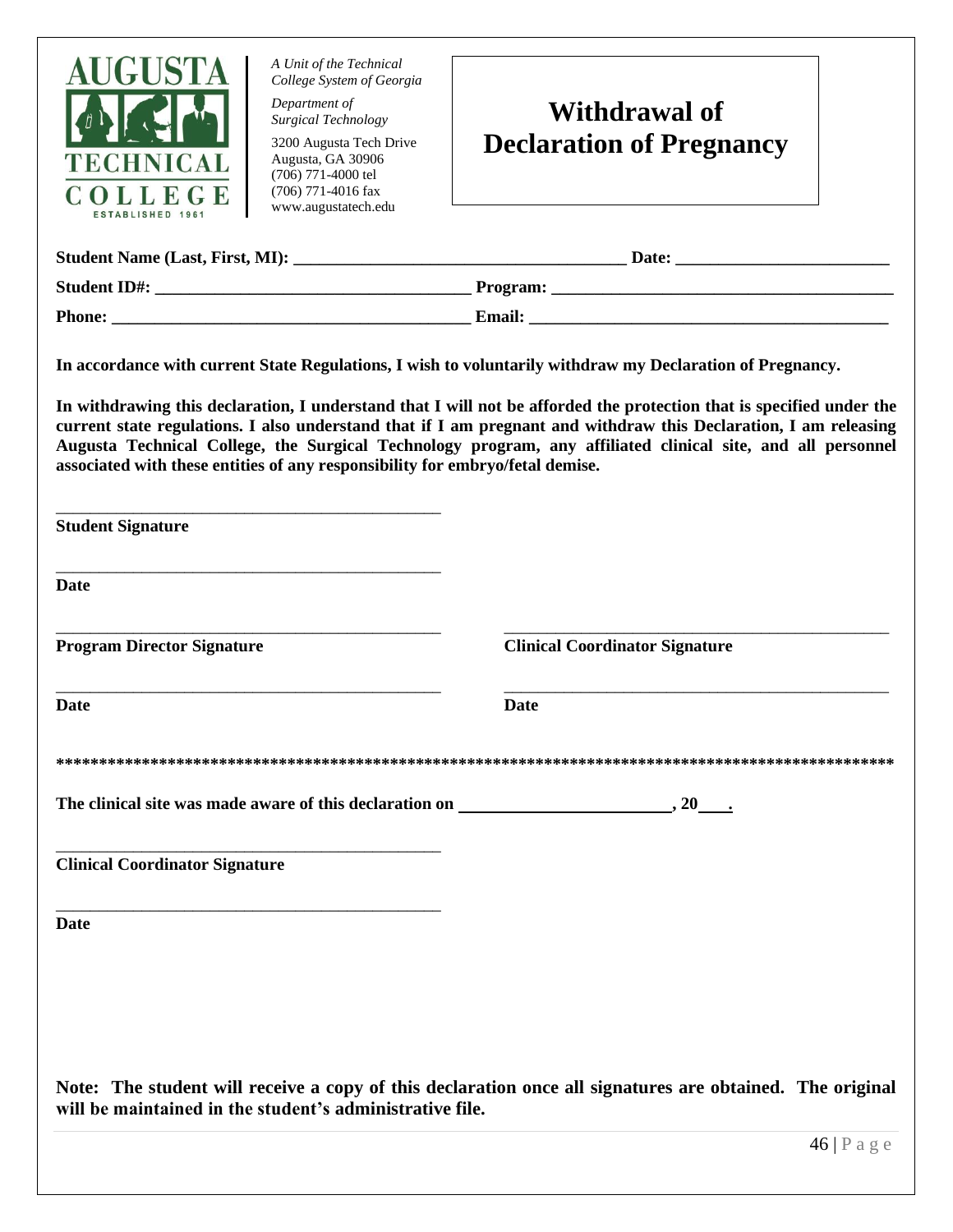

*Department of Surgical Technology*

3200 Augusta Tech Drive Augusta, GA 30906 (706) 771-4000 tel (706) 771-4016 fax www.augustatech.edu

### **Student Application for Re-Admission**

|                                                                | Phone: Email: Email: Email: Email: Email: Email: Email: Email: Email: Email: Email: Email: Email: Email: Email: Email: Email: Email: Email: Email: Email: Email: Email: Email: Email: Email: Email: Email: Email: Email: Email |
|----------------------------------------------------------------|--------------------------------------------------------------------------------------------------------------------------------------------------------------------------------------------------------------------------------|
|                                                                |                                                                                                                                                                                                                                |
|                                                                |                                                                                                                                                                                                                                |
| <b>Reason for Withdrawing:</b>                                 |                                                                                                                                                                                                                                |
| $\Box$ Academic Failure                                        | $\Box$ Medical                                                                                                                                                                                                                 |
| $\Box$ Financial                                               | $\Box$ Other (explain)                                                                                                                                                                                                         |
|                                                                |                                                                                                                                                                                                                                |
|                                                                |                                                                                                                                                                                                                                |
|                                                                |                                                                                                                                                                                                                                |
|                                                                |                                                                                                                                                                                                                                |
|                                                                |                                                                                                                                                                                                                                |
| I certify that all information on this application is correct. |                                                                                                                                                                                                                                |
| <b>Student Signature</b>                                       | <b>Date</b>                                                                                                                                                                                                                    |
|                                                                | Complete and return to the Program Director of the Surgical Technology Program in Bldg. 900, Room 913.<br>Augusta Technical College is an Equal Access/Equal Opportunity/Affirmative Action Institution.                       |
| For Administrative Use Only:                                   |                                                                                                                                                                                                                                |
| □ Not Accepted                                                 |                                                                                                                                                                                                                                |
|                                                                |                                                                                                                                                                                                                                |
|                                                                |                                                                                                                                                                                                                                |
|                                                                |                                                                                                                                                                                                                                |
|                                                                |                                                                                                                                                                                                                                |
|                                                                |                                                                                                                                                                                                                                |
| <b>Program Director Signature</b>                              | <b>Date</b>                                                                                                                                                                                                                    |
|                                                                |                                                                                                                                                                                                                                |
|                                                                | $47$   Page                                                                                                                                                                                                                    |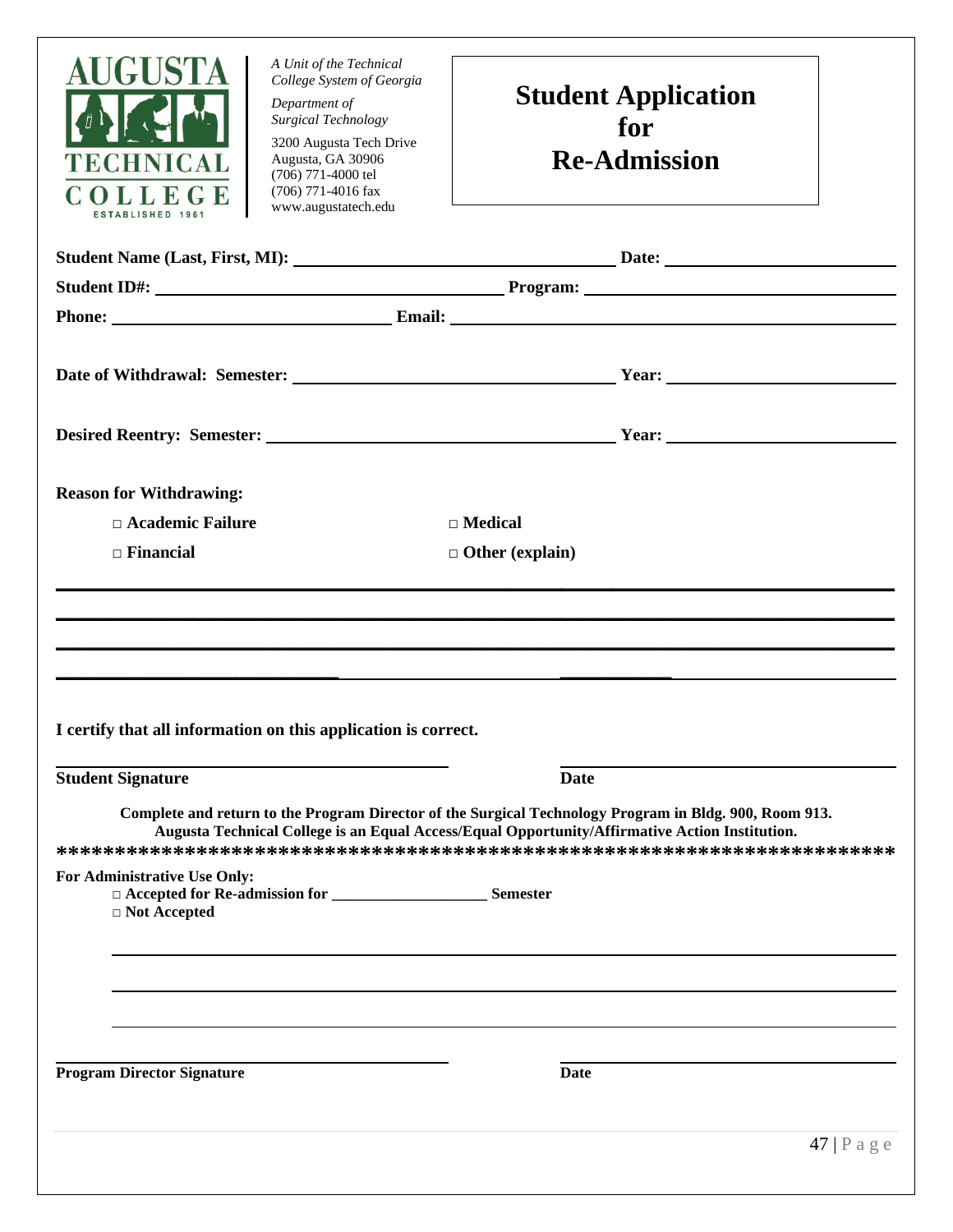

*Department of Surgical Technology*

3200 Augusta Tech Drive Augusta, GA 30906 (706) 771-4000 tel (706) 771-4016 fax www.augustatech.edu

## **Clinical Time Make Up Form**

| <b>Student Name (Last, First, MI):</b> |               | <b>Date:</b> |  |
|----------------------------------------|---------------|--------------|--|
| <b>Student ID#:</b>                    | <b>Phone:</b> |              |  |

**Clinical Site using for Make-Up Time:** 

**Total Number of Days needed for Make-Up:** 

**\*\*I request to make up the above stated time on:** 

| <b>Date Requested</b> | <b>Day Requested</b> |
|-----------------------|----------------------|
|                       |                      |
|                       |                      |
|                       |                      |
|                       |                      |
|                       |                      |
|                       |                      |
|                       |                      |
|                       |                      |

\_\_\_\_\_\_\_\_\_\_\_\_\_\_\_\_\_\_\_\_\_\_\_\_\_\_\_\_\_\_\_\_\_\_\_\_\_\_\_\_\_\_\_\_\_ \_\_\_\_\_\_\_\_\_\_\_\_\_\_\_\_\_\_\_\_\_\_\_\_\_\_\_\_\_\_\_\_\_\_\_\_\_\_\_\_\_\_\_\_\_

| <b>Student Signature</b>                                 | Date                                                                                      |
|----------------------------------------------------------|-------------------------------------------------------------------------------------------|
|                                                          |                                                                                           |
|                                                          | Director/Educator of Clinical Site, please check one of the following and sign this form. |
| $\Box$ Approved for the dates above                      | $\Box$ Cannot accommodate dates above                                                     |
| Clinical Representative Signature                        | Date                                                                                      |
|                                                          |                                                                                           |
|                                                          | <b>Program Director/Clinical Coordinator approval.</b>                                    |
| $\Box$ Approved<br>$\Box$ Not Approved<br><b>Reason:</b> |                                                                                           |

Program Director or Clinical Coordinator Signature Date

\_\_\_\_\_\_\_\_\_\_\_\_\_\_\_\_\_\_\_\_\_\_\_\_\_\_\_\_\_\_\_\_\_\_\_\_\_\_\_\_\_\_\_\_\_ \_\_\_\_\_\_\_\_\_\_\_\_\_\_\_\_\_\_\_\_\_\_\_\_\_\_\_\_\_\_\_\_\_\_\_\_\_\_\_\_\_\_\_\_\_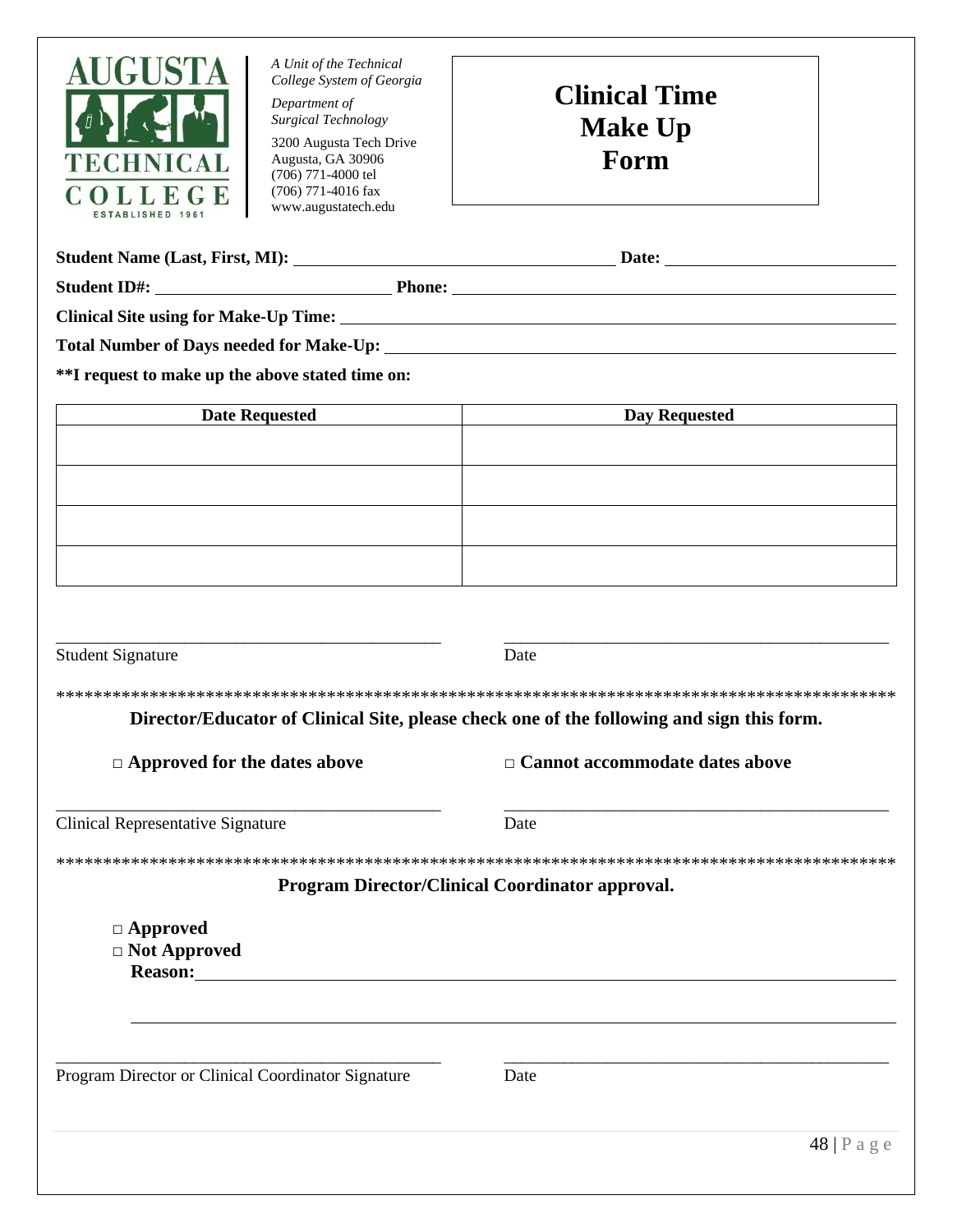

*Department of Surgical Technology*

3200 Augusta Tech Drive Augusta, GA 30906 (706) 771-4000 tel (706) 771-4016 fax www.augustatech.edu

### **Student Withdrawal or Dismissal Form for Surgical Technology Students**

| <b>Student Name (Last, First, MI):</b> | Date:         |
|----------------------------------------|---------------|
| <b>Student ID#:</b>                    | Program:      |
| <b>Phone:</b>                          | <b>Email:</b> |

**\_\_\_\_\_\_\_\_\_\_\_\_\_\_\_\_\_\_\_\_\_\_\_\_\_\_\_\_\_\_\_\_\_\_\_\_\_\_\_\_\_\_\_\_\_\_\_\_\_\_\_\_\_\_\_\_\_\_\_\_\_\_\_\_\_\_\_\_\_\_\_\_\_\_\_\_\_\_\_\_\_\_\_\_\_\_\_\_\_\_\_\_\_\_\_\_\_\_ \_\_\_\_\_\_\_\_\_\_\_\_\_\_\_\_\_\_\_\_\_\_\_\_\_\_\_\_\_\_\_\_\_\_\_\_\_\_\_\_\_\_\_\_\_\_\_\_\_\_\_\_\_\_\_\_\_\_\_\_\_\_\_\_\_\_\_\_\_\_\_\_\_\_\_\_\_\_\_\_\_\_\_\_\_\_\_\_\_\_\_\_\_\_\_\_\_\_**

**Reason for Program Withdrawal or Dismissal:**

#### **Student has been advised that they need/will be withdrawn from the following classes:**

| <b>Course Registration</b><br># (CRN) 5 digits | <b>Course Number and Title</b> | <b>Instructor Name</b> |
|------------------------------------------------|--------------------------------|------------------------|
|                                                |                                |                        |
|                                                |                                |                        |
|                                                |                                |                        |
|                                                |                                |                        |
|                                                |                                |                        |

#### **Faculty Recommendation:**

| □ |                                                                                                                             | semester, 20 . |
|---|-----------------------------------------------------------------------------------------------------------------------------|----------------|
| □ | Student will need to audit<br>*Student must pay out of pocket to audit courses. Financial aid will not cover audit courses. | semester, 20 . |
|   | Student may not reapply to the <b>Surgical Technology</b> program.                                                          |                |
|   |                                                                                                                             |                |
|   |                                                                                                                             |                |
|   |                                                                                                                             |                |

#### **Faculty Required Actions:**

- **□** A student conference was held, and a copy of this form was provided to the student.
- **□** Student has been notified of withdrawal or dismissal and was provided with an electronic copy of this form.

\_\_\_\_\_\_\_\_\_\_\_\_\_\_\_\_\_\_\_\_\_\_\_\_\_\_\_\_\_\_\_\_\_\_\_\_\_\_\_\_\_\_\_\_\_ \_\_\_\_\_\_\_\_\_\_\_\_\_\_\_\_\_\_\_\_\_\_\_\_\_\_\_\_\_\_\_\_\_\_\_\_\_\_\_\_\_\_\_\_\_

\_\_\_\_\_\_\_\_\_\_\_\_\_\_\_\_\_\_\_\_\_\_\_\_\_\_\_\_\_\_\_\_\_\_\_\_\_\_\_\_\_\_\_\_\_ \_\_\_\_\_\_\_\_\_\_\_\_\_\_\_\_\_\_\_\_\_\_\_\_\_\_\_\_\_\_\_\_\_\_\_\_\_\_\_\_\_\_\_\_\_ **Student Signature Program Director Signature** 

**Date Date**

\_\_\_\_\_\_\_\_\_\_\_\_\_\_\_\_\_\_\_\_\_\_\_\_\_\_\_\_\_\_\_\_\_\_\_\_\_\_\_\_\_\_\_\_\_\_\_\_\_\_\_\_\_\_\_\_\_\_\_\_\_\_\_\_\_\_\_\_\_\_\_\_\_\_\_\_\_\_\_\_\_\_\_\_